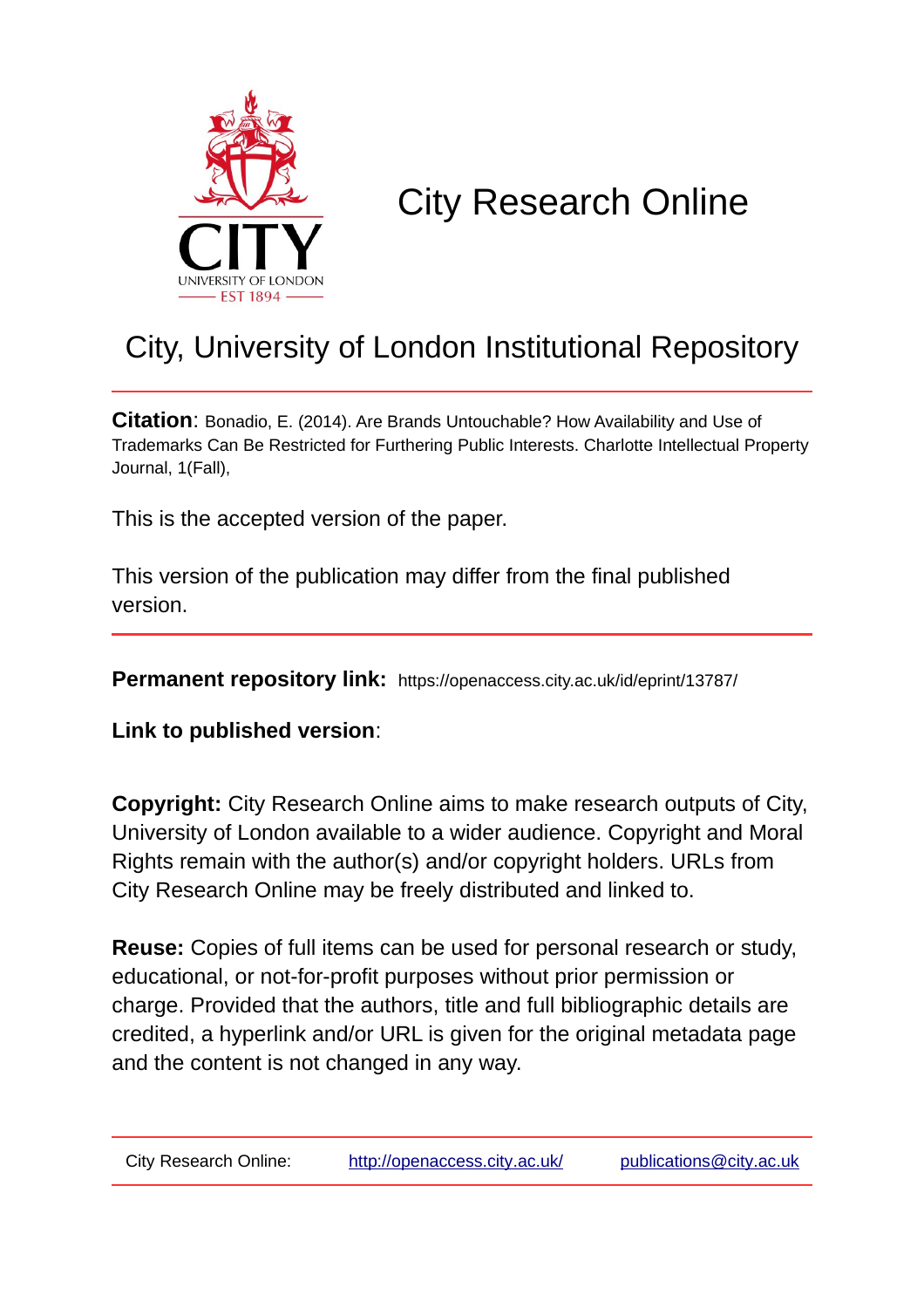### ARE BRANDS UNTOUCHABL E? HOW AVAILABILITY AND USE OF TRADEMARKS CAN BE RESTRICTED FOR FURTHERING PUBLIC **INTERESTS**

Enrico Bonadio (\*)

#### PUBLISHED IN CHARLOTTE INTELLECTUAL PROPERTY JOURNAL (2014)

#### Abstract:

Ar<sup>e</sup> brand<sup>s</sup> untouchable? Do <sup>c</sup>ommercial <sup>e</sup>nterpri<sup>s</sup>e<sup>s</sup> hav<sup>e</sup> <sup>c</sup>omplet<sup>e</sup> freedom t<sup>o</sup> <sup>r</sup><sup>e</sup>giste<sup>r</sup> and <sup>u</sup>s<sup>e</sup> any kind <sup>o</sup>f trademark? Can publi<sup>c</sup> authoritie<sup>s</sup> prohibit th<sup>e</sup> <sup>r</sup><sup>e</sup>gistration and <sup>u</sup>s<sup>e</sup> <sup>o</sup>f <sup>s</sup>ign<sup>s</sup> unde<sup>r</sup> certain <sup>c</sup>ircumstances? Thi<sup>s</sup> articl<sup>e</sup> trie<sup>s</sup> t<sup>o</sup> provid<sup>e</sup> <sup>s</sup>om<sup>e</sup> answer<sup>s</sup> t<sup>o</sup> thes<sup>e</sup> questions. It doe<sup>s</sup> <sup>s</sup><sup>o</sup> by looking <sup>a</sup>t <sup>s</sup>everal national and international provision<sup>s</sup> and <sup>c</sup>as<sup>e</sup> law <sup>r</sup><sup>e</sup>garding th<sup>e</sup> ban<sup>s</sup> on <sup>r</sup><sup>e</sup>gistration <sup>o</sup>f disputabl<sup>e</sup> trademark<sup>s</sup> <sup>s</sup>uch <sup>a</sup><sup>s</sup> immoral or <sup>s</sup>candalou<sup>s</sup> <sup>s</sup>ign<sup>s</sup> <sup>a</sup><sup>s</sup> <sup>w</sup>ell <sup>a</sup><sup>s</sup> <sup>a</sup>t <sup>r</sup><sup>e</sup>gulatory <sup>m</sup>easure<sup>s</sup> aimed <sup>a</sup>t prohibiting or <sup>r</sup>estricting th<sup>e</sup> <sup>u</sup>s<sup>e</sup> <sup>o</sup>f <sup>s</sup>ign<sup>s</sup> in <sup>c</sup>onnection with (what ar<sup>e</sup> increa<sup>s</sup>ingly <sup>c</sup>onsider<sup>e</sup>d) harmful products including alcohol, certain foodstuffs and tobacc<sup>o</sup> (particular <sup>a</sup>ttention i<sup>s</sup> devoted t<sup>o</sup> plain packaging <sup>o</sup>f <sup>c</sup>igarettes, health warning<sup>s</sup> and <sup>o</sup>the<sup>r</sup> packaging-related <sup>m</sup>easure<sup>s</sup>).

The paper argues that *trademarks are indeed* "touchable" and economic operators can b<sup>e</sup> prevented from <sup>r</sup><sup>e</sup>gistering and <sup>u</sup><sup>s</sup>ing certain brand<sup>s</sup> on publi<sup>c</sup> interests ground<sup>s</sup>. It <sup>c</sup>onclude<sup>s</sup> that what trademark <sup>r</sup><sup>e</sup>gistration<sup>s</sup> <sup>o</sup>ffe<sup>r</sup> their owner<sup>s</sup> i<sup>s</sup> not <sup>a</sup> positiv<sup>e</sup> right t<sup>o</sup> <sup>u</sup>s<sup>e</sup> th<sup>e</sup> brand, but just <sup>a</sup> <sup>n</sup>egativ<sup>e</sup> right t<sup>o</sup> prevent <sup>o</sup>ther<sup>s</sup> from <sup>e</sup>xploiting it (iu<sup>s</sup> <sup>e</sup>xcludendi alios): which, in particular, allow<sup>s</sup> state<sup>s</sup> t<sup>o</sup> lawfully <sup>r</sup>estrict <sup>u</sup>s<sup>e</sup> <sup>o</sup>f trademark<sup>s</sup> for protecting publi<sup>c</sup> interests. Similaritie<sup>s</sup> betwee<sup>n</sup> th<sup>e</sup> ban<sup>s</sup> on <sup>r</sup><sup>e</sup>gistration of controversial brands and regulatory measures affecting trademarks' use are also highlighted.

*The scope of the paper's analysis is not limited to just one jusridiction. It instead takes* int<sup>o</sup> <sup>a</sup>ccount <sup>s</sup>everal legal <sup>s</sup>ystem<sup>s</sup> <sup>s</sup>uch <sup>a</sup><sup>s</sup> th<sup>e</sup> Europ<sup>e</sup>an Union, th<sup>e</sup> United Kingdom, th<sup>e</sup> United States, and Australia. Significant numbe<sup>r</sup> <sup>o</sup>f <sup>c</sup>ase<sup>s</sup> and <sup>m</sup>easure<sup>s</sup> from thes<sup>e</sup> and <sup>o</sup>the<sup>r</sup> <sup>c</sup>ountrie<sup>s</sup> ar<sup>e</sup> analy<sup>s</sup>ed.

#### INTRODUCTION

Are brands untouchable? Do commercial enterprises have complete freedom to register and use any kind of brands? Can public authorities prohibit the registration and use of signs in order to protect public interests? This article will try to provide some answers to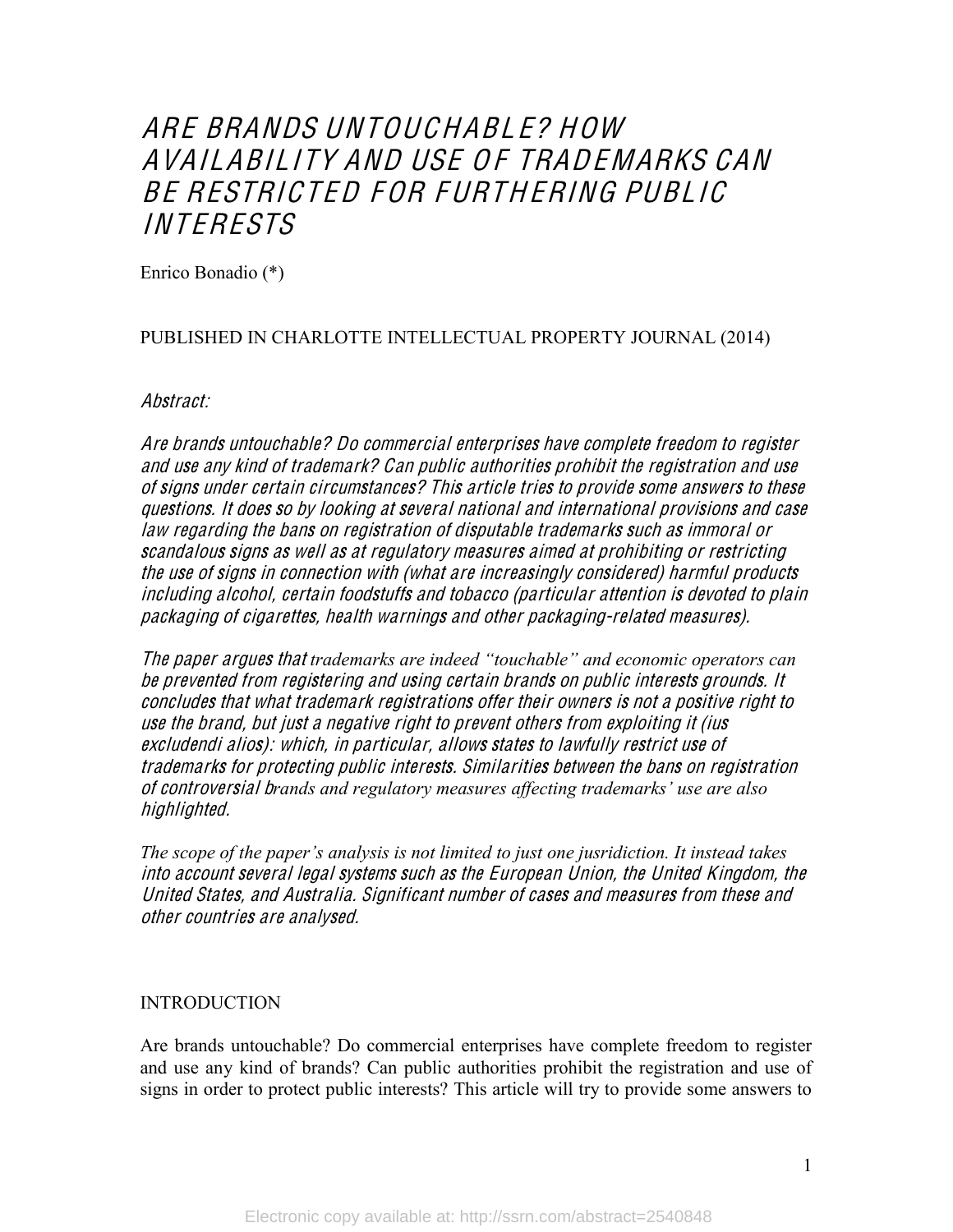these questions. It will do so by looking at (i) several provisions and case law regarding the bans on registration of controversial trademarks, such as immoral or scandalous signs; and (ii) regulatory measures aimed at prohibiting the use of signs in connection with (what are increasingly considered) harmful products.

It is well known that communication and marketing strategies are very important to commercial enterprises. Even in times of economic crisis, many companies still invest huge amounts of money to make their brands known, and market to existing and potential costomers. And they often choose, register, and use trademarks which are considered "cool", with the purpose of catching purchasers' attention and eventually increasing the sales of their products. Fancy words, colors and logos are often used in order to distinguish and embellish the brand.

Yet, the choice of trademarks by enterprises and traders is not exempted from scrutiny. This work aims at exploring to what extent, availability, and use of trademarks can be restricted for furthering public interests. The interests in question are, *inter alia*, morality, decency, and the protection of vulnerable categories such as children and ethnic minorities as well as the protection of citizens' health.

As will be shown in the following paragraphs, bans on the registration of immoral or scandalous signs restrict the availability of (registered) trademark rights based on their content: these are signs conveying messages that governments do not want to encourage. The article does not extend the analysis to other grounds for refusal of registration, such as the prohibition on registration of descriptive signs or shape marks, where public policy also plays an important role.

While registration of trademarks can be refused by relying on provisions built into trademark legislation and treaties, use of signs which encourage the consumption of harmful products are prohibited or restricted by regulatory measures adopted outside the intellectual property (IP) realm.

The scope of the analysis will not be limited to just one jurisdiction  $-I$  will instead take into account several legal systems such as the European Union (E.U.), the United Kingdom (U.K.), the United States (U.S.), and Australia as well as international treaties, namely the Agreement of Trade Related Aspects of Intellectual Property Rights (TRIPS Agreement) and the Paris Convention. A significant number of national and international cases and regulatory measures will be mentioned.

#### BAN ON THE REGISTRATION OF CONTROVERSIAL SIGNS

Commercial enterprises in several industries are increasingly using aggressive marketing strategies to attract and keep customers. Amongst these strategies, the choice of the "right" brand is obviously key. Brands are indeed the main tool used by companies to comunicate to their current and potential customers. As they are continuously shown on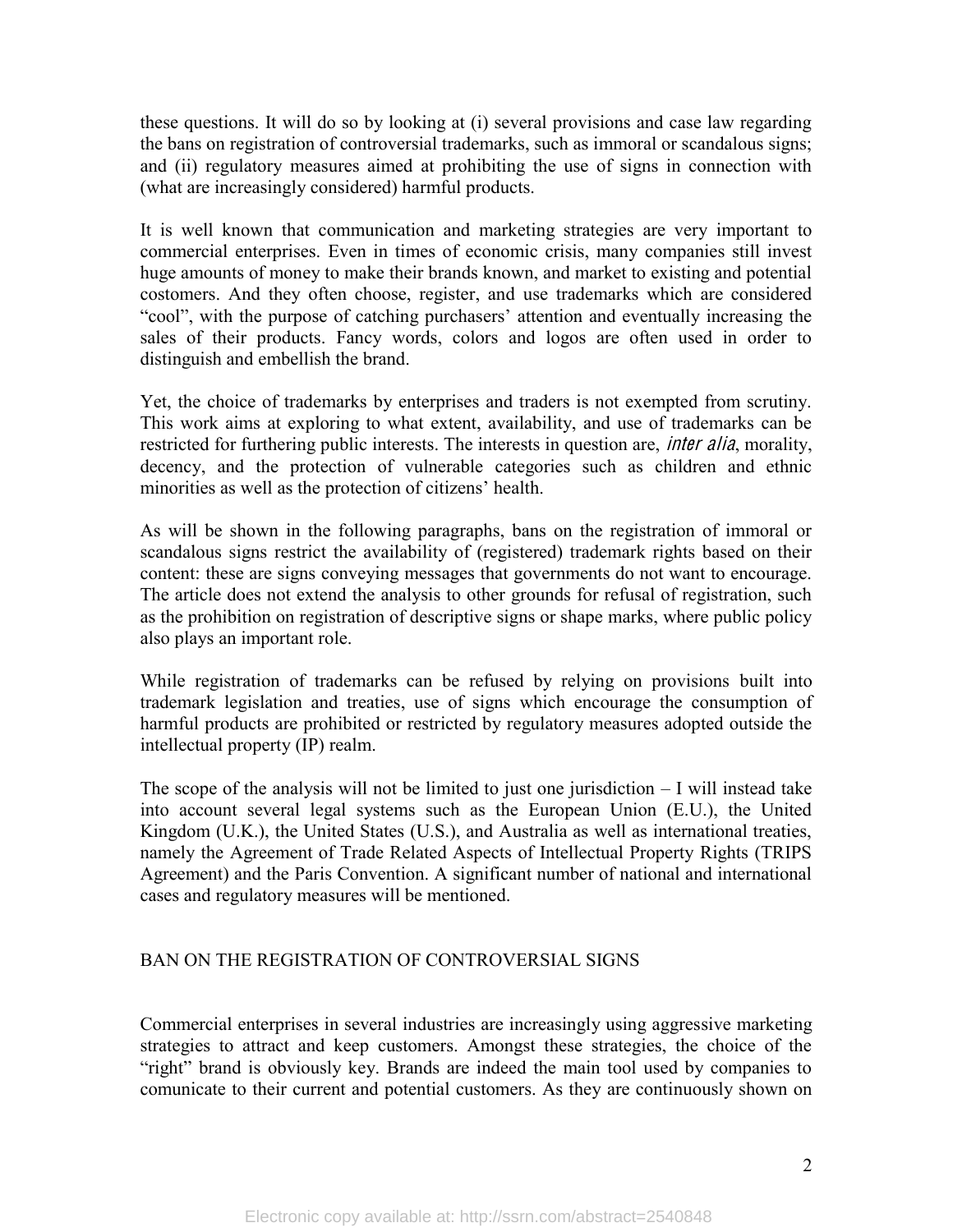TVs, streets billboards, and social, cultural and sporting events, trademarks are often compulsory viewing and constitute a permanent image that viewers cannot avoid.<sup>1</sup>

Also, brands are sometimes chosen which aim at shocking existing and potential costumers, especially youngsters. Companies often want to adopt debatable trademarks for "shock value" in order to win consumers' attention and eventually increase their market share.<sup>2</sup> In other words, enterprises can be attracted by the commercial success they can gain by using edgy and controversial brands or anyhow borderline trademarks, which make the latter more memorable, more discussed and accordingly more appealing to consumers and more valuable.<sup>3</sup> In short, in some circumstances "to be rude" may be commercially viable.<sup>4</sup>

Yet, attempts to register controversial trademarks may encounter legislative obstacles. Indeed, international, regional, and national legislation prohibit the registration of a variety of debatable signs. Terminology varies depending on the jurisdiction. The E.U. Trademark Directive<sup>5</sup> and Regulation<sup>6</sup> as well as the U.K. Trade Mark Act<sup>7</sup> ban the registration of trademarks which are "contrary to public policy or to accepted principles of morality". Similar language had been adopted by the Paris Convention which prohibits the registration of signs "contrary to morality or public order" (Article 6-quinquies (B)).<sup>8</sup> The U.S. Lanham Act provides that no trademark shall be refused registration unless it consists of or comprises immoral, scandalous, or disparaging matter. An analogous

 <sup>\*</sup> Senior Lecturer, The City Law School, City University London.

<sup>&</sup>lt;sup>1</sup> Anne-Marie Cropley, *The Registration of Scandalous Trade Marks*, 75 Intell. Prop. Forum 20, 20 (2008); Patricia Loughlan, Oh Yuck! The Registration Of Scandalous Trade Marks, 73 Intell. Prop. Forum 38, 38

<sup>(2006).&</sup>lt;br><sup>2</sup> Rosalyn Gladwin, *Bullshit, I Can't Believe that was Registered*, 73 Intell. Prop. Forum 38,38 (2006).<br><sup>3</sup> Cropley, *supra* note 1 at 20; Amanda Scardamaglia, *Are you nuckin futs? Registering 'Scandalous' Trad* 

Marks in Australia, 34(9) European Intell. Prop. Rev. 628, 629 (2012); Loughlan, *supra* note 1 at 38 (stressing that the very edginess of a trade mark and its capacity to offend certain sections of the population may enhance its attractiveness to others and its effectiveness as a marketing tool).

 $<sup>4</sup>$  Gordon Humphreys, Freedom of speech and trademarks: Gauging public sensitivities or curtailing civil</sup> liberties?, Fordham Intell. Prop. Conference (2009), available at http://fordhamipconference.com/wpcontent/uploads/2010/08/Gordon\_Humphreys\_Freedom\_of\_Speech\_and\_Trademarks.pdf; Gordon Humphreys, *Deceit and immorality in trade mark matters: does it pay to be bad?*, 2(2) J. Intell. Prop. L. &

Prac. 89 (2007).<br><sup>5</sup> Council Directive 2008/95/EC, art. 3(1)(f), 2008 O.J. (E.C.).

 $6$  Commission Regulation 207/2009, art. 7(1)(f), 2009 O.J..

<sup>&</sup>lt;sup>7</sup> The Trade Mark Act, 1994, Eliz. C. 26  $$3(3)(a)$  (Eng.).

 $8$  Paris Convention for the Protection of Industrial Property, March 20, 1883, as revised at Brussels on December 14, 1900, at Washington on June 2, 1911, at The Hague on November 6, 1925, at London on June 2, 1934, at Lisbon on October 31, 1958, and at Stockholm on July 14, 1967, and as amended on September 28, 1979.

<sup>&</sup>lt;sup>9</sup> The Lanham (Trademark) Act,  $\S(2)(a)$  15 U.S.C.  $\S1501$  (1946).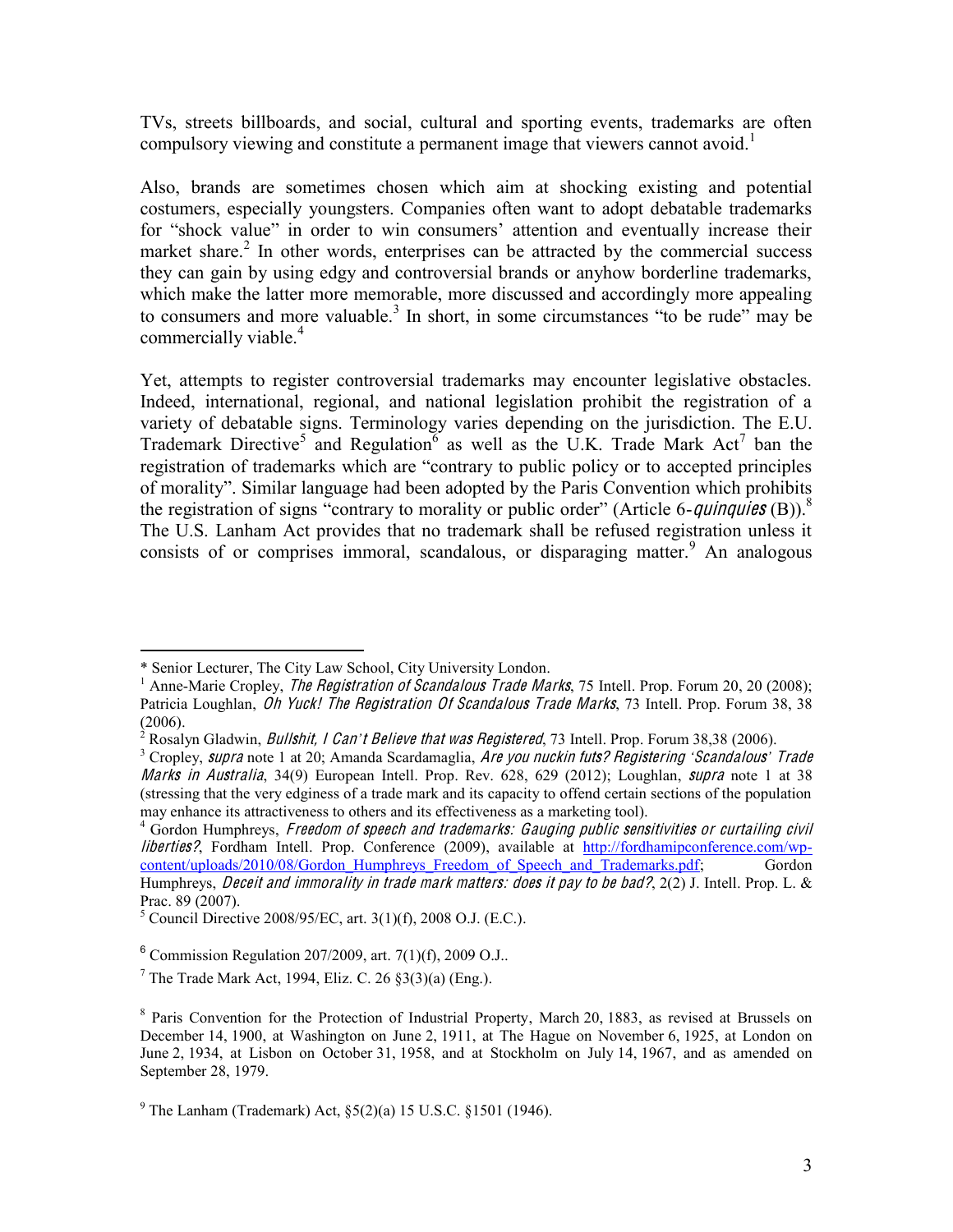provision is contained in the Australian Trade Mark Act according to which a trademark will not be registered "if it contains or consists of scandalous matter."<sup>10</sup>

Thus, registration cannot be offered to signs which contravene the state law or are perceived morally unacceptable.<sup>11</sup>As the U.S. Judge Lenroot stressed in the old case Riverbank Canning, "the field is almost limitless from which to select words for use as trade-marks, and one who uses debatable marks does so at the peril that his mark may not be entitled to registration."<sup>12</sup>

#### A look at some cases

In the following pages I will briefly analyze several decisions concerning refusal of registration on morality and public policy grounds. I will mostly (but not exclusively) refer to decisions that have denied registration or confirmed unregistrability on said grounds.

#### United Kingdom

 $\overline{a}$ 

In 2011 the sign "Tiny penis" was refused registration because it was considered contrary to current principles of morality (the products were articles of clothing). The Appointed Person<sup>13</sup> held that a distinction should be drawn between offense that amounts only to distaste and offense which would justifiably provoke outrage or would be the subject of justifiable censure as being likely to undermine current religious, family, or social values.<sup>14</sup> Similarly, the sign "Fook" was refused registration in 2005 because it has at least in oral use the same ability to cause offense and outrage as the word "Fuck" which is a swear word and deeply offensive and insulting to many people, and therefore capable to undermine current religious, family, or social values.<sup>15</sup> On the contrary the sign  $"FCUK" – the acronym for the U.K. clothing company French Connection – was granted$ registration, and the registration was confirmed. Although it is arguable that the word in question is capable of being seen as a swear word, it was found that it does not always evoke such word in consumers' minds. It was also noted that the reason why a different

 $10$  The Trade Marks Act 1995 (Cth) s 42 (Austl.).

<sup>&</sup>lt;sup>11</sup> Manual Concerning Proceedings Before the Office for Harmonization in the Internal Market (Trade Marks and Designs), Part B Examination, § 4 at 13, available at https://oami.europa.eu/tunnelweb/secure/webdav/guest/document\_library/contentPdfs/law\_and\_practice/trade\_marks\_practice\_manual/p art%20\_b\_section\_4\_ag\_manual\_after\_gl\_en.pdf.<br>
<sup>12</sup> In re Riverbank Canning, 95 F.2d 327, 329 (C.C.P.A. 1938).

<sup>&</sup>lt;sup>13</sup> Appointed Persons hear *ex parte* and *inter partes* appeals from decisions by the Registrar of Trade Marks Hearing Officers in accordance with Trade Marks Act, 1994, § 76 (U.K.).

<sup>&</sup>lt;sup>14</sup> Ghazilian's application No 2232411, decision of the Appointed Person of 28 November 2001.<br><sup>15</sup> Kevin Scranage's application No 2309350, decision of the Appointed Person of 23 June 2005.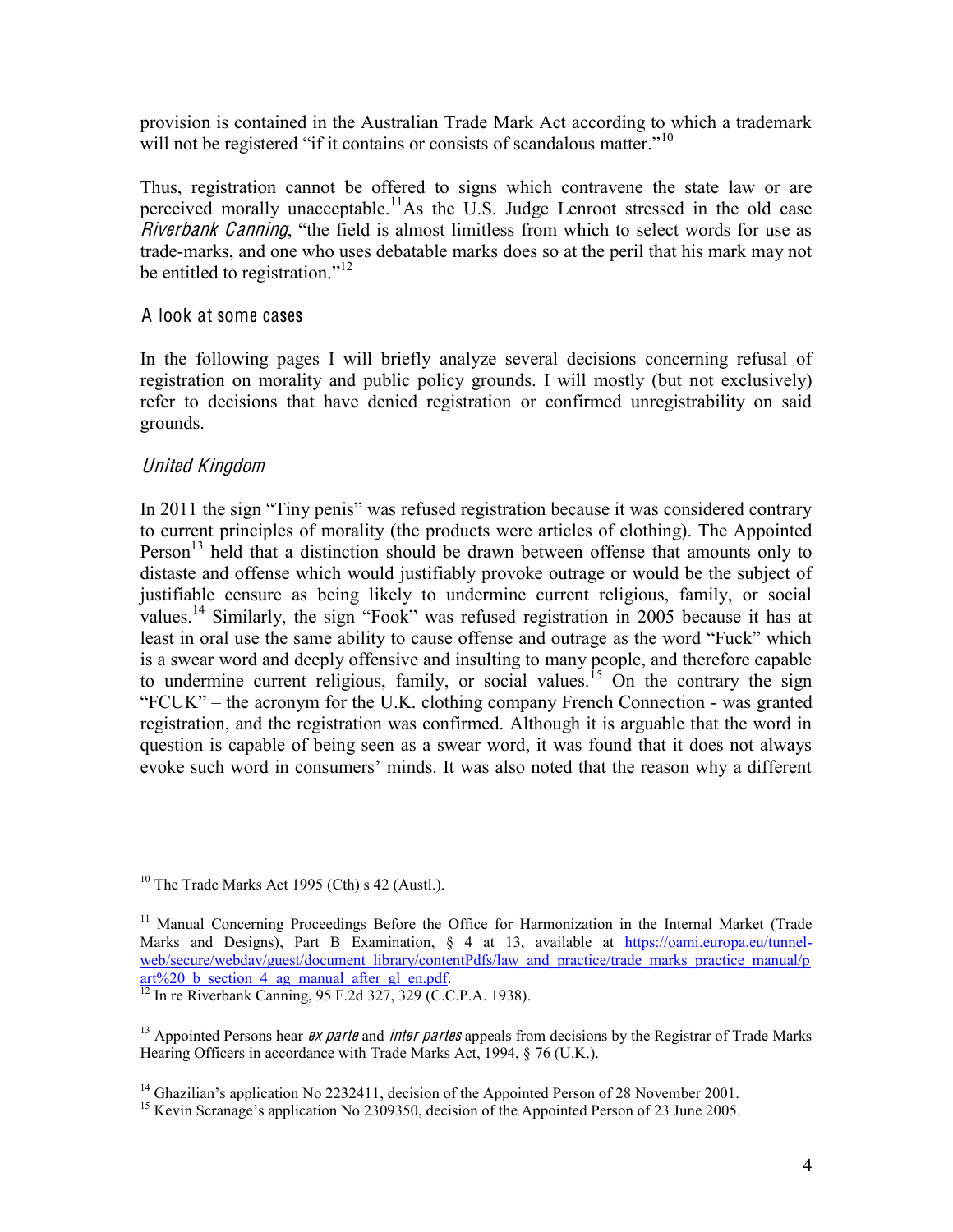conclusion was reached in the case regarding the sign "Fook" was that such word is phonetically identical to "Fuck" – and the same is not true of the sign "FCUK."<sup>16</sup>

Registration has also been denied to signs which encourage violence, especially in the context of sporting events such as football matches. For instance, the sign "standupifyouhatemanu.com" was refused registration in connection with a range of products including polo shirts, baseball caps and scarves as such combination of words is likely to lead to criminal or other offensive behavior. Indeed, the connection between football and violent behavior of some fans is well known and  $-$  the Registrar added  $$ what the trademark in question conveyed was a clearly violent message, i.e. an invitation to people and in particular football fans to actively express their hatred of a football team (in this case Manchester United).<sup>17</sup> Similarly, the sign "Inter City Firm" in connection with clothing and footware was refused registration as such sign was the name chosen by a well known English football hooligan group mainly active in the 1970s, 1980s, and early 1990s and associated with the football team West Ham United. As noted by the Registrar, a Chelsea football fan seeing a West Ham fan wearing a shirt bearing the sign in question could easily be provoked into violence.<sup>18</sup> Therefore the registrar held that this trademark constitutes a form of anti-social branding and is likely to cause alarm or distress. These two decisions are consistent with the U.K. Registrar Work Manual that recommend that signs which encourage or promote criminal activities should not be registered.<sup>19</sup>

Signs which offend religions have also been denied registration. For example, the mark "Jesus" in connection with clothing products has been denied registration for causing greater offense to a large sector of the public than mere distaste. The very idea that the word "Jesus" should be appropriated for commercial purposes – the Appointed Person stressed  $-\overline{\ }$  is anathema to believers as well as to people who believe in the need to respect the religious sensibilities of others.<sup>20</sup>

#### Europ<sup>e</sup>an Union

Several Community Trademarks have also been refused registrations on grounds of public policy or morality. For example, the application for the sign "Screw you" was rejected in connection with several ordinary items such as clothing, footware, and sunglasses. Yet, the registration was granted in relation to certain products sold in sex shops.<sup>21</sup> This does not come as a surprise. Indeed, sex shops' clients are unlikely to be shocked by that trademark. Another case concerned the application for the words "Fucking freezing". The applicant tried to convince the examiner that the term "fucking" used together with an adjective is nowadays considered as a synonymous of "very" or

<sup>&</sup>lt;sup>16</sup> French Connection Ltd.'s Trade Mark Registr0ation (0-137-06), 17 May 2006, ¶ 83.<br><sup>17</sup> CDW Graphic Design Limited's application 2227520, 20 November 2002, ¶ 27, 33, 37.<br><sup>18</sup> Sporting Kicks Ltd.'s application 2376955,

<sup>18</sup> January 2005.

<sup>&</sup>lt;sup>21</sup> Grand Board of Appeal, Office of Harmonization for the Internal Markent, Case R 495/2005-G, 6 July 2006.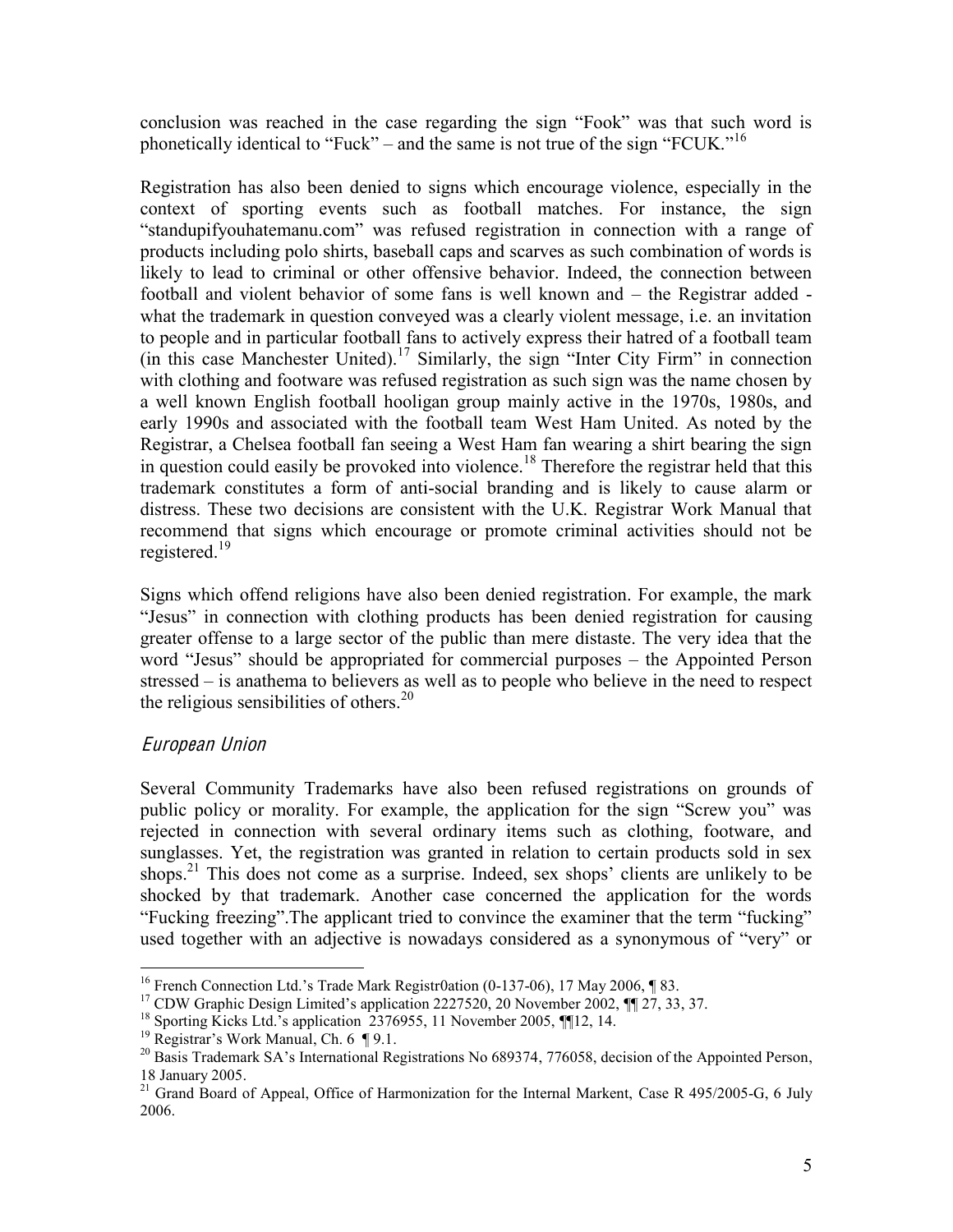"particularly". The Board of Appeal of the Office of Harmonization for the Internal Market (OHIM) did not accept that argument and considered that the sign had in fact a vulgar and offensive meaning.<sup>22</sup> Similarly, the sign "Hijoputa" – which in Spanish means "son of a whore" - was denied registration and the refusal was confirmed by the General Court because of the insulting message conveyed by such expression.<sup>23</sup> Conversely, the sign "Dick  $& Fanny$ " was held registrable as it does not proclam an opinion, it contains no incitement and conveys no insult.<sup>24</sup>

The sign "Paki" filed by a logistics company was considered unregistrable for being racially offensive. This term is used in English-speaking countries to insult people from Pakistan or in general the Indian subcontinent. In this decision the General Court clarified that there is no need to bring evidence that the applicant wants to shock or offend consumers: the objective fact that the sign might be perceived as a shock or an offense is enough to deny registration.<sup>25</sup>

Trademarks which remind consumers of terrorist organizations or authoritarian regimes have also been refused registration. The sign "Bin Ladin"  $-$  applied for by an import/export company whose sole shareholder was named Bin Ladin - is amongst those signs. The applicant's argument that the application was filed four months prior to the 9/11 attacks and therefore was not meant to recall the founder of al-Qaeda was dismissed by OHIM Board of Appeals. Indeed, the famous Islamist terrorist was known to the public before the September 2001 attacks.<sup>26</sup> The figurative sign consisting of a representation of the coat of arms of the former Soviet Union, which included the hammer and sickle (a well-known communist symbol), was also refused registration. The General Court confirmed that such mark would be perceived by a substantial section of the relevant public in Hungary and other former communist countries (which have banned that sign and similar ones as they are associated to the despotic regimes which ruled them in the past) as being contrary to public policy.<sup>27</sup>

<sup>&</sup>lt;sup>22</sup> OHIM, Board of Appeal, Case R 0168/201-1, 1 September 2011.<br><sup>23</sup> Case T-417/10, *Federico Cortés del Valle López v Office for Harmonisation in the Internal Market,* Trade Marks and Designs, OHI),  $\P$  23, (Mar. 9, 2012).<br><sup>24</sup> OHIM, 4th Board of Appeal, Case R 111/2002-4,  $\P$  10, 25 March 2003.<br><sup>25</sup> T-526/09, *PAKI Logistics GmbH v Office for Harmonisation in the Internal Market Trade* 

Designs OHIM. See also Birgit Clark, General Court Refuses "Racist" PAKI Trade Mark 7(6) J. Intell. Prop. L. & Prac. 392 (2012).<br><sup>26</sup> OHIM, 2nd Board of Appeal, Case R 176/2004-2, 29 September 2004. The Al-Qaeda leader was known

as the orchestrator of the U.S. embassy bombings in Nairobi and Tanzania in 1998, which triggered the United Nations Security Council Resolution 1267 of 15 October 1999. Similar decisions have also been taken in the United States. See AL-OAEDA, Registration No. 78/444,968 (Nov. 22, 2004) (refusing registration because the sign refers to an organization that undertakes the bombing of civilians and other terrorist activities that are contrary to the sense of decency); BABY AL-QAEDA, Registration No. 78/400,213 (Feb. 23, 2005).; OBAMA BIN LADEN, Registration No. 77/086,418 (Jan. 19, 2007) (rejecting the application because, amongst other things, it referred to a terrorist and associated him with a

 $^{27}$  Case T-232/10, Couture Tech Ltd vs. Office for Harmonisation in the Internal Market, Trade Marks and Designs, OHIM, (Sep. 20, 2011). Similarly, the Hungarian trademark office refused registration of the sign "Stalinskaya," as this word derives from the name of the well known communist dictator Stalin. On this case see Gabriella Sasvary, Hungary, Trade and Service Marks – Use of Name "Stalin" - Whether Contrary to Public Morality, 15 Entm't L. Rev. 47, 48 (2004). An, analogous decision was taken by the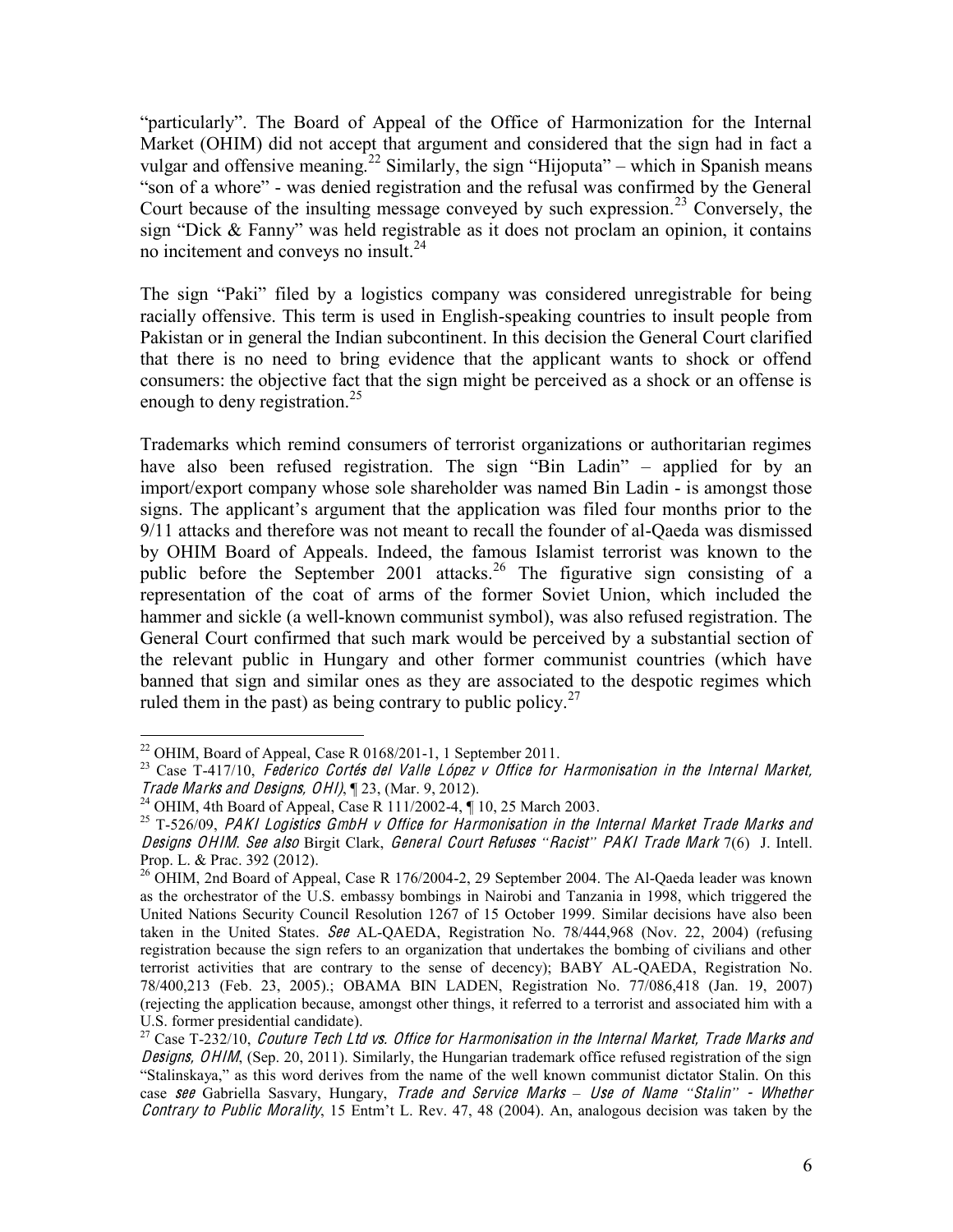#### United States

In the U.S., the trademark "Redskins", registered by the famous American footbal team, was challenged by some Native American petitioners. The Board of the United States Patent and Trademark Office (USPTO) first cancelled the registration on the grounds that it might disparage Native Americans and may bring them into contempt or disrepute, but denied the petitioners' allegation that the sign was scandalous.<sup>28</sup> The Court of Appeals for the District of Columbia Circuit then found that the disparagement and contempt claims were barred by laches.<sup>29</sup> In a subsequent proceedings related to the same sign, the USPTO Board held again that the Redskins' trademark is disparaging and cancelled six registrations.<sup>30</sup>

A line of cases also regarded sexual messages. In *McGinley* the sign included a photograph of a nude man and woman kissing and embracing in a manner appearing to expose the male genitalia (the product was a newsletter dealing with sexual topics). The mark was considered offensive to propriety, morality, decency, and shocking to the moral sense of the members of the community.<sup>31</sup> An opposite conclusion was reached in both Old Glory Condom and Mavety. In the former case the sign was "a pictorial representation of a condom decorated with stars and stripes in a manner to suggest the American flag." The Trademark Trial and Appeal Board rejected the Examiner's argument that the majority of people would be scandalized and offended by the juxtaposition of the American flag and goods related to sexual activity. It is believed that the Board's decision was influenced by its approval of the message that the applicant was meant to convey, i.e. that it is Americans' patriotic duty to fight AIDS by practicing safe sex.<sup>32</sup> In *Mavety* the publisher of an adult magazine featuring naked African-American women was allowed to register the title "Black tail". The sign was not barred under the immoral or scandalous prohibition as the public would mainly believe that the term "tail" refers to buttocks and not to a female sex object.<sup>33</sup>

#### Australia

 $\overline{a}$ 

The sign "Kunt" was refused registration in relation to clothing. The Australian Registrar refused the applicant's argument that the term has become not offensive under the present

Japanese Trademark office with reference to the sign "Hitler" in connection with pinball machines. This sign was refused registration on the basis of Japanese trademark legislation banning registration of signs contrary to morals and public order. See also Jeremy Phillips and Ilanah Simon, No Marks for Hitler: a Radical Reappraisal <sup>o</sup>f Trad<sup>e</sup> Mark Us<sup>e</sup> and Political Sensitivity, 26(8) European Intell. Prop. Rev. 327 (2004); Caspar P.L. van Woensel, Fuhre<sup>r</sup> Wine<sup>s</sup> <sup>a</sup><sup>t</sup> Your Local Store: Legal Mean<sup>s</sup> Against Commercial Exploitation <sup>o</sup>f Intolerabl<sup>e</sup> Portrayal<sup>s</sup> 27(2) European Intell. Prop. Rev. 37 (2005).

<sup>&</sup>lt;sup>28</sup> Harjo, 50 U.S.P.Q.2d 1705, rev'd, 284 F. Supp. 2d 96, 68 U.S.P.Q.2d 1225 (D.D.C. 2003), remanded, 415 F3d 44, 75 U.S.P.Q.2d 1525 (D.C. Cir. 2005).

<sup>&</sup>lt;sup>29</sup> *Pro-Football, Inc. v. Harjo,* 565 F.3d 880 (D.C. Circ.), cert. denied, 130 S. Ct. 631 (2009).<br><sup>30</sup> Pro-Football, Inc. Registration No. 92046185 (Jun. 18, 2014) Cancellation.<br><sup>31</sup> In re Robert L. McGinley, 660 F. 2d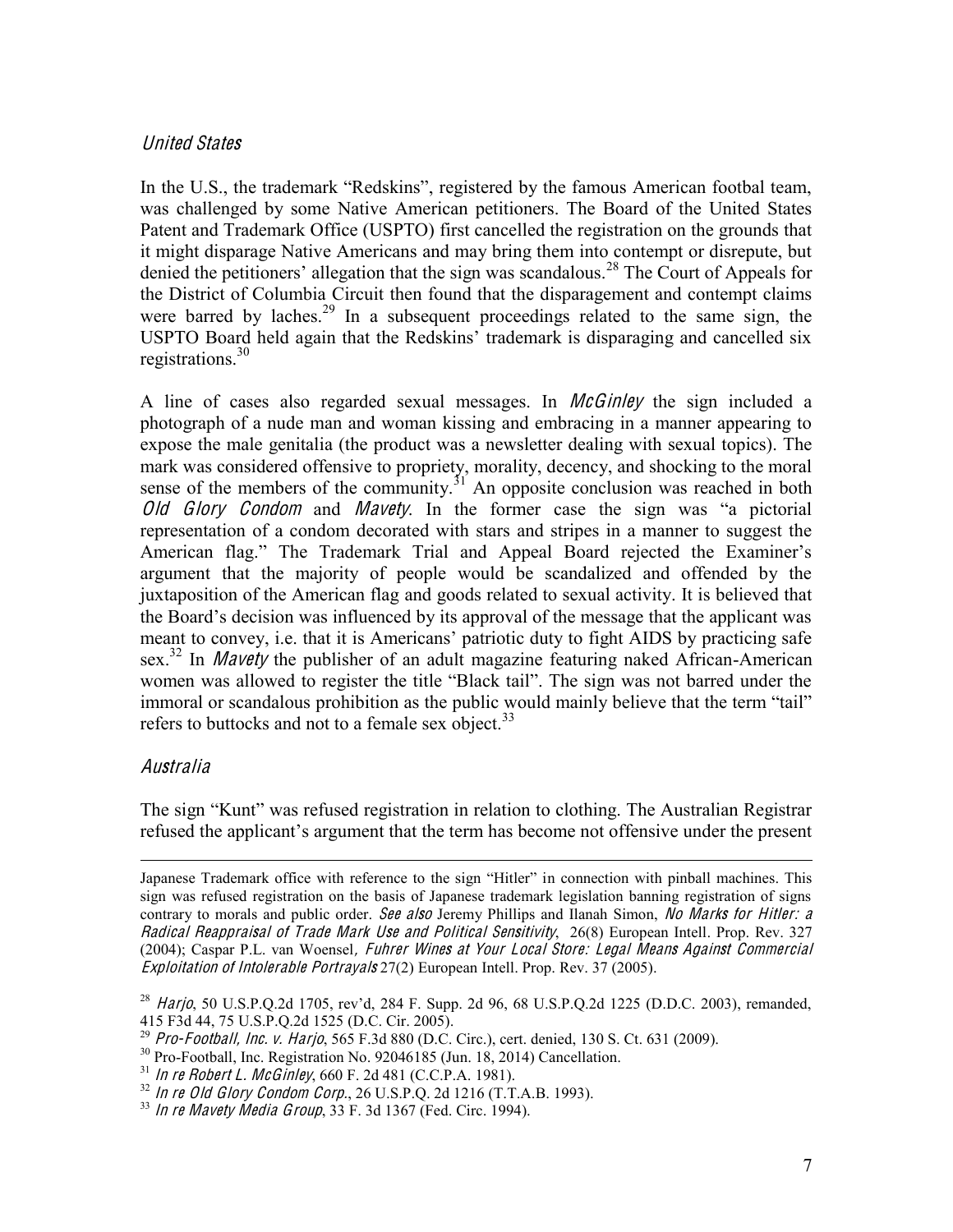social morals. It was indeed held that "neither is it necessary that all people might find the word obscene. It is enough [ $\dots$ ] that a substantial number of people are likely to find the word shocking  $-$  but this number need not be as much or greater than 50%. [...] it is sufficient if the result of the user of the trade mark will be that a not insubstantial number of people will be, or are likely to be, shocked."<sup>34</sup>

Conversely, the expression "Nucking futs" in connection with prepared nuts, mixtures of nuts, and dried fruits was considered acceptable, despite of the fact that it is a clear spoonerism for "fucking nuts." The registration is however conditional upon the trademark not being used on goods that would be marketed to children.<sup>35</sup> Such condition should not jeopardise the owner of the registration as its products are sold to pubs where kids cannot enter.

There is also a pending case which considers the application filed by a Malaysian company for the sign "MH17" in July 2014. This application was filed the very day after the Malaysia Airlines flight MH17 crashed into fields in eastern Ukraine killing all 298 passengers aboard, probably hit by a missile launched by pro-Russian rebels.<sup>36</sup> It will be interesting to know the outcome of the application. It seems probable that such a distateful attempt to capitalize on a tragedy which has attracted worldwide media coverage will be rejected by the Australian trademark office.

The Right and Duty of Public Authorities to Have a Say

One may argue that trademark offices and judges should not be bothered with assessing whether a sign is immoral, scandalous, offensive or against public policy. Market forces alone  $-$  the argument goes  $-$  would be able to address such issues because, if the sign is really controversial, consumers would feel offended and refuse to buy the relevant products or services, which will eventually push the brand out of the market.<sup>37</sup>

I believe such argument is flawed. Indeed, many members of the public could be attracted into buying the relevant product or service exactly because of the debatable message conveyed by the brand. As has been held in the U.S. case regarding the (refusal of) registration of the sign "DICK HEADS" coupled with a clear representation of male genitalia (in connection with restaurant and bar services), "some people may well buy applicant's promotional items *because* of the scandalous nature of the mark, for 'shock value', but this does not mean that the mark, in the context in which it is used, is not offensive to a substantial composite of the general public."<sup>38</sup> In other words, the fact that a brand is offensive may be seen by some consumers as a positive aspect of the whole

<sup>&</sup>lt;sup>34</sup> In re Kuntstreetwear Pty Ltd's Trade Mark Application, 73 I.P.R. 438 (2007).<br><sup>35</sup> Application No. 14082134 in the name of Universal Trading Australia Pty Ltd as trustee for Basil and Groovy Trust.

 $See$  Company's Bid for MH17 Trademark, The Australian, (Jul. 24, 2014), available at http://www.theaustralian.com.au/news/latest-news/companys-bid-for-mh17-trademark/story-fn3dxiwe-

<sup>1227000391660.&</sup>lt;br><sup>37</sup> Jasmine Abdel-Khalik, To Live in-'Fame'-Y: Reconceiving Scandalous Marks As Analogous to Famous Marks, 25 Cardozo Arts & Enm't. L.J. 173, 176 (2007).<br><sup>38</sup> In re Wilcher, 40 U.S.P.Q.2d (1929).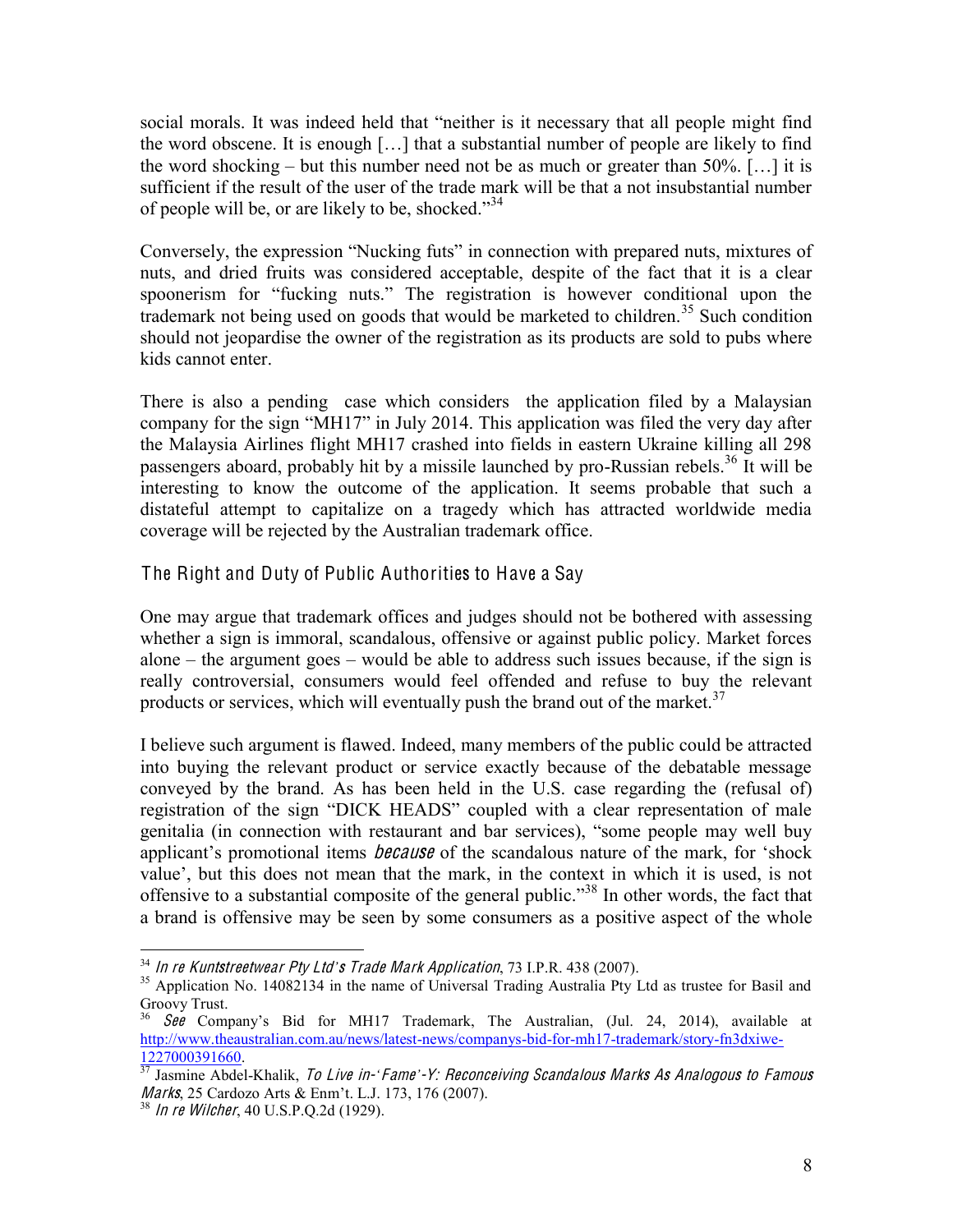commercial offer and constitute a driver of purchasing behaviors. Yet, this does not make the message conveyed by the trademark as morally acceptable.

That is why there is a need for governments' intervention. Attempts by commercial enterprises to go beyond the line of what is decent and win consumers' attention by relying on morally unacceptable brands<sup>39</sup> (which can inflict emotional distress on a substantial portion of people) should be neutralized.<sup>40</sup> It is public authorities, namely trademark examiners and judges, that have the right and duty to prevent such attempts and protect decency, welfare, and morals - and they accomplish such a duty by denying or cancelling the registration of these controversial signs.<sup>41</sup> On the contrary, trademarks that convey neutral and inoffensive messages, or even positive messages (e.g. Old Glory Condom case above), do not constitute a threat to morality, and thus, should not be denied protection.

It has moreover been argued that public authorities should not waste their precious time and resources by dealing with the signs in question.<sup>42</sup> This has also been affirmed in both U.S. and E.U. decisions. For example, in *McGinley* it was held that scandalous trademarks should not "occupy the time, services, and use of funds of the federal government." $43$  In the E.U. case concerning the sign "Screw you" it was held that "the rationale of the provision is that the privileges of trade mark registration should not be granted in favour of signs that are contrary to public policy or the accepted principles of morality. In other words, the organs of government and public administration should not positively assist people who wish to further their business aims by means of trade marks that offend against certain basic values of civilised society. $^{44}$ 

A category of consumers and people which particularly need to be protected from controversial brands are children, even when they are not the destinataries of the relevant goods and products. The OHIM Manual of Trademark Practice expressly refers to them. There is an interest  $-$  the Manual stresses  $-$  in ensuring that children and young people, even if they do not constitute the public of the goods and services in question, do not encounter offensive words in shops that are accessible to the general public.<sup>45</sup> In the OHIM's decision regarding the sign "Screw you" it was interestingly held that "it is also necessary to bear in mind that, while broad-minded adults may enjoy bawdy humour in a

<sup>&</sup>lt;sup>39</sup> Gladwin, *supra* note 2 at 38; Cropley, *supra* note 1 at 20.<br><sup>40</sup> Anne Gilson LaLonde – Jerome Gilson, *Trademarks Laid Bare: Marks that May Be Scandalous or Immoral*, 101 Trademark Rep. 1476, 1485 (2011).

<sup>&</sup>lt;sup>41</sup> Stephen R. Baird, Moral Intervention in the Trademark Arena: Banning the Registration of Scandalous and Immoral Trademarks, 83 Trademark Rep.  $661$ ,  $675-76$  (1993).

<sup>&</sup>lt;sup>42</sup> Baird, *supra* note 41 at 788.<br><sup>43</sup> In re McGinley, 660 F.2d 481, 486 (C.C.P.A. 1981). *See also* Jeffrey Lefstin, *Does the First Amendment*<br>Bar Cancellation of REDSKINS?, 52 Stanford L. Rev. 665, 683 (1999).

<sup>&</sup>lt;sup>44</sup> OHIM, Grand Board of Appeal, Case R 495/2005-G,  $\P$ 13 (Jul. 6, 2006); see also OHIM, Board of Appeal, Case R 0168/201-1 (Sep. 1, 2011) (holding that it is responsibility of OHIM to ensure that the privileges of trade mark registration are not extended to trade marks which are deeply offensive, vulgar, disgusting or potentially capable of causing outrage). <sup>45</sup> OHIM Manual Concerning Proceedings Before the Office for Harmonization in the Internal Market

<sup>(</sup>Trade Marks and Designs), Part B Examination, §4 (Absolute grounds for refusal and community collective marks).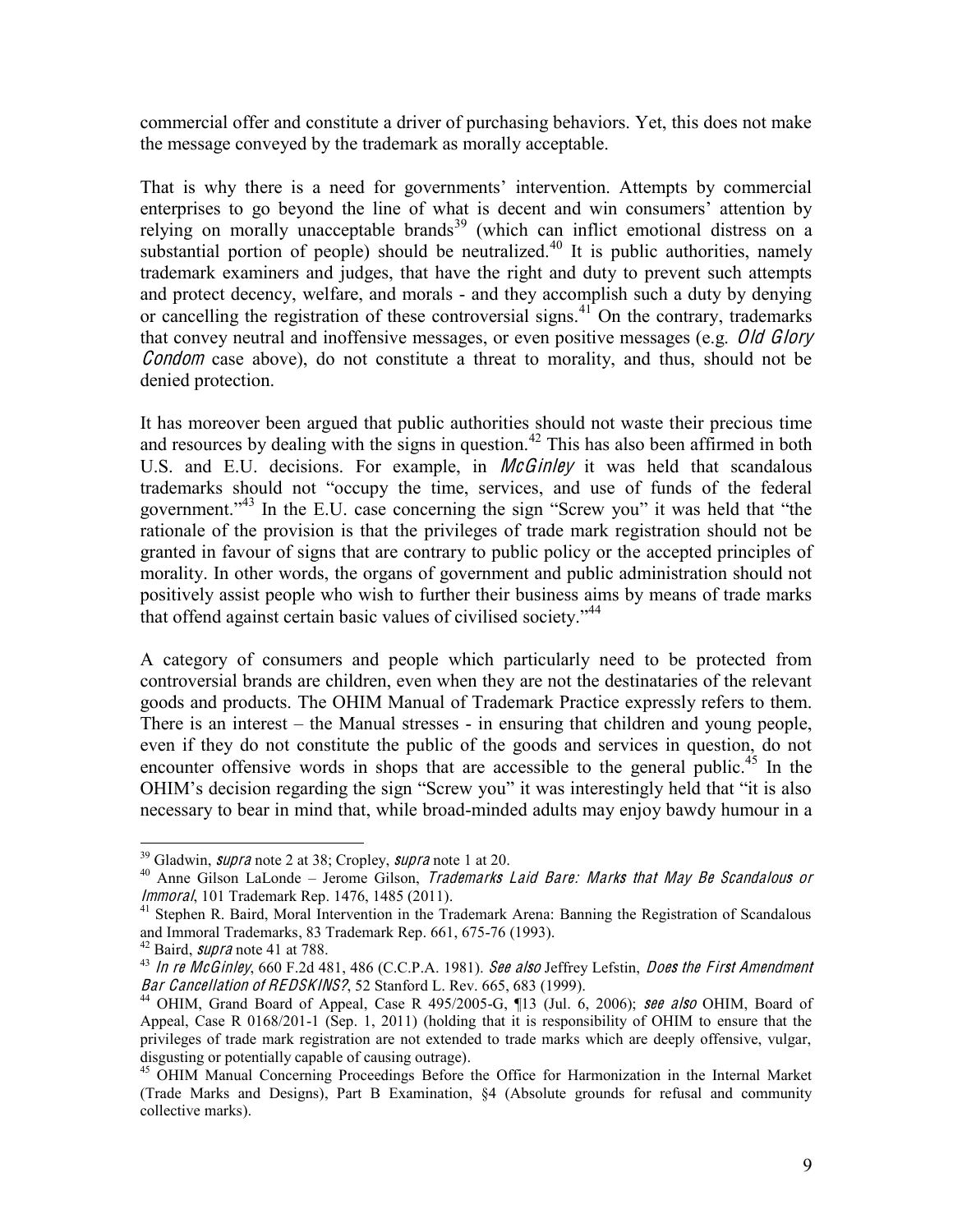particular context, they might not wish to be exposed to material with explicit sexual content when walking down the streets or watching television in the company of their children  $[\dots]$ . A substantial proportion of ordinary citizens in Britain and Ireland whose values and standards are representative of society as a whole would find the words SCREW YOU offensive and objectionable, especially if they encountered them as a trade mark in ordinary shops to which children have access, or if they were advertised on television at a time when children were likely to be watching or if they were displayed prominently on clothing worn in the street or visibile in shop windows.<sup>346</sup> The Australian decision involving the sign "Nuckin Futs" is also relevant. As we have seen, in that case registration was granted on condition that the underlying products are not marketed to  $children$ <sup>47</sup>

#### The "Paradox" and the "Lack of Incentive"

The opponents of the provisions that ban the registration of controversial trademarks often highlight a paradox stemming from such rules, namely the fact that even if the registration is denied the applicant can still use the sign in the course of trade. The refusal of registration – the argument goes - does not prohibit the use of the immoral sign by the applicant and would therefore be useless. Actually, as any trader would be free to adopt the trademark in question, the denial of registration could even increase its use, which would exactly be the opposite of what the rules in question aim to accomplish.<sup>48</sup>

Several decisions have referred or hinted to this paradox. In the case concerning the U.K. trademark application for "Tiny Penis" the Appointed Person held that "the system of registration of trademarks is to protect both traders and the public ... [and the refusal of registration] doe<sup>s</sup> no<sup>t</sup> preven<sup>t</sup> <sup>a</sup> <sup>t</sup>rade<sup>r</sup> <sup>u</sup><sup>s</sup>ing <sup>a</sup> mark bu<sup>t</sup> <sup>m</sup>er<sup>e</sup>ly denie<sup>s</sup> him <sup>t</sup>h<sup>e</sup> protection of registration."<sup>49</sup> And in the decision concerning the U.K. trademark "FCUK" it was noted that "withholding protection is, at least in principle, more likely to result in that subject matter being widely disseminated than if protection were conferred."<sup>50</sup>

This paradox-focused argument  $-I$  believe  $-\overline{i}$  is not convincing. There is indeed no doubt that a trademark registration constitutes an incentive to make investments in a certain sign. The owner of a trademark which has been refused registration or whose registration has been cancelled may not have economic incentive to continue to use the brand. If exclusive rights are lost, economically it would make no sense to keep using the sign.<sup>51</sup> Thus, the refusal or cancellation of registration on grounds of public policy and morality

<sup>&</sup>lt;sup>46</sup> OHIM, Grand Board of Appeal, Case R  $495/2005$ -G,  $\P\P$  21, 26 (Jul. 6, 2006); see also OHIM, Grand Board of Appeal, Case R 0168/201-1, ¶ 25 (Sep. 1, 2011). The need to protect family values has also been stressed in the decisions concerning the UK trademarks "Tiny Penis" (paragraph 30) and "Fook" (paragraph 8), *inter alia*.

<sup>&</sup>lt;sup>47</sup> See *supra* note 35.<br><sup>48</sup> Jeremy Phillips and Ilanah Simon, *supra* note 27 at 328.<br><sup>49</sup> Ghazilian's application No 2232411, decision of the Appointed Person of 28 November 2001, ¶ 20; See also Hijoputa, T-417/10, Federico Cortés del Valle López v Office for Harmonisation in the Internal<br>Market, Trade Marks and Designs, OHIM,¶26, (Mar. 9, 2012).

<sup>&</sup>lt;sup>50</sup> French Connection Ltd.'s Trade Mark Registration (0-137-06), ¶ 54, (May 17, 2006). <sup>51</sup> Baird, *supra* note 41 at 39.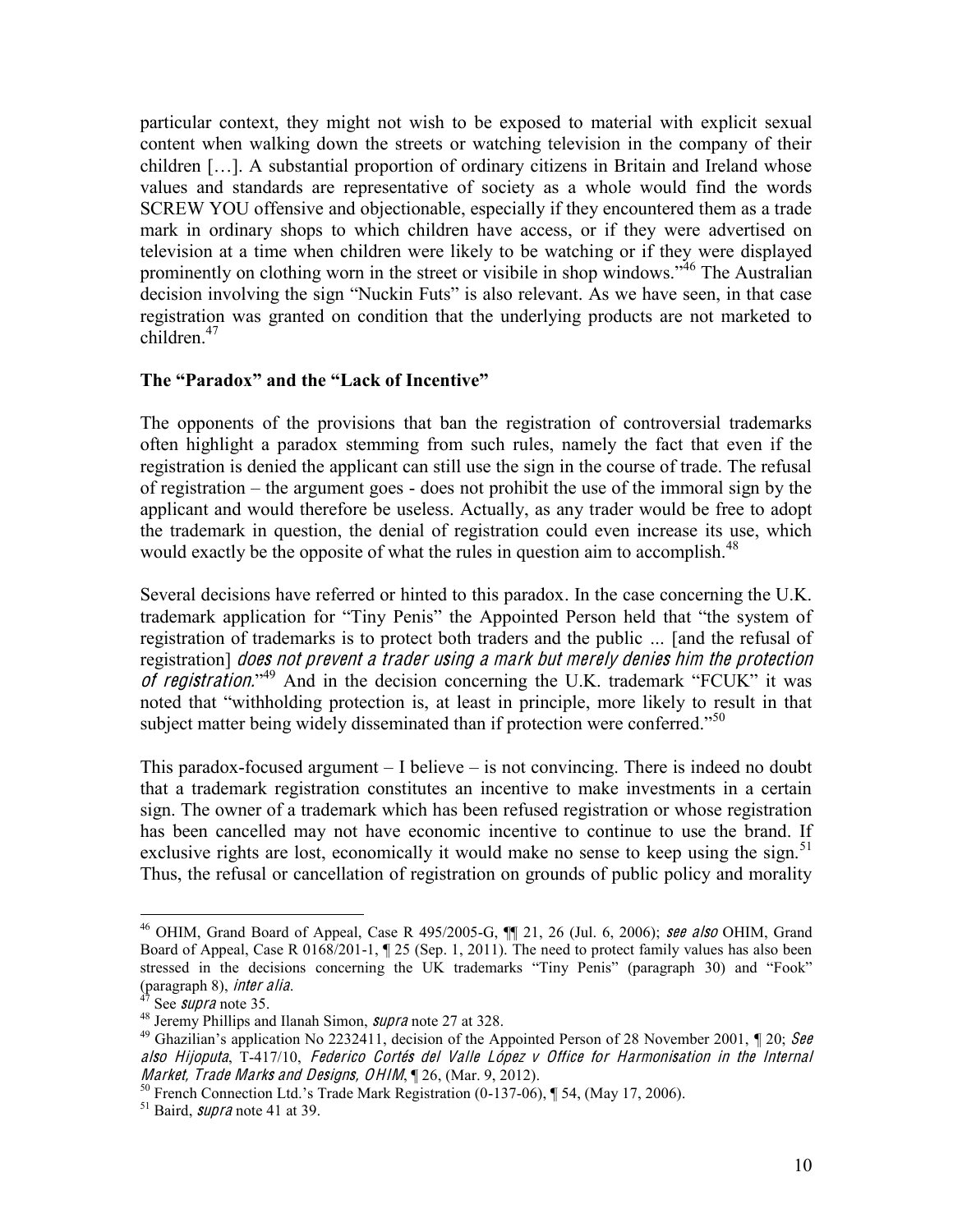greatly decreases the value of the trademark (e.g., the use of the ® symbol next to the brand would be prohibited) that the owner would likely choose not to use it anymore.<sup>52</sup> Seen from this perspective, the ban on registrability can be an appropriate tool for states to discourage the use of debatable signs<sup>53</sup> and therefore preserve morality and welfare.<sup>54</sup>

Applicants are in particular discouraged from using the sign because the refusal of registration removes some of the legal protections which make the sign profitable, for example the right to obtain injunctions and damages against infringers. Yet one may argue that disappointed applicants could rely on other provisions to protect trademarks which could make the exploitation of an unregistered sign, even a controversial one, economically appealing, i.e. unfair competition rules against infringers in civil law jusridictions or common law protection such as the law of passing off in common law countries.<sup>55</sup> Thus, through intense use an unregistered trademark could still obtain protection, again in the form of injunctions and damages.<sup>56</sup> I wonder however, whether it would be really acceptable to prohibit the registration of immoral or scandalous signs while at the same time granting the said trademarks unfair competition or common law protection. It could indeed be argued that if statutory provisions preclude the registration of the trademarks in question, then it would be illogical granting those unregistered signs forms of protection similar to the one provided to registered trademarks. As has been noted, it would amount to "a slap in the face" to those who are the beneficiaries of the provisions which ban the registration of controversial signs.<sup>57</sup> It would therefore be reasonable not to provide immoral trademarks with such supplemental forms of protection. Again, the lack of protection would probably not increase the use of the signs in question in the market. It would not increase confusion on the market either. Indeed, in the long run enterprises and traders would likely not use these trademarks, as they would

<sup>52</sup> Paul Loving, *Native American Team Names in Athletics: It's Time To Trade These Marks*, 13 Loyola of Los Angeles Entm't L. J. 1, 2 (1992).<br><sup>53</sup> Abdel-Khalik, *supra* note 37 at 213 (highlighting that "the obvious justification for prohibiting

registration of scandalous marks is to regulate morality and, specifically, to guide potential trademark owners away from 'improper' trademarks. In 1909, for example, the Commissioner of Patents indicated that the role of the Patent Office included discouraging the use of marks that detract from 'the dignity of the high office which [Presidents] have held").

 $54$  Bruce C. Kelber, Scalping the Redskins: Can Trademark Law Start Athletic Teams Bearing Native American Nicknames And Images On the Road to Racial Reform?, 17 Hamline L. Rev. 533, 555-56 (1994).; Kimberley A. Pace, Th<sup>e</sup> Washington Redskin<sup>s</sup> Cas<sup>e</sup> and Th<sup>e</sup> Doctrin<sup>e</sup> <sup>o</sup>f Disparagement: How Politically Correct Must a Trademark Be?, 22 Pepperdine L. Rev. 7, 37 (1994); Ron Phillips, A Case for Scandal and immorality: Proposing Thin Protection of Controversial Trademarks, 17 U.Balt. Intell. Prop. L. J. 55, 67 (2008); Baird, *supra* note 41 at 788.<br><sup>55</sup> Lanham Act (U.S. Trademark Act), 15 U.S.C. § 43(a) (1946). U.S. trademark law also offers protection

against unfair competition, and a plaintiff does not need to own a federally registered trademark to win a cause of action under this provision.

<sup>&</sup>lt;sup>56</sup> Loving, *supra* note 52 at 35 (*citing United States v. Steffens*, 100 U.S. 82, 92 (1879)); *La Societe Anonyme! des! Parfums! Le! Galion! v.! Jean!Patou, Inc.*," 495" F." 2d" 1265," 1271" (2d" Cir." 1974)V" *Maternally! Yours, Inc. v. Your Maternità Shop, Inc., 234 F. 2d 538, 541 (2d Cir. 1956); United States Jaycees v. San Francisco Junior Chamber of Commerce, 354 F. Supp. 61 (N.D. Cal. 1972); Phoenix Mfg. Co. v. Plymouth Mfg. Co., 286 F. Supp. 324, 328 (D. Mass. 1968); Armstrong Paint and Varnish Works v. Nu-Enamel Corp.*, 305 U.S. 315 (1938); *National Trailways Bus Sys. v. Trailaway Van Lines, Inc.*, 269 F. Supp. 324, 328 (D. Mass. 1968).

 $57$  Baird, *supra* note 41 at 793-94.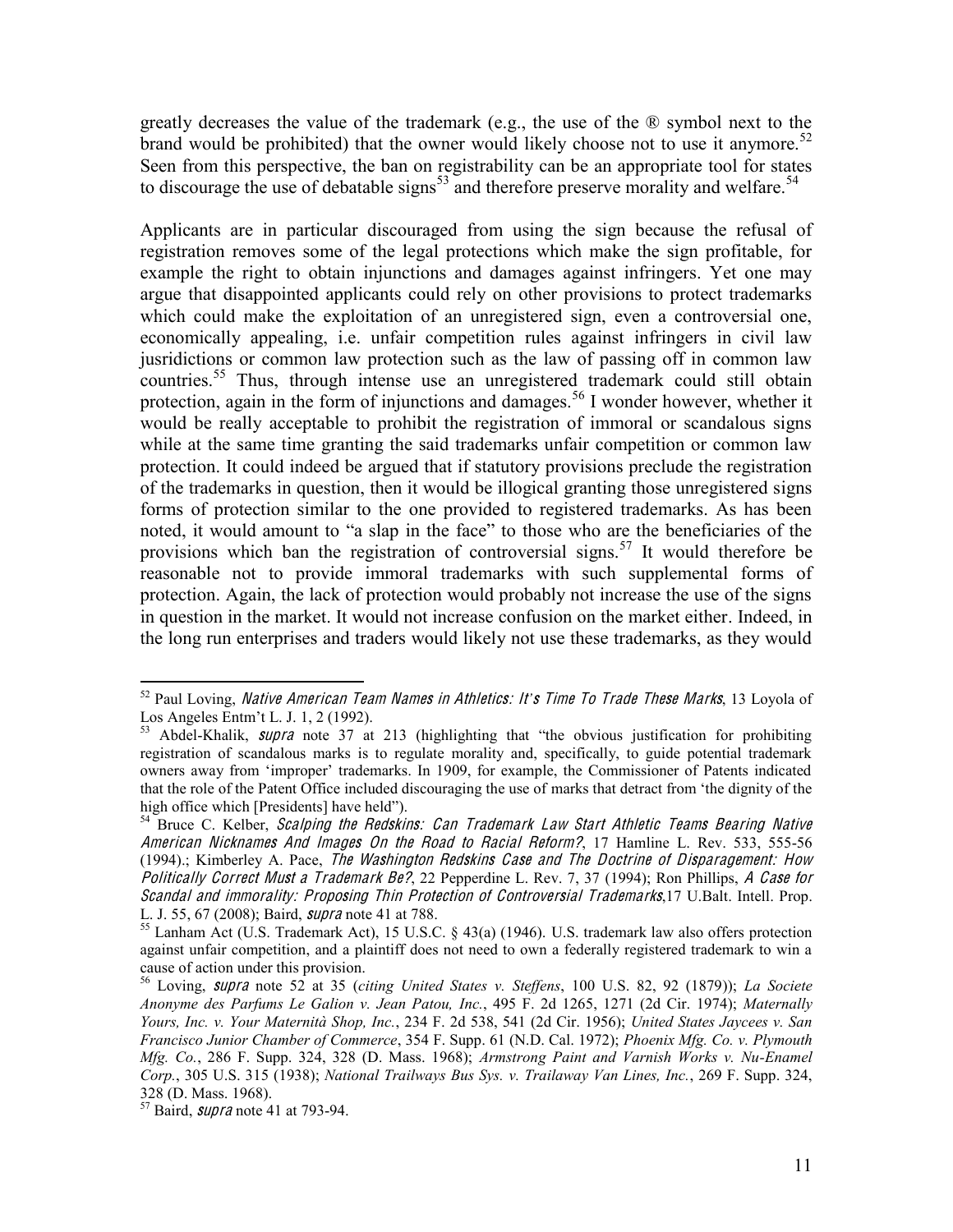have no economic incentive in investing in signs which cannot be protected. Instead, they would opt for other less controversial signs.<sup>58</sup>

An Important Corollary: T rademark Registrations do not Give Rise to a Right of Use

We have seen in the previous paragraph that the lack of registration does not affect the use of the sign. By using an *a contrario* argument, this means that registration does not give rise to any right of use, as trademarks can also be used before applications are filed. $59$ 

Several decisions released in various jurisdictions confirm this interpretation. For example, in a number of U.S. cases it was held that "registration does not create the underlying right in a trademark [a positive right]. That right, which accrues from the use of a particular name or symbol, is essentially a common law property right [...] and cancellation cannot extinguish a right that federal registration did not confer" (Keebler v. Rovira Biscuit);<sup>60</sup> "it is clear that the PTO's refusal to register applicant's mark does not affect his right to use it  $[...]$  (*McGinley*);<sup>61</sup> "the right to use is unaffected either by failure to register or expiration of registration" (*Holiday Inn*);<sup>62</sup> and that the right to use "always precedes (the) application to register, continues during the prosecution of the application, and usually goes on after registration is finally refused" (National distillers).<sup>63</sup> The "right to use" mentioned in some of these decisions should be interpreted as just a privilege to use the sign which anyone has when running a business, namely a legal permission to engage in conduct, and not as a right in its strict sense.<sup>64</sup>

Also, as will be shown in the second part of the article, as no right to use is given by the registration of a trademark, the use of the sign can be prohibited or restricted by governments, especially when it comes to protecting public interests which may be jeopardized by the said use (we will see that trademark registrations cannot amount to a licence to publicily display brands without limitations).<sup>65</sup> In the case concerning the sign "Screw you" the OHIM Grand Board of Appeal interestingly noted that "the question whether a trade mark can be registered is separate from the question whether it can be used. [...] when the Office decides to accept a trade mark that is in dubious taste, the mere fact that it has been registered as a CTM does not mean that its use cannot be prohibited [...] under the civil, administrative or criminal law of a Member State.<sup>566</sup> This

<sup>&</sup>lt;sup>58</sup> Kelber, *supra* note 54 at 575, 586-87.<br><sup>59</sup> Anne Gilson LaLonde, 3 Gilson on Trademarks, Sec. 9.01[2][b] ("The T.T.A.B. cannot determine parties' rights to use trademarks"); TBMP Sec.102.01.<br><sup>60</sup> Keebler Co. v. Rovina Biscuit Corp., 624 F. 2d 366, 373, (1st Cir.1980).

<sup>&</sup>lt;sup>61</sup> In re Robert L. McGinley, 660 F.2d 481 (3d Cir. 1981).<br><sup>62</sup> Holiday Inn v. Holiday Inn, Inc., 534 F. 2d 312, 319 (C.C.P.A. 1976).<br><sup>63</sup> In re National Distillers & Chemical Corp., 297 F. 2d 941 (C.C.P.A. 1962).<br><sup>64</sup> S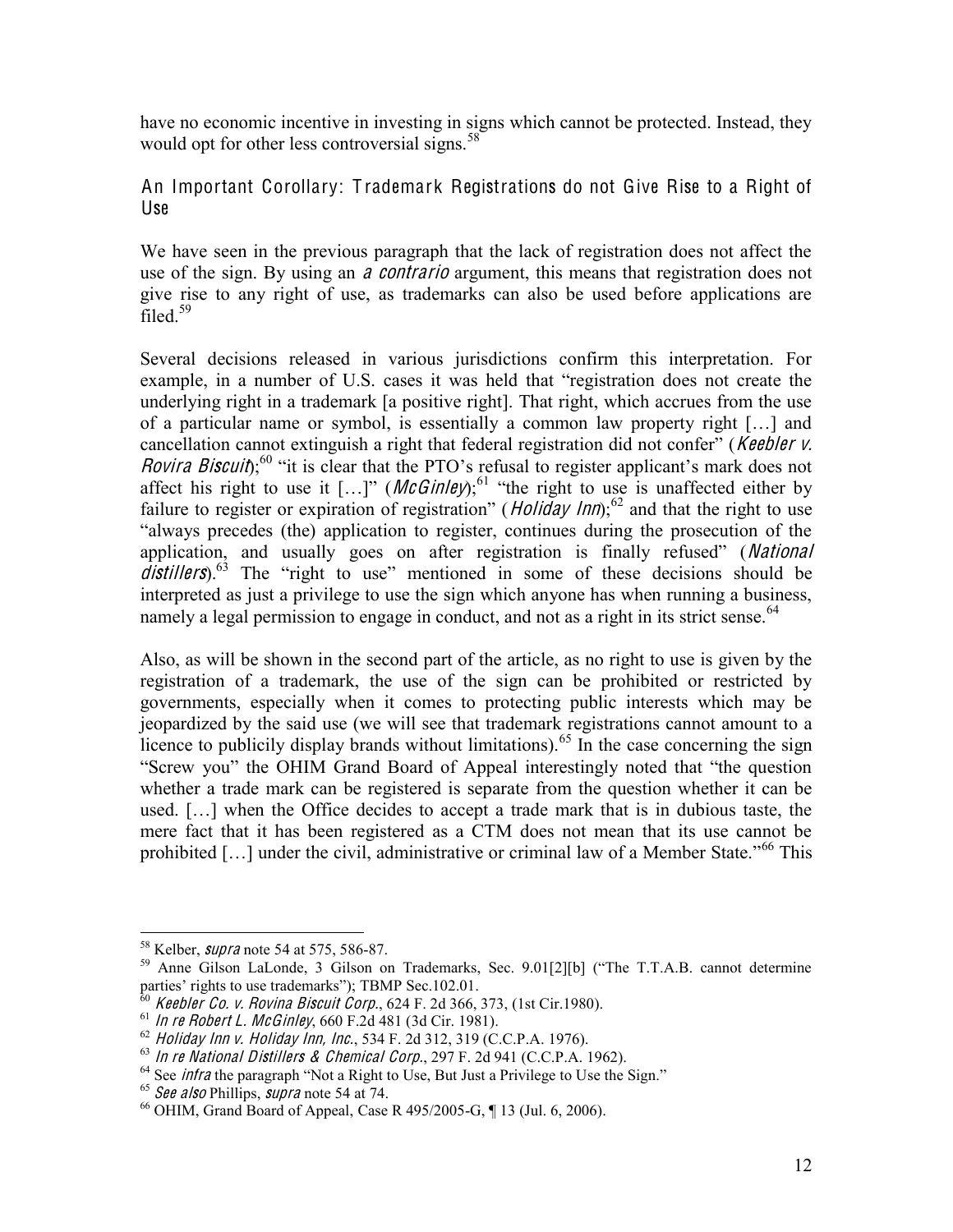is exactly what Article 110(2) of the E.U. Trademark Regulation provides,  $67$  basically leaving E.U. Member States free to prohibit the use of a Community Trademark nationally, including when the sign is immoral or against *ordre public*.<sup>68</sup>

The fact that the decision to register or refuse a controversial trademark is often subject to an assessment of its use in connection with relevant products or services<sup>69</sup> (e.g. the registration of the sign "Screw you" was granted in relation to sex related products, but denied as far as clothing, footware, and sunglasses are concerned)<sup>70</sup> does not entail that the concepts of "registration" and "use" are interlinked and that the right to the latter follows the former. The reference to the use of the trademark in connection with certain products or services is here merely instrumental, i.e. it allows trademark offices and

 $67$  This provisions states that the E.U. Trademark Regulation, "does not affect the right to bring proceedings" under the civil, administrative or criminal law of a Member Sate or under provisions of Community law for the purpose of prohibiting the use of a Community trade mark to the extent that the use of a national trade" mark may be prohibited under the law of that Member State or under Community law."<br><sup>68</sup> Humphreys, *supra* note 4 at 2.<br><sup>69</sup> This is despite the fact that statutory languages in many jurisdictions which ban the registrati

signs do not expressly mandate consideration of the covered goods and services. See also French *Connection Ltd. s* Trade Mark Registration (0-137-06), ¶ 57-8 (May 17, 2006) (noting that "it is not easy to see how a trade mark can be contrary to *ordre public* or morality as a thing in itself considered in the abstract rather than by reason of the effect of its use").

 $\frac{70}{10}$  OHIM, Grand Board of Appeal, Case R 495/2005-G, (Jul. 6, 2006). In several other decisions products and services were taken into account when it came to verifying whether a sign was registrable on these grounds. For example, in *Reva Electric Car* (R 558/2006-2), the OHIM Board of Appeal found that the word "RIVA" (a vulgar word for female genitalia in Finnish) was considered registrable also because the sign in question would be used on environmentally-friendly cars, and not on other products such as T-shirts that are the type of goods where one often sees deliberately provocative material. U.S. case law is also particularly abundant. In *In Re Reemtsma Cigarettenfabriken G.m.b.H.*, 122 U.S.P.O. 339 (T.T.A.B. 1959), the sign "Senussi" for cigarettes was refused registration because the tenets of the Senussi Moslem sect banned tobacco consumption. In *In re Thomas Laboratories Inc.*, 189 U.S.P.Q. 50 (T.T.A.B. 1975), it was held that the goods used in connection with the sign are relevant for determining whether a mark is immoral. The Trademark Board accordingly found that a mark which represented "a melancholy, unclothed male figure ruefully contemplating an unseen portion of his genitalia<sup>7</sup> in connection with "a corrective implement for increasing the size of the human penis" was innocuous in character and involved "no threat to present-day public morals or sense of propriety". Similarly, in the already mentioned case  $\ln$  re Old Glory Condom Corp., 26 U.S.P.O. 2d 1216 (T.T.A.B. 1993), the Trademark Board registered "a pictorial representation of a condom decorated with stars and stripes in a manner to suggest the American flag" in relation to condoms, by clarifying that "whether the applicant's mark would be likely to offend must be judged not in isolation but in the entire context of the mark's use." In  $\ln n$  re Kirby, 2008 TTAB LEXIS 156 (T.T.A.B. 2008), it was held that "the word 'Cocaine' is not objectionable because it is vulgar [...] inasmuch as it is a term that would be commonly used to refer to the drug. However, when used in combination with soft drinks and energy drinks, the term does not have a neutral meaning, as it might when used in a news story or medical reference"). In general, signs which incorporate drug names are usually registered as long as the relevant products or services do not support drug consumption; e.g., "Cocaine" Anonymous" for "promoting the interests of those concerned with the use of cocaine and other narcotics" (U.S. Trademark Registration No. 1612405); "Marijuana Symposium" in connection with conferences in the field of medical science (U.S. Trademark Registration No. 3801424); "E-toke" in relation to a workshop on marijuana use awareness and prevention (U.S. Trademark Registration No. 3132959). Also, in  $\ln$  re Hepperle, 175 U.S.P.Q. 512, 512 (T.T.A.B. 1972), it was held that the sign "Acapulco Gold", commonly used as a synonym of marijuana, was nonetheless registrable for suntan lotion, clarifying that "the question as to whether or not a term is scandalous or immoral  $[\ldots]$  must necessarily be considered in relationship to the goods in connection with which it is used.<sup>"</sup>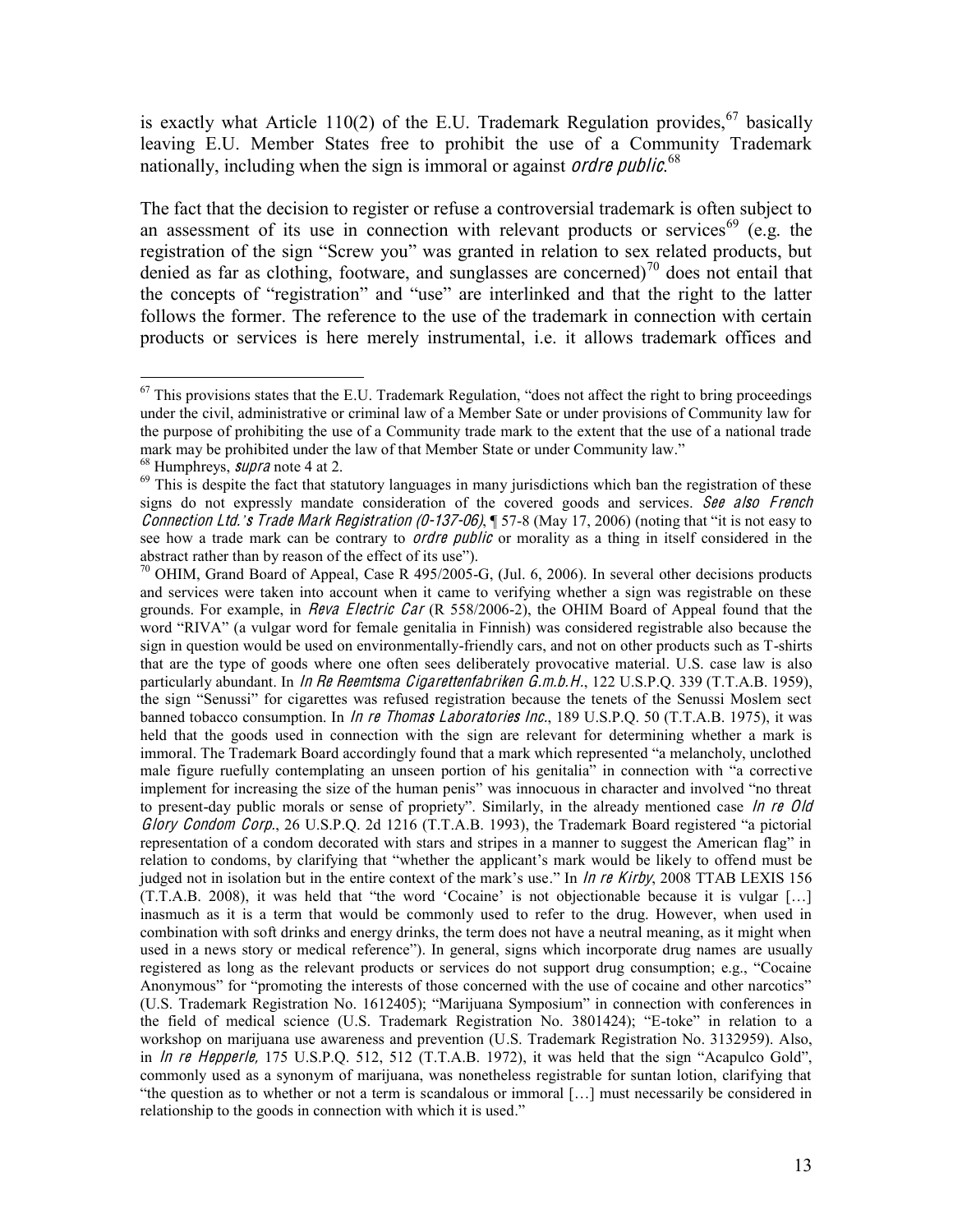judges to assess whether a sign is morally acceptable and presentable to a defined category of consumers. $^{71}$ 

#### Changes in moral standards

Moral standards change over time and space. What was considered morally unacceptable fifty years ago might be considered acceptable nowadays, due to changes in social attitudes. Also, what is deemed morally admissible in a country could be considered outrageous in another, given cultural and social differences between nations and peoples. Trademarks are no exception, and the period and place where the perception of a brand by the relevant public is measured become relevant.<sup>72</sup> It therefore, does not come as a surprise that trademark offices and judges may take different decisions in similar cases. For example, the word "Jesus" has been refused registration in U.K.<sup>73</sup> whereas in Australia signs containing the same word have been recently registered.<sup>74</sup> While the sign Madonna was considered scandalous in connection with bottles of wine in the U.S. in 1938,<sup>75</sup> the same trademark has been lawfully registered decades later by the famous pop music star,  $^{76}$  whose use of Christian symbols in erotic contexts may be considered much more scandalous than in relation to wine. Also, the signs "Mecca" and "Hallelujah" have been rejected in the past,<sup>77</sup> but later have been registered.<sup>78</sup>

In the already mentioned U.S. case *Old Glory Condom* the USPTO Trademark Trial and Appeal Board noted that "what was considered scandalous as a trademark or service

<sup>&</sup>lt;sup>71</sup> There is also a category of signs that are considered immoral, scandalous or indecent *per se*, regardless of the products or services they refer to and independently of the nature of the trademark owner's business. Such signs usually include obscene or very vulgar words which would be perceived unacceptable in connection with any product or service. They are therefore exluded from registrability without any assessment of the relevant product or service. For example, in a U.S. case the applicant's claimed reason for placing the sign "Bullshit" on its fashion accessories was to satirize the use of designers' names on similar products. The Trademark Board limited its analysis just to whether the nature of the term itself was scandalous, and found that the trademark was not registrable regardless of the underlying product. In re Tinseltown, Inc., 6 U.S.P.Q. 2d 1635 (T.T.A.B. 1988). See als<sup>o</sup> Theodore H. Davis, Jr., Registration <sup>o</sup>f Scandalous, Immoral, and Disparaging Matter under Section 2(a) of the Lanham Act: Can One Man's<br>Vulgarity be Another's Registered Trademark?, 83 Trademark Reporter 801, 812 (1993).

<sup>&</sup>lt;sup>72</sup> It is widely accepted that the conformity of a trademark with morality must be judged at the date of its application. See Hallelujah Trade Mark, 1976 RPC 605 (UK), concerning the refusal of an application to register the sign "Hallelujah" for clothing. In his decision the hearing officer held that "[...] It is well established that the registrability of a trade mark must be judged as at the date of its application. I conclude that the phrase "contrary to morality" falls to be considered by the generally accepted standards of today and not by those of 1938 [...]."<br><sup>73</sup> Appointed Person, Basis Trademark SA's International Registration Nos. 689374, 776058, (Jan. 18,

<sup>2005).</sup>

<sup>&</sup>lt;sup>74</sup> Hanging Out With Jesus, Registration No. 742126 (Aug. 30, 2007) (Austl.); *Epic Jesus*, Registration No. 1028403 (Feb. 8, 2007) (Austl.); J.A.M. Jesu<sup>s</sup> and Me, Registration No. 943758 (Jun. 6, 2003) (Austl.) (all referring to Jesus).<br> $^{75}$  In re Riverbank Canning Co., 95 F. 2d 327 (C.C.P.A. 1938).

<sup>&</sup>lt;sup>76</sup> Ciccone v. Parisi & Madonna.com, Case No. D2000-0847, Admin. Panel Decision, (Oct. 12, 2000),

available at http://www.wipo.int/amc/en/domains/decisions/html/2000/d2000-0847.html.<br><sup>77</sup> Mercy's Application, 25 A.O.J.P. 938 (1955) (Austl.); *Hallelujah* Trade Mark, (1976) RPC 605 (UK).<br><sup>78</sup> Hair Mecca, Registration No 1200316 (Apr. 10, 2007) (Austl.).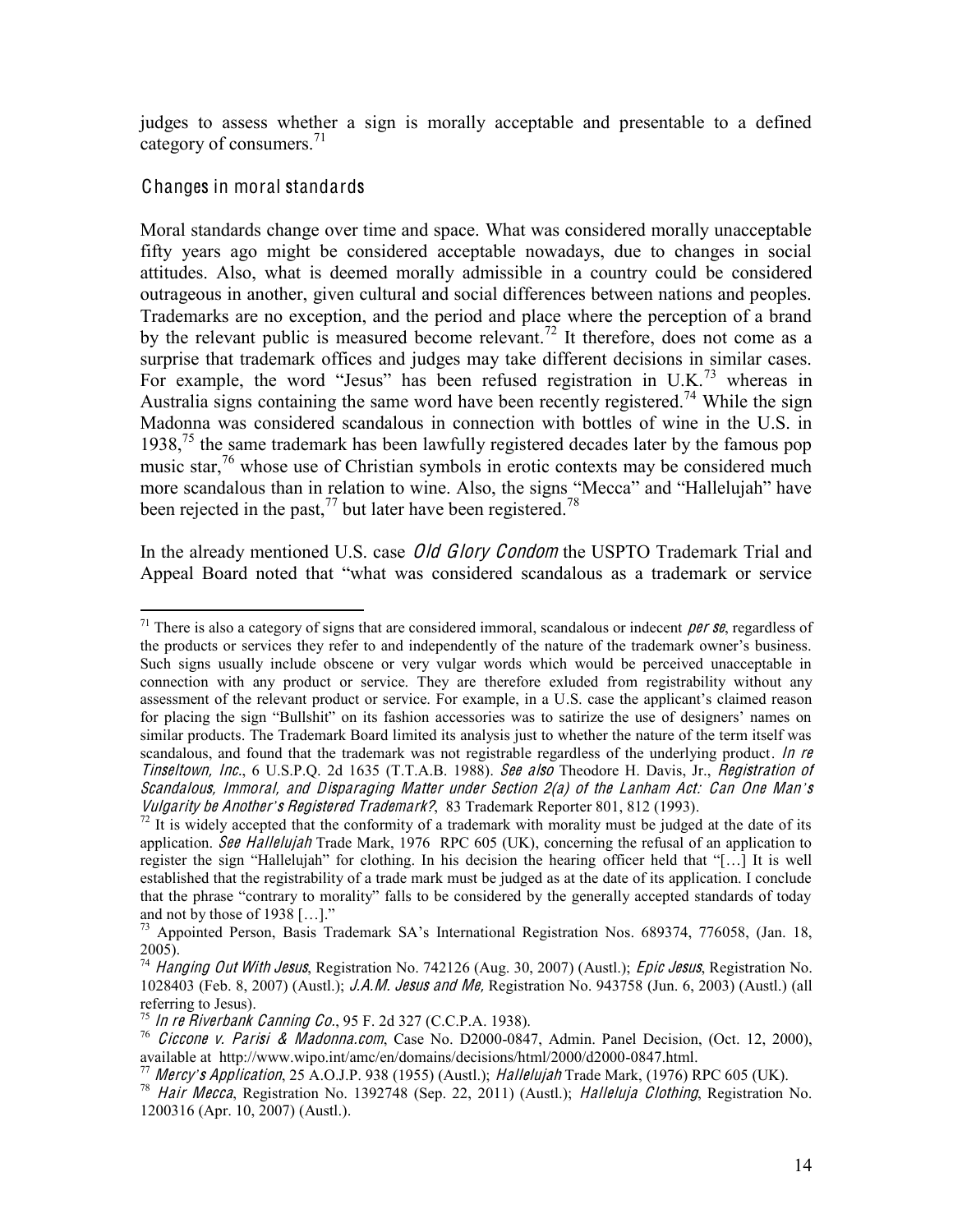mark twenty, thirty or fifty years ago may no longer be considered so, given the changes in societal attitudes. Marks once thought scandalous may now be thought merely humurous (or even quaint)".<sup>79</sup> Similarly, in *Mavety* the U.S. court warned to be "mindful" of ever-changing social attitudes and sensitivities. Today's scandal can be tomorrow's vogue  $[...]$ .<sup>80</sup>

Changes in moral attitudes may also happen the other way around. Words or expressions which were considered acceptable decades ago may not be considered admissible nowadays. Some racist names or adjectives such as "colored", "nigger," and "yellow" had been sometimes used in the past to refer to black or Asian people, but in the present days they are considered as having racist connotations.<sup>81</sup> For instance, trademarks such as "Nigger Head Brand" for canned vegetables and "Niggerhair Tobacco" accompanied by a caricature of a black woman with a bushy Afro and rings through her nose  $82^{\circ}$  had been used in the U.S. in the past. It has been noted that while such trademarks could have been acceptable in the first part of the twentieth century, an era politically and economically dominated by white men, they cannot be accepted in the current multi-cultural society. $^{83}$ That is also why some companies have tried to adapt over the decades certain debatable trademarks, mostly to avoid offending or alienating large categories of customers.<sup>84</sup>

I believe that trademarks which have become over the years morally unacceptable should be kept out of the register. They should be refused registration if they are scandalous or contrary to accepted principles of morality at the time of filing, and if already registered they should be revoked.

#### PROHIBITION AND RESTRICTION OF TRADEMARK USE

In the first part of the article we have seen that IP-related statutes and treaties prohibit registration of trademarks conveying messages that public authorities do not want to encourage. Let us now turn our attention to another category of rules, namely measures adopted outside the realm of IP law and aimed at prohibiting or restricting the use of

<sup>&</sup>lt;sup>79</sup> In re Old Glory Condom Corp., 26 U.S.P.Q. 2d 1219 (T.T.A.B. 1993).<br><sup>80</sup> In re Mavety Media Group, 33 F.3d 1367 (Fed. Circ. 1994).<br><sup>81</sup> Regan Smith, *Trademark Law and Free Speech: Protection for Scandalous and Dispar* 

 $82$  Nancy Kruh, Collecting Controversy; Evolving Images: Aunt Jemina, Uncle Ben, and The Chef of Cream of Wheat (Dallas Morning News broadcast Feb. 13, 1994) (1F.).<br><sup>83</sup> Pace, *supra* note 54 at 8-9.

<sup>&</sup>lt;sup>84</sup> Perhaps the best example of an evolution of a brand over the years is the "Aunt Jemima" trademark owned by the Quaker Oats Company. When the brand was first used in 1893, Aunt Jemima appeared as a caricature of a black "mummy" grinning with a handkerchief over the head (indeed a caricature of slavelike servitude). Her image conveyed messages related not only to family lifes and secret recipes, but also to plantation life as a happy slave contributes to the post civil war idealism of southern life and America's developing consumer culture. Since then, Aunt Jemima has undergone several makeovers aimed at making the brand a less racially stereotyped one. *See* Pace, *supra* note 54 at 9-10.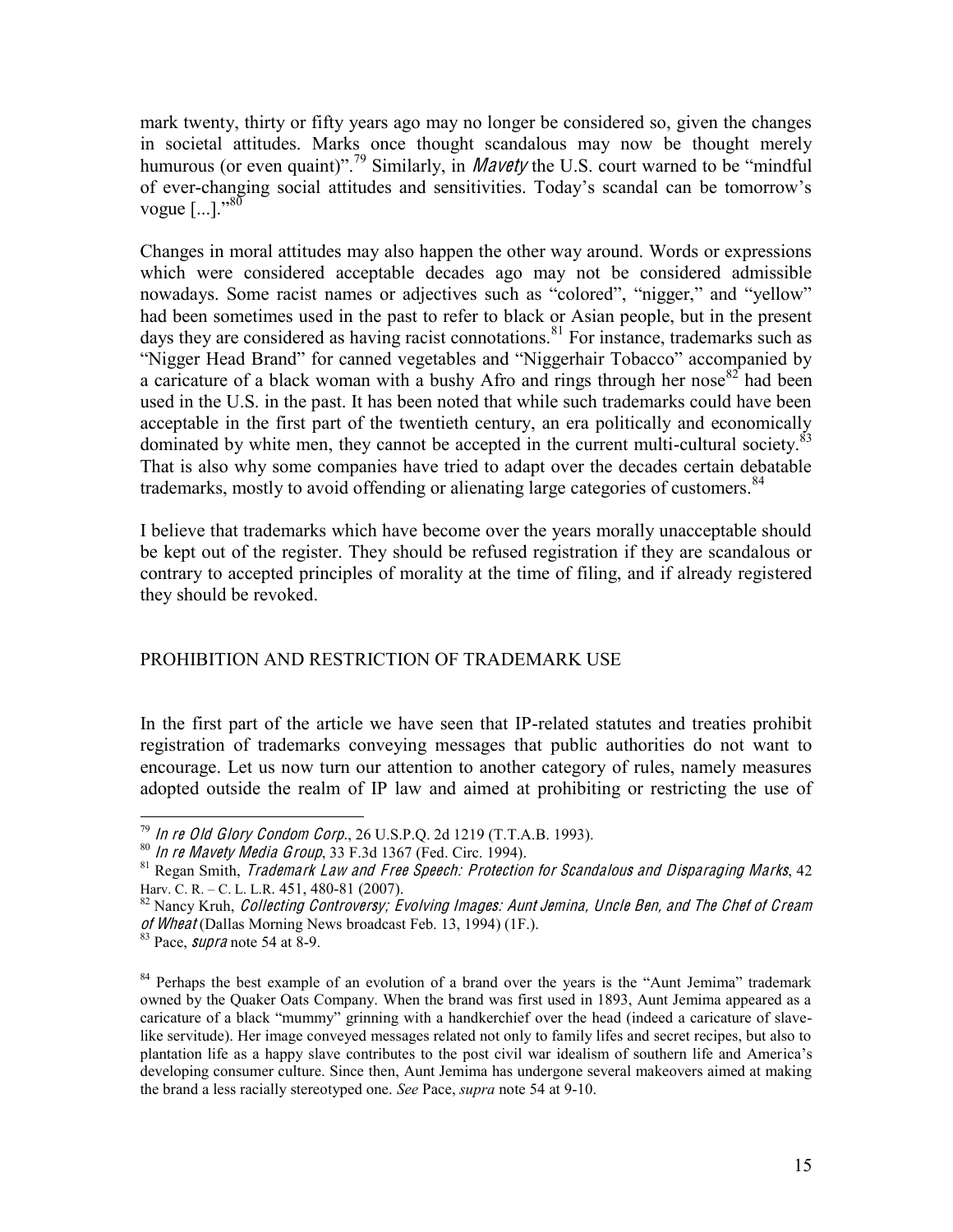trademarks in connection with products which are increasingly considered harmful to people's health. Tobacco, alcohol, and food are the industries which have been particularly hit by such measures.<sup>85</sup>

#### Regulatory Measures that Restrict the Use of Brands

Generally speaking, companies tend to present their goods in such a way as to induce consumers to make purchase decisions. Brands affixed on packaging, including fancy words, logos, and colours, are the privileged means to communicate this message to prospective purchasers. It therefore does not come as a surprise that more and more regulators and policy makers around the world have started adopting measures that prohibit or restrict the use of trademarks on packaging in connection with unhealthy products. Their aim is to make such products less appealing, and thus, discourage consumption, mainly on the assumption that less exposure of existing and potential customers to brands and other packaging features reduces the chances of purchase.<sup>86</sup>

#### Tobacco

The case of tobacco is particularly relevant. Measures have recently been adopted or proposed, which aim to prevent tobacco companies from fully displaying on packaging the fancy elements of their trademarks. The most striking example within this category of measures is plain packaging of tobacco products. Bans on misleading packaging and compulsory health warnings have also been adopted which aim at avoiding consumers' deception about the health consequences of tobacco consumption.

Also known as "generic" or "standardized packaging", plain packaging requires that all forms of tobacco branding be labelled exclusively with simple, unadorned text. This entails that trademarks, graphics, and logos be removed from cigarette packs, except for the brand name and variant, which are displayed in a standard font identical for all brands in the market. In essence, plain packaging aims at standardizing the appearance of all

<sup>&</sup>lt;sup>85</sup> Another sector which experiences restrictions on the use of brands on public health grounds is the pharmaceutical one. For example, as early as 1993 the WHO recommended states to discourage the registration as trademark of words that are declared as International Non-Proprietary Names (INNs). These are names that play a very important role from a public interest perspective as they allow an understanding of the drug even when that individual drug is not known and thus help consumers to reduce confusion in drug nomenclature. Several states including India introduced a similar ban in trademark statutes. More recently in 2012, the Australian regulatory agency for medical drugs and devices has proposed to introduce, amongst other measures, an obligation on pharma companies to indicate active ingredients on at least three sides of the packaging of medicines with equal prominence to the brand name as well as a ban on the socalled look-a-like and sound-a-like medicines such as "BRAND-headache", "BRAND-backache" and "BRAND-joint pain." The aim of these public health measures is to increase consumers' information about the characteristics of medicines and to avoid the monopolization by one undertaking of descriptive or generic names. Such measures are out of the scope of the present analysis.

 $^{86}$  See Rebecca Tushnet, Gone in Sixty Milliseconds: Trademark Law and Cognitive Science, 86(3) Tex.L. Rev. 508 (2008) (noting in particular that "cognitive science is especially attractive to trademark law because trademark protection is premised on a psycological assumption: exposure to a mark will trigger ideas and emotions in the mind of a consumer").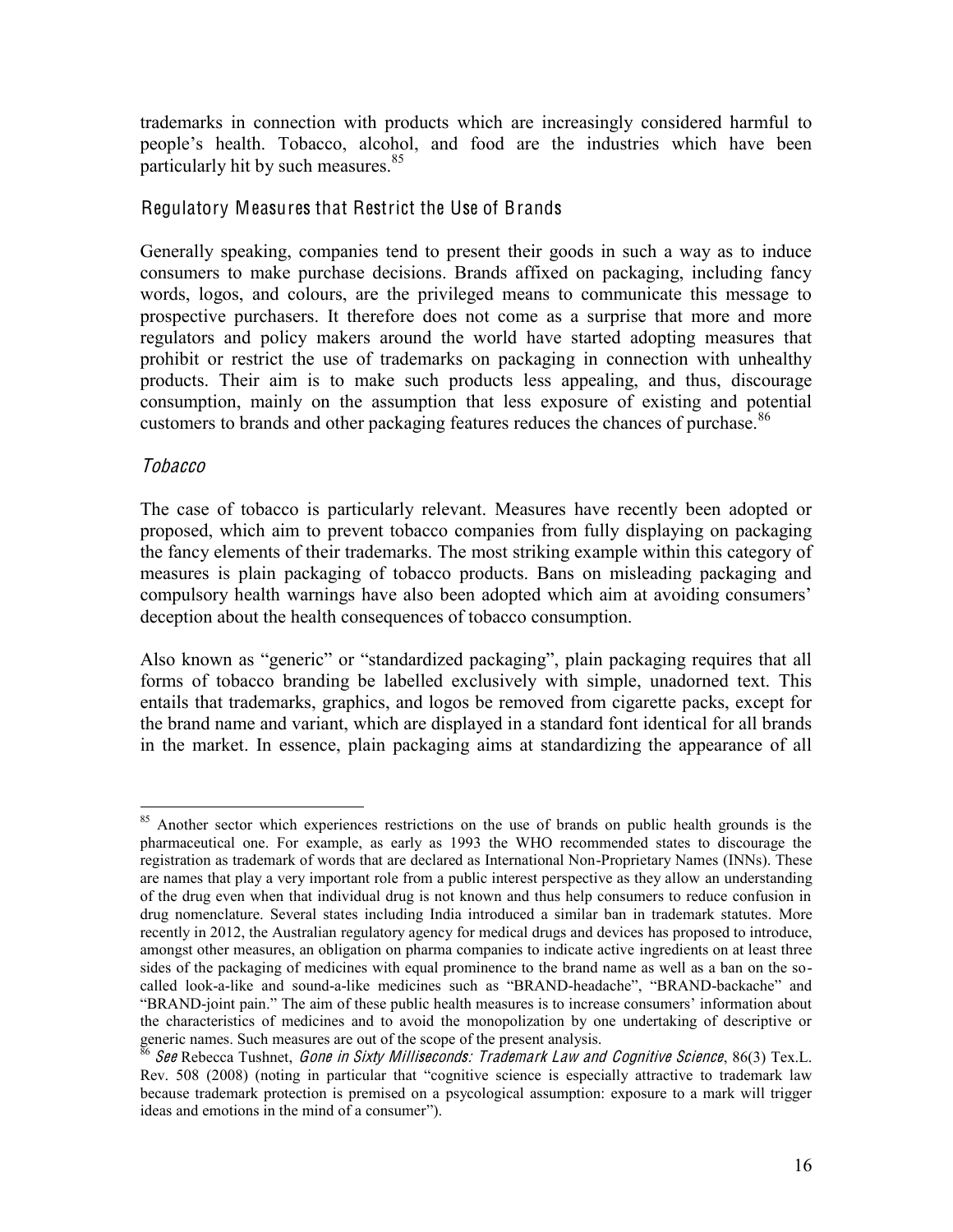cigarette boxes in order to make them unappealing, $87$  especially for adolescents, thus reducing the prevalence and up-take of smoking. To the eyes of tobacco majors, this is a strong limitation of their commercial freedom, especially in those countries where almost all forms of tobacco advertising are prohibited, and thus, packaging has become their ultimate marketing tool. Indeed, cigarette packs, once opened, remain in the hands of final consumers and constitute a powerful means of "mobile" advertising.<sup>88</sup>

Plain packaging has been implemented in Australia.<sup>89</sup> It has also been recently announced or taken into serious consideration in France, Ireland and United Kingdom<sup> $50$ </sup> as well as South Africa, New Zealand, and India.<sup>91</sup> Also, in March 2014 the E.U. adopted a revised E.U. Tobacco Products Directive.<sup>92</sup> While the new directive does not mandate plain packaging, it leaves E.U. Member States free to introduce such measure. The Australian legislation on plain packaging has been challenged by leading tobacco majors such as British American Tobacco Australasia Limited and Philip Morris Asia Limited before both the High Court of Australia<sup>93</sup> and an ICSID arbitral panel constituted pursuant to a bilateral investment treaty ("BIT") between Australia and Hong Kong.<sup>94</sup> A dispute is also currently pending at the World Trade Organization ("WTO"), which regards the compatibility of the Australian measure with several provisions of the TRIPS Agreement - and a decision is expected soon.<sup>95</sup>

<sup>&</sup>lt;sup>87</sup> See Becky Freeman, Simon Chapman and Matthew Rimmer, *The Case for the Plain Packaging of Tobacco Products*, 103(4) Addiction 580 (2007); Alberto Alemanno and Enrico Bonadio, The Case of *Plain Packaging for Cigarettes, 3 European J. Risk Regulation 268 (2010).* 

 $88$  Plain packaging is endorsed by the FCTC, and more precisely by the Guidelines to Arts 11 and 13 to this treaty, which expressly recommend that states consider adopting such measures. See World Health Organization Framework Convention on Tobacco Control: Guidelines for Implementation art. 11, 13

<sup>(2011).&</sup>lt;br><sup>89</sup> *Tobacco Plain Packaging Act 2011* (Cth) s 2 (Austl.).<br><sup>90</sup> *See* Irish Outline Heads of the Public Health: Standardized Packaging of Tobacco Bill 2013 (Ir.); *see also* United Kingdom Plain Packaging Draft Regulations 2014 (U.K.) available at https://www.gov.uk/government/uploads/system/uploads/attachment data/file/323922/Cons doc.pdf.

<sup>&</sup>lt;sup>91</sup> Peter Leung, *Why Asia is Set for More Tobacco Plain Packaging Rules*, Managing Intellectual Property, January 2013.

<sup>&</sup>lt;sup>92</sup> Directive 2014/40/EU, European Union and of the Council of 3 April 2014 on the Manufacture, Presentation, and Sale of Tobacco and Related Products and repealing Directive 2001/37/EC. On the legislative process which led to the adoption of this directive see, Matthew J. Elsmore and Viktoria Obolevich, *Thank You for Not Smoking: the Commission's Proposal for a New Tobacco Products Directive*<br>- Legally Sound, but Does it Hit the Spot? 38(4) European L. Rev. 552 (2013).

<sup>&</sup>lt;sup>93</sup> In August 2012 the Australian High Court confirmed that the measure did not amount to an expropriation of the tobacco companies' (intellectual) property, and is thus, compliant with Australian Constitution ( $J$ .  $T$ . International S.A. v. Commonwealth, (2012) HCA 43). For a comment of the decision see, Jonathan Liberman, Plainly Constitutional: <sup>t</sup>h<sup>e</sup> Upholding <sup>o</sup>f Plain Tobacc<sup>o</sup> Packaging by <sup>t</sup>h<sup>e</sup> High Cour<sup>t</sup> <sup>o</sup>f Australia, 39(2) Am. J. L. & Med. 361 (2013); Sam Ricketson, Plain Packaging Legislation for Tobacc<sup>o</sup> Products and Trad<sup>e</sup> Mark<sup>s</sup> in <sup>t</sup>h<sup>e</sup> High Cour<sup>t</sup> <sup>o</sup>f Australia (2013) 3(3) Queen Mary J. Intell. Prop. 224

 $(2013)$ .<br><sup>94</sup> Agreement for the Promotion and Protection of Investments, H.K., (Austl.) (Sep. 15, 1993), 1748 U.N.T.S. 385.

<sup>&</sup>lt;sup>95</sup> Complaints against Australian legislation have been brought by Ukraine, Honduras, Indonesia, Dominican Republic and Cuba.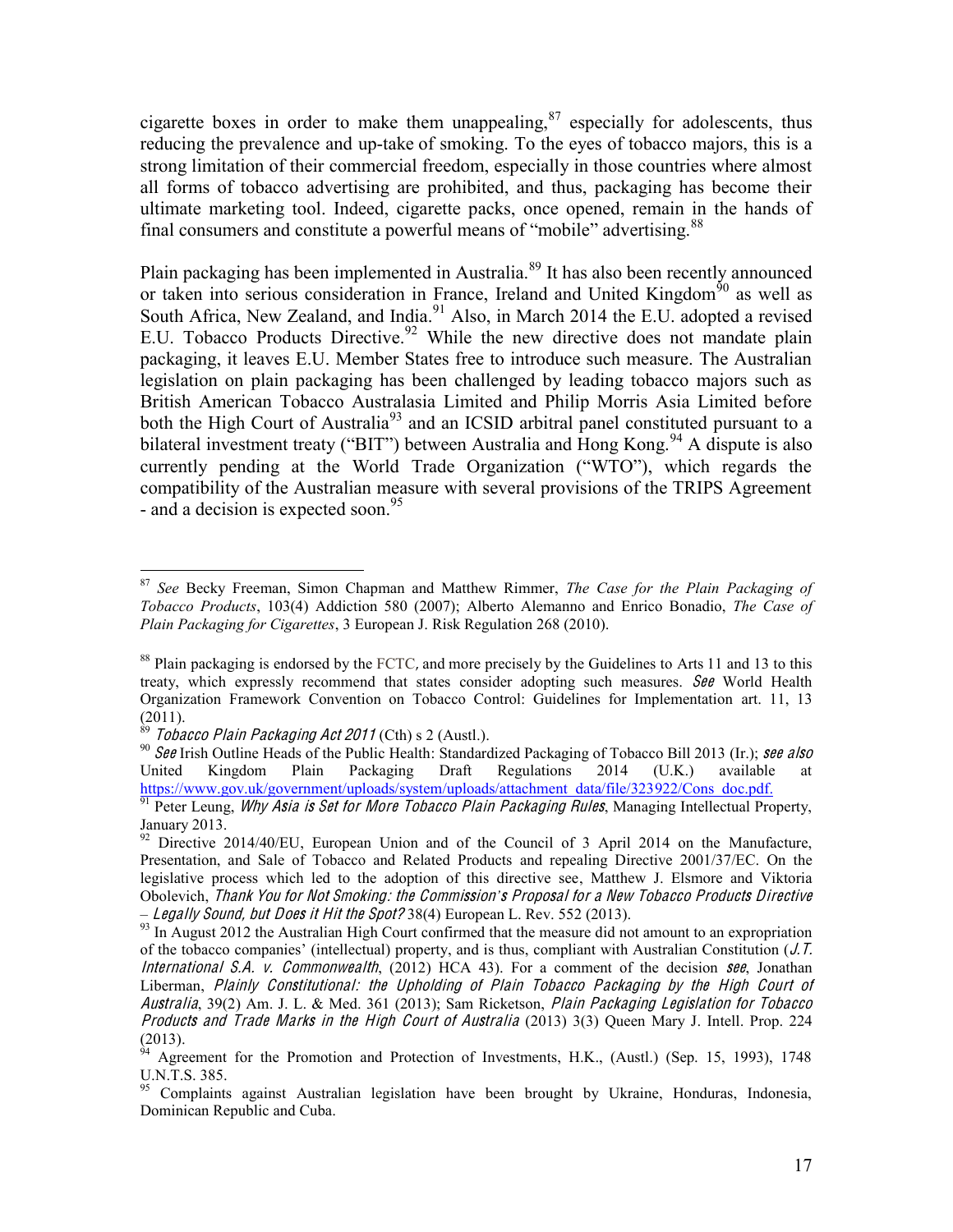Other measures related to the presentation of tobacco products are in force in Uruguay. Uruguayan legislation prohibits misleading or deceptive tobacco packaging - and thus, aims at correctly informing consumers about health consequences.  $\frac{96}{6}$  The aim is to protect people's health. Initially this provision was invoked to outlaw descriptors including "mild", "light," and "ultra-light" (which are often incorporated in registered trademarks owned by tobacco companies). After Philip Morris began using different brands differentiated by colors and terms referring to such colors instead of the above descriptors (such as "Gold", "Blue", "Silver"), the Uruguayan Ministry of Public Health interpreted the ban on deceptive and misleading packaging as also outlawing the use of different colors. Philip Morris challenged this provision under the BIT between Uruguay and Switzerland, $97$  claiming that the effect of the way the Uruguayan provision on deceptive and misleading packaging has been interpreted and applied entailed that just one product from a brand family can be marketed in that country,<sup>98</sup> with the result that tobacco manufacturers would be unable to fully use their trademark portfolio.<sup>99</sup> Some commentators have labelled this measure as the "single presentation requirement", as it bans the presentation of a single brand in multiple forms, if such forms are capable of misleading consumers about the risk of smoking.<sup>100</sup> In the eyes of the challenger, Philip Morris, this measure is arbitrary and not reasonably justified by a public health objective and thus amounts to an unlawful expropriation of (intellectual) property. The dispute is still pending. $101$ 

Another category of packaging-related measures relate to health warnings, i.e. messages to be included on the packaging concerning the effects of consumption. They have been implemented in several jurisdictions with a view to enhancing consumers' awareness of the harmful effects of smoking and thus, discouraging consumption  $-\$  and their effect is to limit the space available for brands on the packaging. For example, the recent E.U. Tobacco Directive requires cigarette makers to show on packs health warnings covering a minimum of 65% of the front and back surfaces started from top edge.<sup>102</sup> In Uruguay all health warnings are also required to cover 80% of the front and 80% of the back of all cigarette packages. $103$ 

Food

<sup>&</sup>lt;sup>96</sup> Law No. 18,256 (Uru.) 29 February 2008.<br><sup>97</sup> Agreement Concerning the Reciprocal Promotion and Protection of Investments, Swiss Con.-Uru., October 7, 1988, 1976 U.N.T.S. 413.

<sup>&</sup>lt;sup>98</sup> Benn McGrady, Implications of Ongoing Trade and Investment Disputes Concerning Tobacco: Philip Morri<sup>s</sup> <sup>v</sup>. Uruguay, Andrew Mitchell et al eds., Public Health and Plain Packaging of Cigarettes: Legal

Issues, 173, 178 (Edward Elgar, 2012).<br><sup>99</sup> McGrady, *supra* note 98 at 173, 178.<br><sup>100</sup> See also World Health Organization, *Confronting the Tobacco Epidemic in a New Era of Trade and*<br>*Investment Liberalization*, (2012) 5

 $101$  See also Benn McGrady, Philip Morris v. Uruguay: The Punta del Este Declaration on the Implementation of the WHO Framework Convention on Tobacco Control, 2 European J. Risk Reg. 254  $(2011).$ <sup>102</sup> *supra* note 92.

 $103$  supra note 96.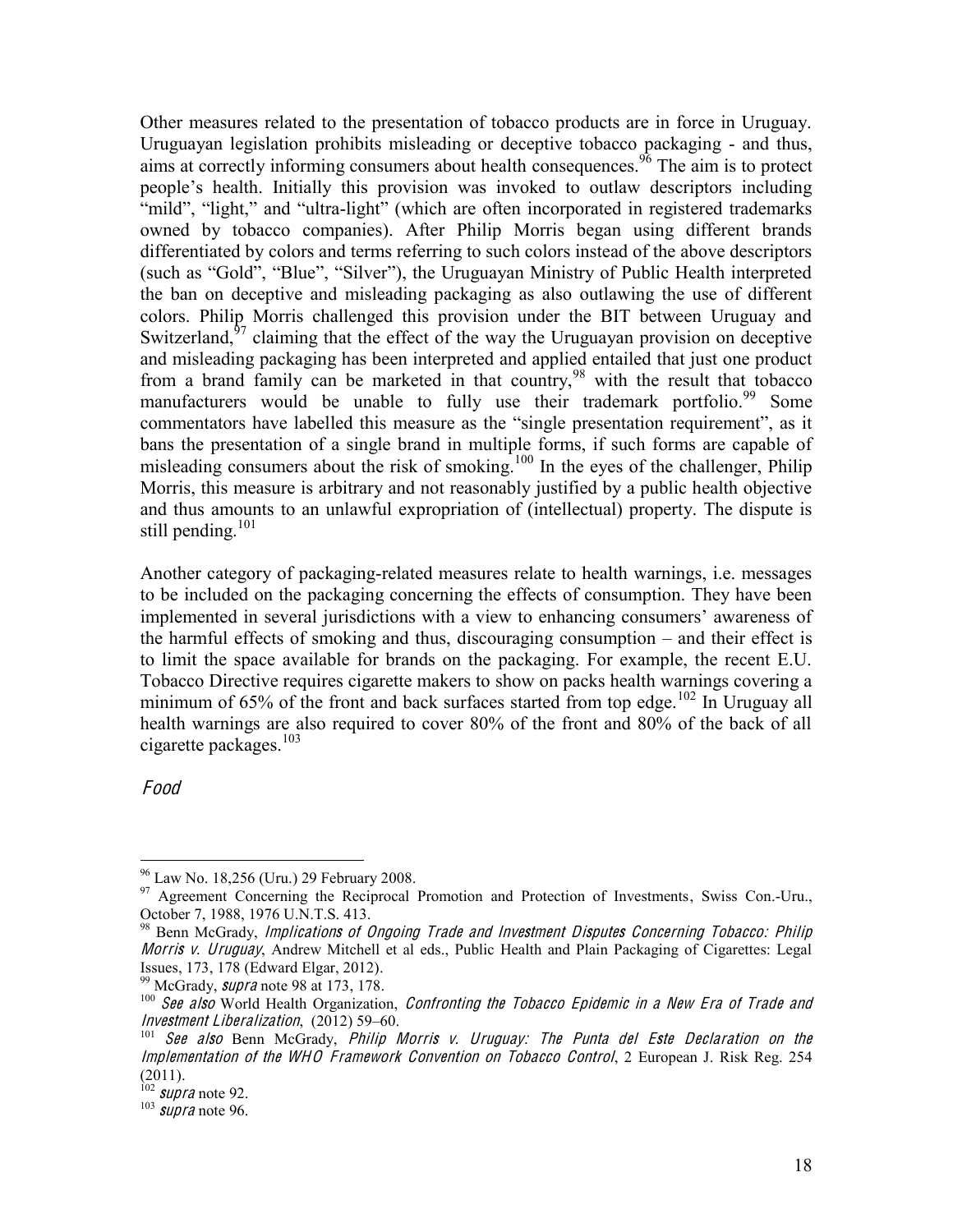Health warnings are also spreading to certain foodstuff, thus enlarging the range of trademark owners hit by this marketing restriction. For instance, Chile recently amended its Food Health Regulation that mandates to place "STOP" signs on high fat, sugar and salt (HFSS) foods, such signs occupying no less than 20% of the main surface of the package.<sup>104</sup> And in the U.S., the California Senate Appropriations Committee is deliberating a bill that would require drink manufacturers to place the following health warning label on all sweetened non-alcoholic drinks: "Drinking beverages with added sugar(s) contributes to obesity, diabetes, and tooth decay".<sup>105</sup> Also, Peru introduced similar legislation in 2013, namely the Act to Promote Healthy Eating amongst Children and Adolescents, that mandates warnings on packaging such as "high in calories", or "high salt" on food products. $106$ 

Protection of children is also the target of recent South African and E.U. measures aimed at promoting breastfeeding, i.e. the ban on the use of logos on infant formula packaging containing pictures of babies or (in the case of South Africa, also) other humanized figures.<sup>107</sup>

#### Alcohol

<sup>&</sup>lt;sup>104</sup> Press Release, World Trade Organization, Meeting of Technical Barriers to Trade (TBT) Committee (Sep. 18, 2014), available at  $\frac{http://www.wto.org/english/news e/news13 e/tbt 13mar13 e.htm}{http://www.wto.org/english/news e/news13 e/tbt 13mar13 e.htm}$ .

<sup>&</sup>lt;sup>tos</sup> Simon Capewell, *Sugar Sweetened Drinks Should Carry Obesity Warnings*, The BMJ. (May 6, 2014), http://www.bmj.com/content/348/bmj.g3428.

 $\frac{106}{106}$  Act 30.021 to Promote Healthy Eating Among Children and Adolescents, (May 13,2013) (Peru).<br><sup>107</sup> See Regulation 7/R991, Foodstuffs, Cosmetics, and Disinfecants Act, s. 15(1), 54 (1972). South-African consumers, therefore, no longer see pictures on infant and follow-up formula for special dietary or medical purposes; liquid milks, powdered milks, modified powdered milks, or powdered drinks marketed or otherwise represented as suitable for infants or young children; feeding bottles, teats and feeding cups with spouts, straws or teats or complementary foods. See also Article 10(2) of Commission Regulation 609/2013, European Parliament and of the Council of 12 June 2013 on Food Intended for Infants and Young Children, Food for Special Medical Purposes, and Total Diet Replacement for Weight Control and Repealing Council Directive 92/52/EEC, Commission Directives 96/8/EC, 1999/21/EC, 2006/125/EC and 2006/141/EC. Directive 2009/39/EC, European Parliament and of the Council and Commission Regulations (EC) No  $41/2009$  and (EC) No  $953/2009$ , which states that "the labelling, presentation and advertising of infant formula, and the labelling of follow-on formula shall not include pictures of infants, or other pictures or text which may idealise the use of such formulae."

These measures echo an old Guatemalan case that also regarded marketing of infant formula milk. In 1983 Guatemala implemented the WHO's International Code of Marketing of Breast-milk Substitutes, which prohibited the use of images of babies on foods destined for children under the age of two. The goal of this legislative move was to protect the lives of infants by promoting breast-feeding over breast milk substitutes and, particularly, to thwart aggressive marketing by baby food companies aimed at convincing mothers that their products were superior to breast milk. The law specifically banned images that idealised the products in question. Facing its implementation, the U.S. children's food company Gerber claimed that the law infringed its trademark, which included the image of a healthy baby. Gerber then began threatening Guatemala that the company would lobby the U.S. State Department to encourage it to impose trade sanctions under the *General Agreement on Tariffs and Trade 1947* (GATT 1947) and other trade measures (in particular, the withdrawal of Most Favoured Nation trading status). This move prompted the Guatemalan Supreme Court to exclude products imported into Guatemala, including those marketed by Gerber, from the application of the legislation. On this case see Russell Mokhiber, *Gerber Uses Threats of* GATT Sanction<sup>s</sup> <sup>t</sup><sup>o</sup> Gain Exemption fro<sup>m</sup> Guatemalan Infan<sup>t</sup> Health Law, 10(14) Corp. Crime Rep. 6 (1996); Robert Mayer, Protectionism, Intellectual Property and Consumer Protection: Was the Uruguay Round Good for Consumers?, 21 J. Consumer Pol. 195, 209 (1998).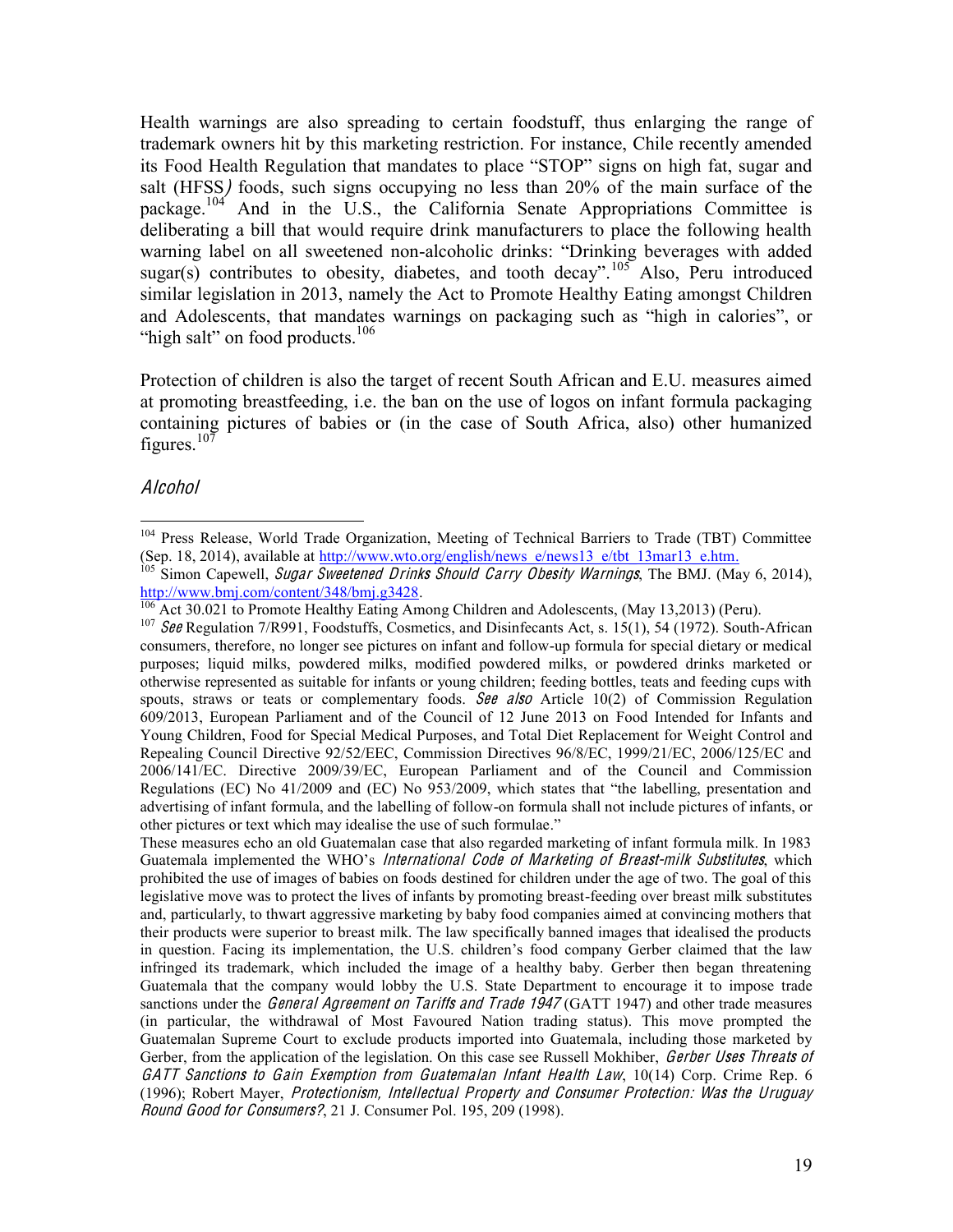Alcoholic products have also been the target of recent regulatory measures. For example, Turkish legislation now requires placement of three graphic images depicting that alcohol should not be sold to minors, consumers should not drink and drive, and alcohol should not be consumed by pregnant women. The statement on the packaging that "alcohol is not your friend" is also required.<sup>108</sup> Thailand also has a liquor labelling regime in place which mandates graphic warnings and accordingly shrinks the space available for brands on the packaging.<sup>109</sup>

A particular measure aimed at reducing the attractiveness of certain alcoholic products was adopted in Iceland back in 1998. This measure was challenged in the *Hob-vin ehf* case before the European Free Trade Association Court ("EFTA Court"). It was found not to be compliant with the *Agreement on the European Economic Area*.<sup>110</sup> The most interesting part of this dispute regards the refusal by the State Alcohol and Tobacco Company of Iceland ("ATVR") to authorize the marketing and sale of three cider cans, which had been legally manufactured and sold in Denmark. The reason for such refusal was that their packaging bore text and visual imagery in violation of a provision adopted by ATVR. The provision states that the text and images on alcoholic packaging and labelling should not suggest that the product enhances physical, mental, social, or sexual functions; or offend people's general sense of propriety, for example by referring to violence, religion, pornography, illegal drugs, political views, discrimination, or criminal conduct. ATVR stressed that the packaging of the products in question (which were marketed in stylish cans, featuring artful drawings including colourful illustrations of women's legs with some apparently naked skin) were "evidently intended to make the products sensually appealing and challenging."<sup>111</sup>

<sup>&</sup>lt;sup>108</sup> For more information see, Blog, O'Neill Institute for National and Global Health Law, available at http://www.oneillinstitutetradeblog.org/wp-content/uploads/2013/11/13\_3072\_00\_e.pdf.

 $109$  In particular, Thai legislation requires labels to carry any of the following messages: (i) drinking alcohol causes hypertension liver cirrhosis; (ii) alcohol intoxication leads to accidents; (iii) drinking alcohol leads to unconsciousness and even death; (iv) drinking alcohol leads to inferior sexual performance; (v) drinking alcohol leads to adverse health effect and family problems; (vi) drinking alcohol is a bad influence on children and young people. It will also require the graphic health warning to be no less than 30% to 50% of the size of the alcohol container. The warning labels shall rotate every 1,000 packages. See Webpage, Thai Alcohol and Tabacco Tax and Trade Buraeu, available at http://www.ttb.gov/itd/thailand.shtml.

 $110$  HOB-vín ehf v. The State Alcohol and Tobacco Company of Iceland ( $\angle$ ATVR), E-2/12 (European Free Trade Agreement Court Dec. 11, 2012). For a timely comment on this case see Alberto Alemanno, The HOB-vín Judgment: A F ailed Attempt t<sup>o</sup> Standardis<sup>e</sup> th<sup>e</sup> Visual Imagery, Packaging and Appeal <sup>o</sup>f Alcohol Products, 1 European J. Risk Reg. 101 (2013). The European Economic Area Agreement was signed on 2 May 1993, 1801 UNTS 3 (entered into force 1 January 1994) ("EEA Agreement") and extends portions of E.U. law to European Economic Area countries including Iceland.

<sup>&</sup>lt;sup>111</sup> The importer of the cans challenged this decision. The case was then referred to the EFTA Court, which was asked to give an advisory opinion about the compatibility of the Icelandic provision with the EEA Agreement (in general, this court has the task of interpreting the EEA Agreement with regard to the EFTA countries that are party to it, namely Iceland, Liechtenstein and Norway. EFTA is a free trade organization grouping Iceland, Liechtenstein, Norway and Switzerland). The EFTA Court noted that the refusal by ATVR had been based exclusively on a specific part of the rule in question, namely the part of the provision that prohibits the use of texts or visual imagery that offends people's general sense of propriety.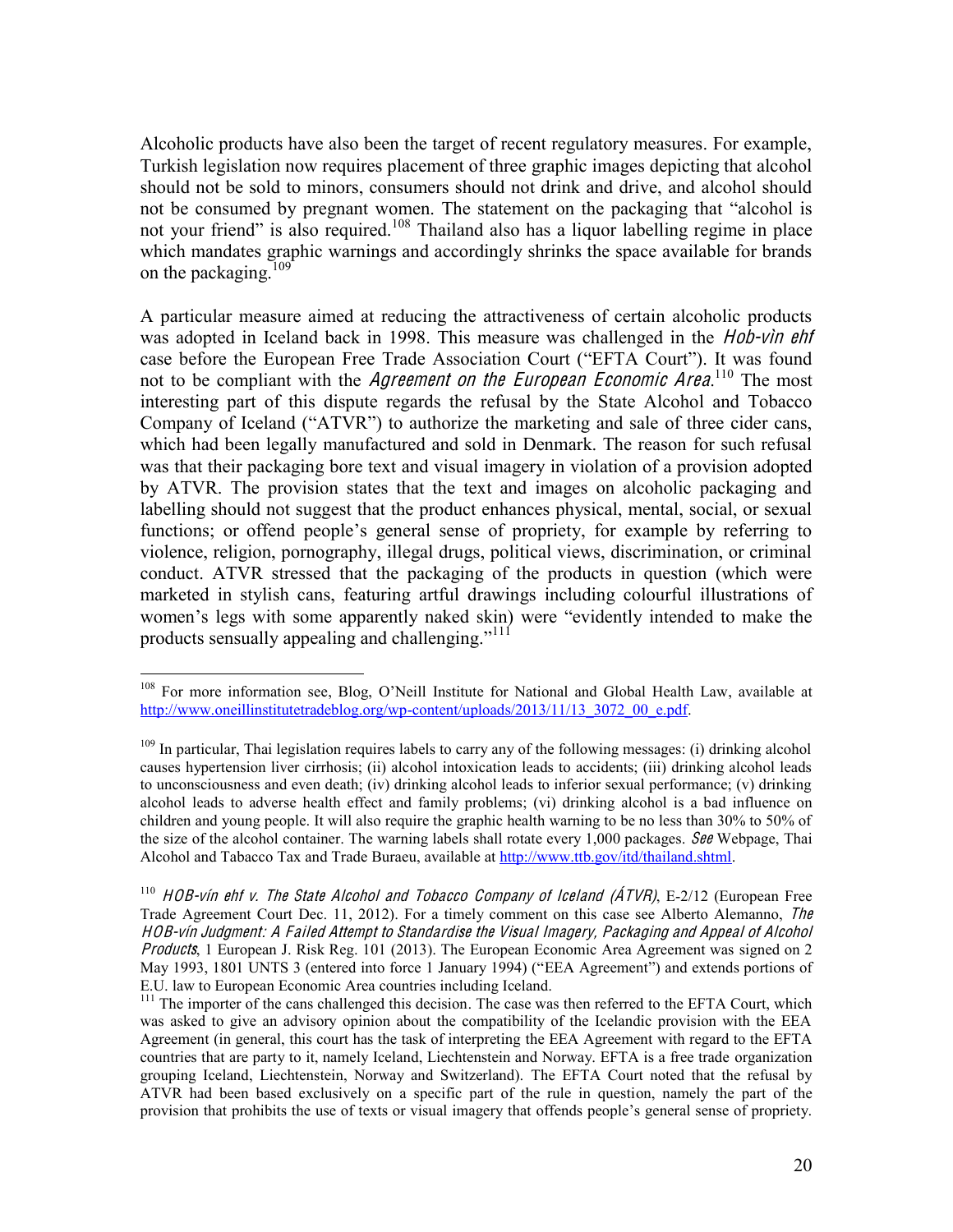Even though the Icelandic provision was eventually condemned for being contrary to the EEA Agreement, this case shows that policymakers have started targeting the packaging and brands of alcoholic products.

#### T rademarks as Negative Rights

All the above measures have been adopted with a view to both informing consumers about the health risks associated with the consumption of harmful products and discouraging consumption itself. Yet, they also prevent trademark owners from fully using their brands on packaging: e.g. plain packaging of tobacco products restricts the use of word signs and prohibits the use of figurative trademarks while health warnings, as we have seen, reduce the space available for brands on the packaging. Also, the single presentation requirement adopted by Uruguay limits the ability of tobacco manufacturers to use their family of brands. The same holds true of the South African and E.U. measures which ban the use of baby-related logos on infant formula packaging.

The relevant issue is thus, whether the measures in question infringe trademarks owned by tobacco, alcohol, and food manufacturers. Here I argue that such measures do not infringe trademarks as they do not affect any right offered by trademark registrations.

Indeed, as also shown above when dealing with immoral and scandalous subject matter, what trademark registrations do offer is not the *positive* right to use a sign. What is conferred is just a *ius excludendi alios* instead, namely the *negative* right to prevent others from exploiting the brand,<sup> $112$ </sup> which is not jeopardized by the measures in question. A sign can indeed be used by economic operators regardless of, and prior to, the registration by the trademark office,  $^{113}$  i.e. as soon as they start a business by offering the relevant products or services in the market.<sup>114</sup> In other words, as mentioned above and

*European Commission and Others*,  $\P$  90 (2013 E.C.R.).<br><sup>113</sup> See also In Re National distillers & Chemical Corp., 297 F2d 941 (CCPA 1962), supra note 62.<br><sup>114</sup> See also Julius R. Lunsford, *The Right to Use and The Right* 

Accordingly, it was found that the measure in question could not be justified under the EEA Agreement by a stringent public interest objective such as the protection of public health (the ATVR had claimed in the proceedings that the ban in question could be justified by invoking the protection of consumers' health).<br><sup>112</sup> It is opportune to stress this point as it seems that courts are still wrapped in confusion. The recent

decision of the Court of Justice of the European Union (CJEU) in Case C-661/11, Martin y Paz Diffusion SA v. David Depuydt & Another, (2013 E.C.R. I) confirms such confusion. The CJEU was asked whether a trademark owner could be permanently prevented from exercising its exclusive rights and from using its trademark for certain goods because a third party had used the mark for these goods with the consent of the owner over an extended period of time. The Court held that under these circumstances the right owner cannot be deprived of any possibility of asserting the exclusive right conferred upon it by those trademarks against that third party and of itself exercising that exclusive right in respect of goods which are identical to those of that third party. It thus seemed to suggest that trademark registrations confer positive rights to use the sign. Yet, in his preliminarily opinion Advocate General Cruz Villalón expressly held the opposite opinion, namely that trademark rights are negative Case C-501/11, Schindler Holding Ltd. and Others v.

Tradmark Rep. 6 (1953). Not all scholars accept the "negative right" argument, as will be highlighted *infra*. See Daniel Gervais, Analysi<sup>s</sup> <sup>o</sup>f <sup>t</sup>h<sup>e</sup> Compatibility <sup>o</sup>f certain Tobacc<sup>o</sup> Produc<sup>t</sup> Packaging Rule<sup>s</sup> with <sup>t</sup>h<sup>e</sup> TRIPS Agreement and the Paris Convention, Rep. 30 (2010) available at www.smoke-free.ca/trade-andtobacco/Resources/Gervais.pdf; Daniel Gervais - Susy Frankel, Plain Packaging and the Interpretation of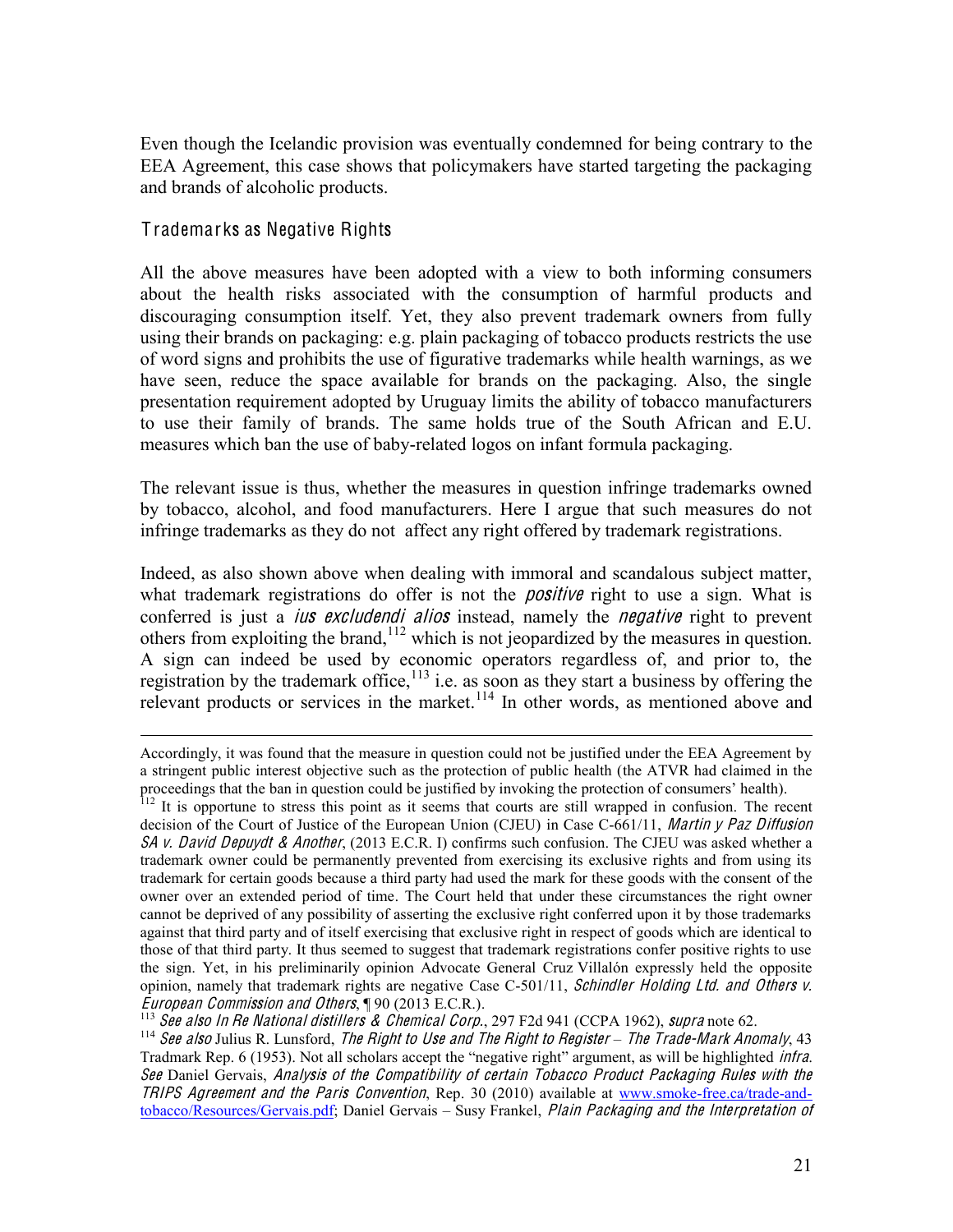will also be shown again later,  $115$  traders and companies have just a privilege (not a right) to use a brand, and registration by a trademark office restricts the privilege to use the sign.

The fact that trademark registrations provide just negative right is confirmed by Article 16 TRIPS: "The owner of a registered trademark shall have the exclusive right to prevent all third parties not having the owner's consent from using in the course of trade identical or similar signs".<sup>116</sup> And, the fact that the registration does not offer its owner a positive right to use the trademark allows governments to introduce measures that prohibit or restrict such use on public interest grounds. This also has been confirmed by the WTO Panel in *EC – Trademarks and Geographical Indications*: the TRIPS agreement "does" not generally provide for the grant of positive rights to exploit or use certain subject matter, but rather provides for the grant of negative rights to prevent certain acts. This fundamental feature of intellectual property protection grants Members freedom to pursue legitimate public policy objectives since many measures to attain those public policy objectives lie outside the scope of intellectual property rights and do not require an exception under the TRIPS Agreement."<sup>117</sup>

The above reading had also been confirmed by Advocate General Geelhoed in his Opinion on the validity of the 2001 E.U. Tobacco Products Directive: "the essential substance of a trademark right does not consist in an entitlement as against the authorities to use a trademark unimpeded *by provisions of public law*. On the contrary, a trademark right is essentially a right enforceable against other individuals if they infringe the use made by the holder" (emphasis added).<sup>118</sup>

#### Arguments and Counterarguments

 $\overline{a}$ 

the TRIPS Agreement  $46(5)$  Vand. J. Transnat'l L. 1149-214 (2013); Annette Kur, The right to use one's own trad<sup>e</sup> <sup>m</sup>ark: <sup>a</sup> <sup>s</sup>elf-evident issu<sup>e</sup> or <sup>a</sup> <sup>n</sup>e<sup>w</sup> <sup>c</sup>oncept in German, Europ<sup>e</sup>an and international trad<sup>e</sup> <sup>m</sup>ark law?, European Intell. Prop. Rev., 198-203,198-99 (1996) (highlighting however German case law that suggest that owners of registered trademarks do not have a valid right to use); Ulf Bernitz, Logo licensing of Tobacco Products, 12(4) European Intell. Prop Rev. 137-39 (1990).<br><sup>115</sup> See infra the paragraph "The Privilege to Use a Sign."<br><sup>116</sup> See also Article 5(3) Trademark Directive; Article 9(1) Trademark Regulation; Directi

European Parliament and of the Council of 6 July 1998 on the Legal Protection of Biotechnological Inventions 98/44/EC, 1998 O.J. (L213/13). The view that trademark rights are just negative is shared by most commentators. See for example, Justin Malbon, Charles Lawson, Mark Davison, Th<sup>e</sup> WTO Agreement on Trade-Related Aspects Of Intellectual Property Rights - A Commentary (2014), Elgar, paragraph 16(03); Carlos Correa, Trade Related Aspects of Intellectual Property Rights. A Commentary on the TRIPS Agreement, O.U.P. at 186 (2007) (noting that Article 16(1) "alludes to the right to exclude the use under certain conditions. It is clearly provided for as a negative right, and not as the right to use the trademark").

<sup>&</sup>lt;sup>117</sup> European Communities – Protection of Trademarks and Geographical Indications for Agricultural Products and Foodstuffs (Complaint by Australia), WT/DS290/R, ¶ 7.246.<br><sup>118</sup> See Opinion of Advocate General Geelhoed in Case C-391-01 The Queen v. Secretary of State of

Health, <sup>e</sup><sup>x</sup> part<sup>e</sup> British American Tobacc<sup>o</sup> (Investments) Ltd. and <sup>o</sup>thers, (2002) E.C.R. I-11453; (2003) 1 C.M.L.R. 14 at 266. As far as E.U. is concerned, that the use of trademarks can be prohibited or anyhow restricted for furthering public interests is also confirmed by Article 110(2) of the Trademark Regulation which leaves unaffected the right to bring proceedings under the criminal and administrative law of a particular Member State in order to ban the use of a Community Trademark, *supra* note 67.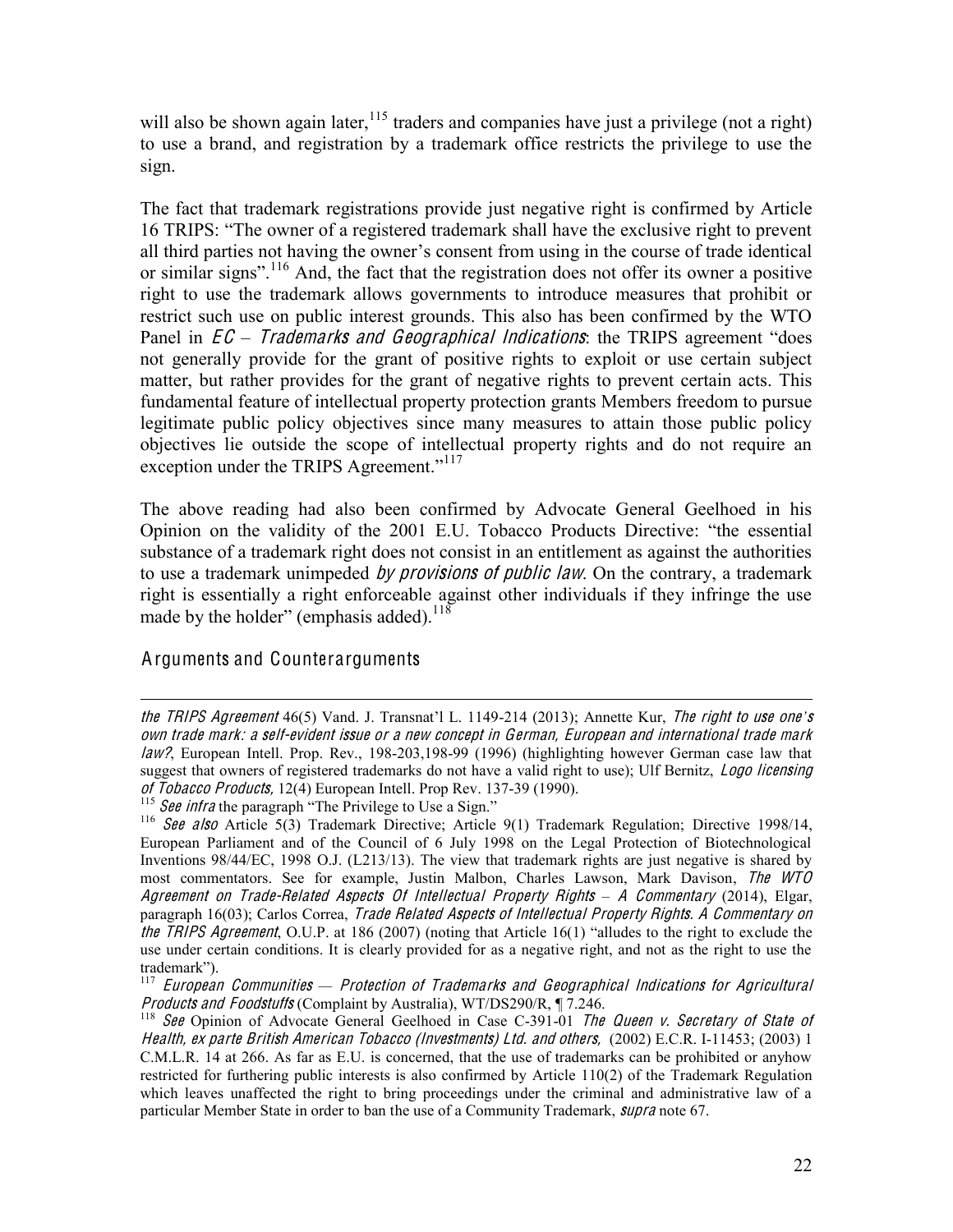In the following paragraphs I will present and criticize arguments pushed by some scholars in support of the opposite opinion, namely that trademark registrations would also confer a positive right to use the sign. In doing so I will often refer to specific provisions of the Paris Convention and the TRIPS Agreement.

#### Th<sup>e</sup> Alleged *³*Spirit*´* <sup>o</sup>f TRIPS and Pari<sup>s</sup>

Some commentators argue that while the TRIPS Agreement and the Paris Convention (whose main provisions are incorporated in the former) $119$  do not expressly refer to a positive right to use a trademark, nonetheless the spirit of these two treaties is to allow the use of signs.<sup>120</sup> It has also been argued that rights to property are often defined in a negative (i.e. as rights to exclude others) and not in a positive way just in order to facilitate governments' actions for limiting such rights: "if property owner's rights are not defined as rights to exclude from the property, laws affecting the property might be harder to make without expressly calling them exceptions to owner's rights."<sup>121</sup>

The argument in question, based on an alleged purposive interpretation<sup>122</sup> of international trademark law provisions, seems flawed. First, as far as TRIPS is concerned, it is difficult to imply a positive right to use a trademark in the body of an international treaty that is all about "rights," i.e. the Trade-Related Aspects of Intellectual Property *Rights* (emphasis added).<sup>123</sup> States indeed do not cherish the idea that they have accepted to offer rights which are not explicitly referred to in the body of a treaty they have negotiated.<sup>124</sup> Also, if a positive right to use signs is (impliedly) conferred by the TRIPS Agreement it is far from clear what the scope of this right is.<sup>125</sup> Would it, for example, include the right to use brands for advertising harmful products such as tobacco, with the result that many legislative bodies around the world that ban tobacco advertising be made unlawful? No doubt such an interpretation would jeopardize legal certainty.

If TRIPS negotiators really meant to include a positive right to use a sign, they would have expressly mentioned and defined it in a specific provision, if not even in the heading of an article.<sup>126</sup> The WTO Panel in  $EC - \overline{I}$ rademarks and Geographical Indications confirmed this view: "if the drafters had intended to grant a positive right, they would

<sup>&</sup>lt;sup>119</sup> Trade-Related Aspects of Intellecutal Property Rights art 2.1, Apr. 15, 1994.<br><sup>120</sup> See for example Gervais, *supra* note 114 at 59.<br><sup>121</sup> Daniel Gervais – Susy Frankel, *supra* note 114 at 1192 (*citing* Henry E. S Governance: Two Strategies for Delineating Property Rights, 31 J. Legal Studies 453 (2002)).<br><sup>122</sup> The expression "purposive interpretation" is used by Daniel Gervais, *Plain Packaging and the TRIPS* 

Agreement: A Response to Professors Davison, Mitchell and Voon 23 Austrl. Intell. Prop. J., at 100 (2013).<br><sup>123</sup> The Paris Convention does not provide an implied right to use trademarks either. See *infra* the sub-<br>paragra

 $\frac{124}{124}$  Mark Davison and Patrick Emerton, *Rights, Privileges, Legitimate Interests, and Justifiability: Article*<br>20 of TRIPS and Plain Packaging of Tobacco 29 Am. U. Int'l L. R., 505, 547 (2014).

 $125$  Mark Davison, The Legitimacy of Plain Packaging Under International Intellectual Property Law: Why There is No Right to Use a Trademark Under Either the Paris Convention or the TRIPS Agreement (Voon, et al eds.), at 88-9, supra note 98.

<sup>&</sup>lt;sup>126</sup> Mark Davison, Plain Packaging of Tobacco and the "Right" to use a Trade Mark, 8 European Intell. Prop. Rev.498, 499 (2012).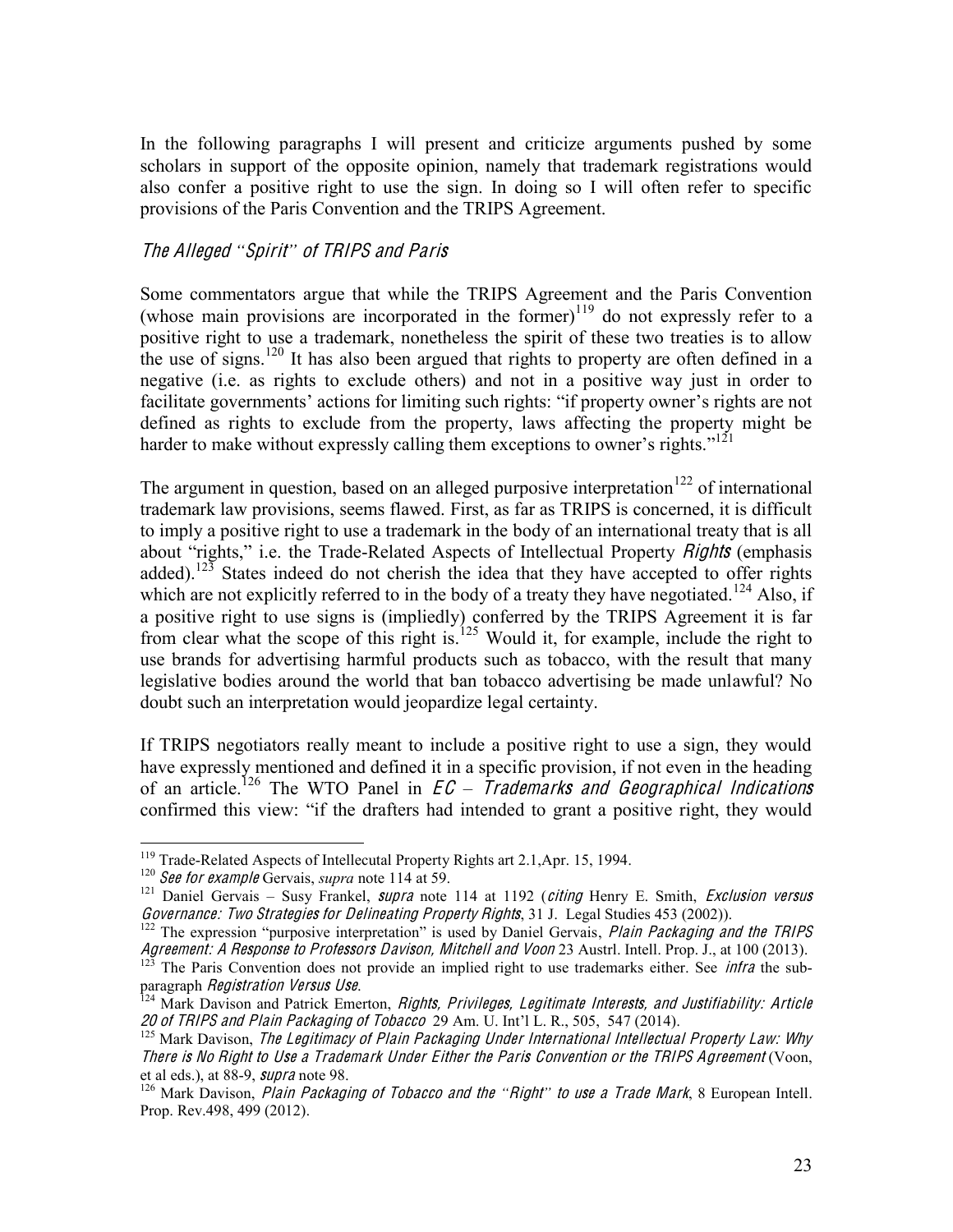have used positive language. [...] The right to use a trademark is a right that Members may provide under national law."<sup>127</sup> States thus retain the option to introduce such a right if they so wish, as Australia seemed to have done in 1995 when passing its Trade Marks Act (Section 20(1)).<sup>128</sup> Yet the fact that a country passes trademark statutes that envisage a positive right to use signs does not prevent it from prohibiting or restricting the use of the marks when adopting legislative measures in the public interest. In most legal systems such measures indeed constitute lex specialis (because they are adopted just in specific sectors), such lex being capable of superseding general laws like IP legislations (lex specialis derogat legi generali, namely a special law repeals a general law). Australian plain packaging legislation, which was introduced in 2011 and limits the ability of tobacco manufacturers to use signs, should therefore be considered *lex specialis* and thus a legitimate derogation of the 1995 Australian Trade Marks Act (*lex generalis*)<sup>129</sup> (still assuming that the former confers a positive right). Similarly, if a country introduces advertising restrictions in a specific field (e.g. alcohol), which have the effect of preventing the promotional use of alcohol-related brands in certain advertising-related scenarios, such measures would constitute a lawful derogation of trademark statutes which provide a positive right to use signs.

The argument that there would be no point in just exercising the right to exclude others from exploiting the registered sign if the owner cannot use it itself is also flawed.<sup>130</sup> The negative right would still be useful as it would allow owners, especially well known trademark owners, to maintain the value of the sign for the purpose of license in other fields (where lawful) and in particular to prohibit infringing activities which could turn out to dilute the distinctiveness and image of the trademark in case the prohibition or restriction are subsequently repealed.<sup>131</sup>

#### Interpretation <sup>o</sup>f Domesti<sup>c</sup> Trademark Law<sup>s</sup>

<sup>&</sup>lt;sup>127</sup> European Communities — Protection of Trademarks and Geographical Indications for Agricultural Products and Foodstuffs (Complaint by Australia), WT/DS290/R, ¶ 7.610-7.611. The Panel affirmed the above when rejecting the argument of the European Communities that the reference in Article 24(5) TRIPS Agreement to "the right to use a trademark" entails that TRIPS itself confers such a right. Also, a footnote to the Panel's finding confirms that Article 16 TRIPS only provides a negative right. See *European Communities — Protection of Trademarks and Geographical Indications for Agricultural Products and* Foodstrangentian Foodstrangentian Foodstrangentian Foodstrangentian Foodstrangentian Foodstrangentian Foodstrangentian Foo

The Superior (Comparint Complaint by Australian), William Australian, Western Engineering Counterpreted by the Australian High Court as

just conferring a negative right, as will be shown in the next subparagraph.<br><sup>129</sup> Davison, *supra* note 125; Althaf Marsoof, *The TRIPs Compatibility of Australia's Tobacco Plain Packaging Legislation*, 16 J. World Intell

 $P_{130}$  Lord Hoffmann, *Opinion to Philip Morris International*, 24 May 2012, p.6, available at http://www.pmi.com/eng/tobacco\_regulation/submissions/documents/submission%20and%20all%20annex  $e^{\frac{1}{2}S^2/20\frac{N}{2}S^2}$ combined%29.pdf; see also Justice Heydon's dissenting opinion in the decision regarding the Australian tobacco plain packaging legislation,  $J\ell BAT \nu Cth$ , 43 HCA 208, 216, 223 (2012) (noting that "a right to exclude others from use is not of value unless the owner of the right can engage in use.  $[\dots]$  So far as the proprietors retain their rights as owners of intellectual property to exlcude others from its use, those rights are hollow  $[\dots]$ . All the proprietors' intellectual property had been rendered completely worthless, and the right to use the space on the packet had disappeared").

 $^{131}$  Benn McGrady, *TRIPs and Trademarks: the Case of Tobacco*, 3 World Trade R., 53, 64-5 (2004).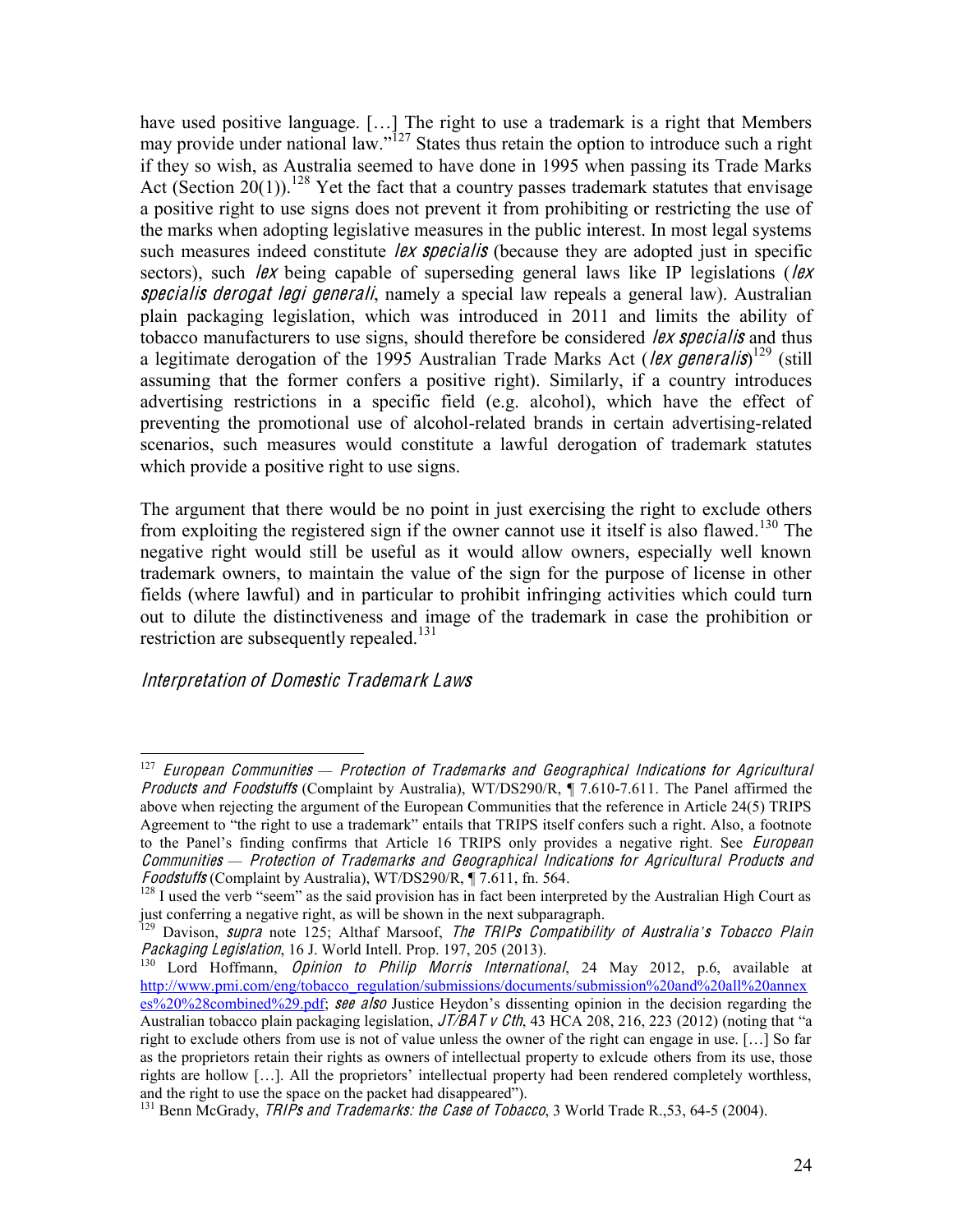The TRIPS Agreement therefore, does not mandate states to provide a positive right to use the registered trademark. It however leaves countries free to offer trademark owners such a right, if they so wish.

Yet even national legislations which seem to confer a positive right to use the sign have been interpreted in a "negative" way. The Australian Trade Marks Act of 1995 is a case in point. Section  $20(1)$  of the Act provides that trademark owners have "the exclusive" rights: (a) to use the trade mark; and (b) authorise other persons to use the trade mark  $[...]$ . Yet, in the domestic dispute concerning the constitutionality of the plain packaging legislation the Australian High Court, while stressing that trademark and in general IP rights are property rights<sup>132</sup> that can be assigned,<sup>133</sup> found that what trademark registrations offer are just negative rights. In particular, Justice Crennan held that "the exclusive right to use the mark is a negative right to exclude others from using it."<sup>134</sup> And, Justice Kiefel stressed that "the right subsisting in the owner of a trade mark is a negative and not a positive right. It is to be understood as a right to exclude others from using the mark  $[...]$ .<sup>135</sup> Finally, Justice Gummow noted that "trade mark registration" systems ordinarily do not confer a liberty to use the trade mark, free from what may be restraints found in other statutes or in the general law.  $[\dots]$  All these items of 'property' are [...] 'artificial products of society', not 'physical objects' the boundaries of each class of which are fixed by external nature; more precisely  $[...]$  these are not affirmative rights like the property in goods and [...] not rights 'in gross, or in the abstract' [...].<sup> $136$ </sup>

#### Registration Versu<sup>s</sup> Us<sup>e</sup>

The argument that trademark registrations would confer rights to use, is often coupled with the point that if registrations are granted is because trademarks must be used in commerce, $137$  not because their owners want to just get a certificate from the state.<sup>138</sup> Registration without use would therefore be a "hollow formal right which is economically meaningless."<sup>139</sup> This interpretation would be reinforced – the argument goes – by the fact the provisions of the TRIPS Agreement and the Paris Convention

 <sup>132</sup> JT/BAT <sup>v</sup>. <sup>C</sup>th, 43 H.C.A.30, 35 (Justice French); 107-137 (Justice Gummow); 202-06 (Justice Heydon, dissenting) (2012).<br><sup>133</sup> JT/BAT v. Cth, 43 H.C.A. 31 (French C.J.); 81 (Gummow J.); 206 (Heydon J., dissenting); 274-75

<sup>(</sup>Justice Crennan) (2012).<br><sup>134</sup> JT/BAT v. Cth, 43 H.C.A. 72 (2012).<br><sup>135</sup> JT/BAT v Cth, 43 H.C.A. 98 (2012). In its decision the Australian High Court (Justice French) also referred to previous national cases that confirm that trademark registrations offer negative rights (e.g. *Campomar Sociedad Limitida v Nike International Limited* [2000] HCA 12, p. 16 of the decision).<br><sup>136</sup> JT/BAT v. Cth, 43 H.C.A. 107 (2012).<br><sup>137</sup> Gervais, *supra* note 114 at 67.<br><sup>138</sup> See also Christoper Morcom, *Tradema* 

<sup>(2008) (</sup>noting that "there is not much point in having registered trademarks if one is forbidden to use them in trade").

<sup>&</sup>lt;sup>139</sup> *See* the opinion delivered by the law firm *Lalive* to Philip Morris International Management SA, *Why Plain Packaging is in Violation of WTO Members' International Obligations under TRIPS and the Paris Convention*, 6-8 (2009), availabe at http://www.smoke-free.ca/plain-packaging/documents/industryresponses/LALIVE\_Analysis\_23\_July\_2009.pdf.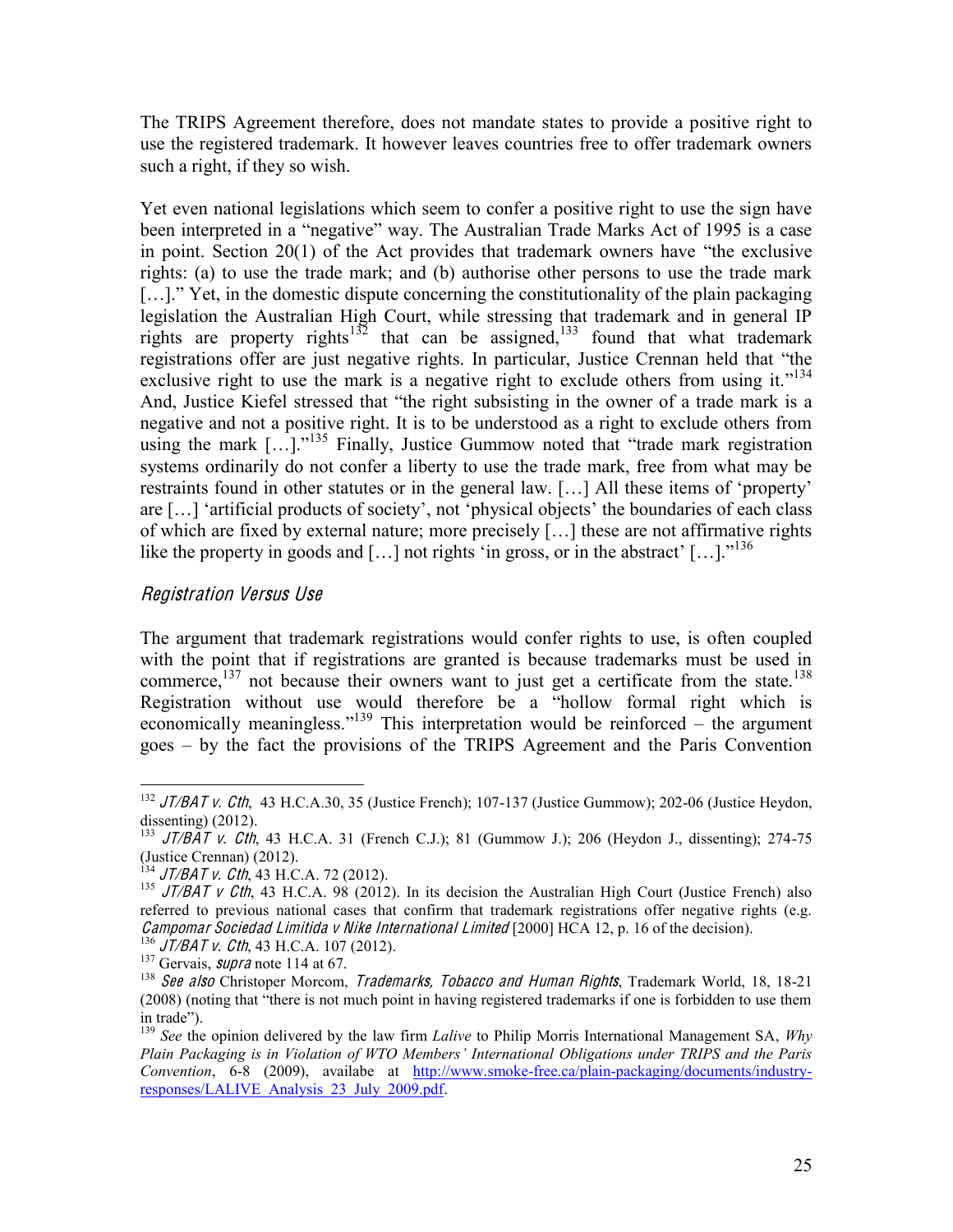which deal with registration issues also refer to use. For example, paragraph 3 of Article 15 states that "Members may make registrability depend on use [...]" whereas paragraph 4 provides that "the nature of the goods or services to which a trademark is to be applied shall in no case form an obstacle to registration of the trademark.<sup>"140</sup> A contextual reading of these provisions would therefore suggest that the *use* of a trademark is inextricably linked to its *registration*, and thus, what trademark registrations confer on their owners are also positive rights to use the sign.

The above arguments seem to go too far and in particular to confuse two concepts registration and use of trademarks  $-$  that are different and autonomous instead.<sup>141</sup>

First, the use of trademarks is covered by another provision, namely Article 20 TRIPS Agreement, which will be analyzed infra. Also, the reference to Article 15(3) TRIPS does not lend weight to the "positive right" argument. By providing that states may make registrability of trademarks depend on use, this article is also saying that countries do not have any obligation to make registration dependent on use, which confirms again that registration and use are different concepts.<sup>142</sup>

Secondly, trademark registrations may have relevant economic value even when the signs in question are not yet used. Trademark registrations, for instance, may be assigned even where the relevant signs have not yet been used. Cases where trademark registrations are purchased by companies that later decide not to use the signs in question are not uncommon. This proves that *registration* may be economically valuable, at least for a certain period of time, regardless of any *use* of the underlying sign. Also, cases where trademark owners keep registration alive despite not being able to use the sign are not rare. For example, despite being legally bound not to use descriptors such as "mild" and "light," some tobacco companies have nonetheless renewed trademarks containing such  $descriptions.<sup>143</sup>$ 

Moreover, the real purpose of Article 15(4) TRIPS is to ensure that registration can occur even though the use of a trademark is not possible in connection with a particular product, for instance because the good on which it should be affixed cannot be sold on security or safety grounds (e.g. a pharmaceutical product which can be marketed only after obtaining the relevant marketing authorization).<sup>144</sup> It is therefore implicit in such

<sup>&</sup>lt;sup>140</sup> Gervais, *supra* note 114 at 21-31 (noting in particular that "it makes little sense to allow registration of marks and ban their use in commerce").

<sup>&</sup>lt;sup>141</sup> Andrew Mitchell, Australia's Move to the Plain Packaging of Cigarettes and its WTO Compatibility,  $5(2)$  Asian J. WTO and Int'l Health L. & Pol'y 399, 409 (2010). Also, as we have seen above at the paragraph, "An Important Corollary: Trademark Registrations do not Give Rise to a Right of Use", in the case concerning the sign "Screw you" the OHIM Grand Board of Appeal noted that "the question whether a trade mark can be registered is separate from the question whether it can be used. [...]."<br><sup>142</sup> Davison and Emerton, *supra* note 124 at 550.

<sup>&</sup>lt;sup>143</sup> See the Australian registered trademarks no. 598946, "PJ Peter Jackson Extra Mild", renewed in 2010 and no. 466640, "Rothmans Special Mild R", renewed in 2008, owned by British Americal Tobacco Australia Ltd. and Philip Morris Australia Ltd.<br><sup>144</sup> Georg Hendrik Christiaan Bodenhausen, *Guide to the Application of the Paris Convention for the* 

Protection of Industrial Property, as Revised at Stockolm in 1967, 128 WIPO Publication N°611(E) (1968) (noting that Article 7 Paris Convention, whose content is reproduced in Article 15.4 TRIPS, has a narrow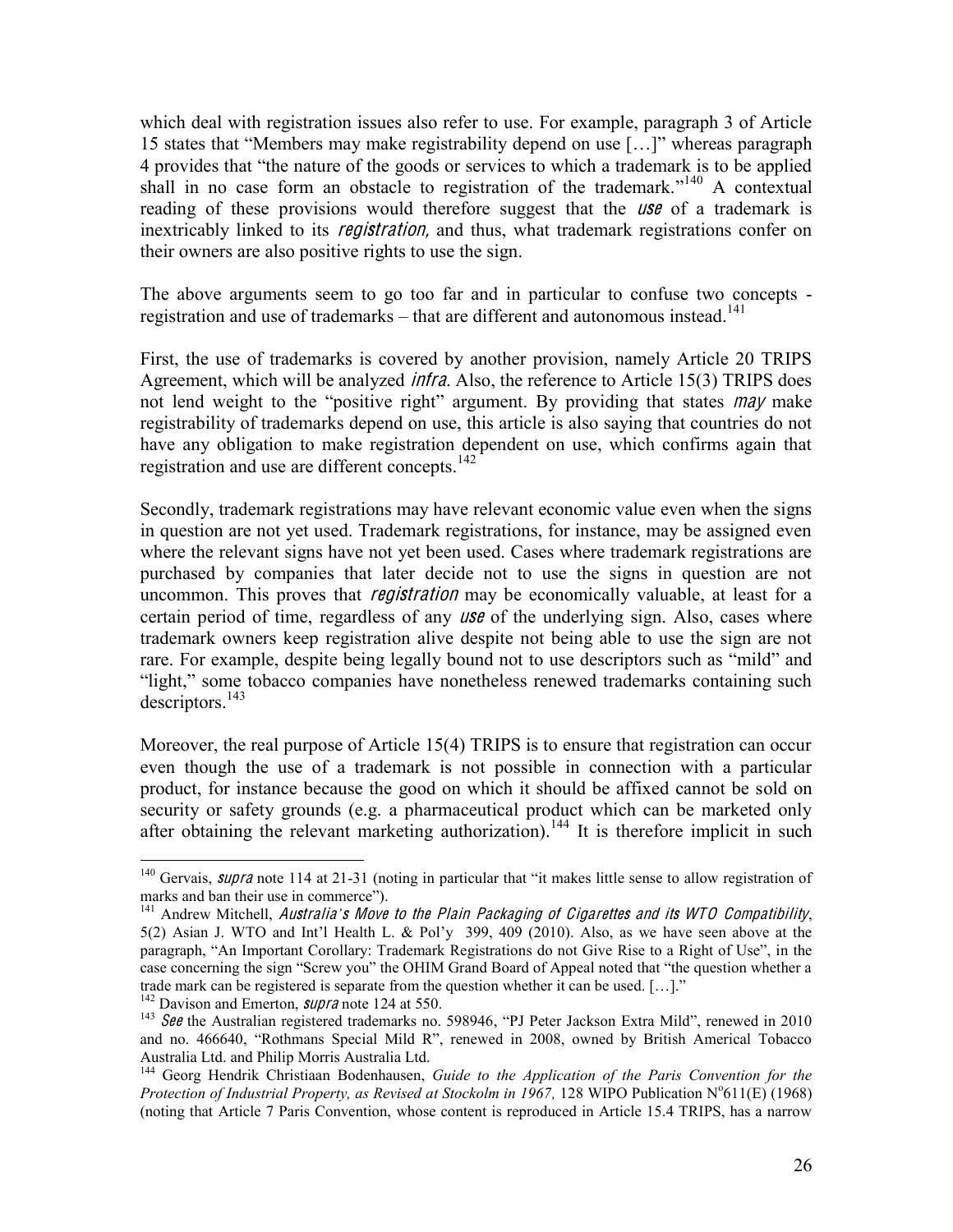provision that, despite the registration, the use of trademarks may be restricted or even prohibited by governments under certain circumstances.<sup>145</sup>

This interpretation has also been endorsed by a former Director-General of the World Intellectual Property Organization (WIPO), which administers the Paris Convention: "[...] Article 7 [Paris Convention, which is reproduced in Article 15(4) TRIPS and is also incorporated into the latter] $146$  does not address the question of permission to use a registered mark. Therefore, countries party to the Paris Convention remain free to regulate the sale of certain types of goods and the fact that a mark has been registered for such goods does not give the right to the holder of the registration to be exempted from any limitation of using the mark which may be decided by the competent authority of the country where the mark is registered."<sup>147</sup>

The Paris Convention, therefore, like the TRIPS Agreement, does not mandate a positive right to use a trademark. This conclusion is further reinforced by the following fact. An amendment to Article 7 of the Paris Convention was presented by the Association Internationale de la Propriété Intellectuelle (AIPPI) to the 1956 Lisbon Conference for the revision of this international treaty. It would have added to the said provision the following words: "The exclusive right of the owner or right holder to use a mark thus registered or renewed cannot be prohibited or limited when the sale to which it applies is legal." Yet, the proposed amendment was not accepted. Such refusal does confirm that the Paris Convention has not incorporated any positive right to use a trademark.<sup>148</sup>

Some commentators believe moreover that countries' freedom to restrict or prohibit the use of trademarks would be significantly limited by another provision of the Paris Convention, i.e. the already mentioned Article  $\vec{6}$ -quinquies(B), <sup>149</sup> which is also

 $\overline{a}$ 

<sup>146</sup> Trade-Related Aspects of Intellectual Property Rights, art. 2(1), Apr. 15, 1994.<br><sup>147</sup> Letter from A. Bogsch, former Director-General, WIPO, to Director-General, World Health Organization (Feb. 22, 1995). *See* Collishaw Ne, *Tobacco Control and the Paris Convention for the Protection of Industrial Property*, 5 Tobacco Control 165 (1996). The same view was expressed by Mr Ludwig Baeumer (former Director of the Industrial Property Law Department of WIPO) in a letter addressed to a law firm: "[...] The countries of the Paris Union are bound to admit trademarks for registration, nothwithstanding the nature of the goods to which they are applied (Article 7). However, the Paris Convention does not contain any obligation to the effect that the use of a registered trademark must be permitted.<sup>*\*</sup>* See Mark Davison, *Plain Packaging and the TRIPS Agreement: A Response to Professor</sup> Gervais*, 23 Australian Intell. Prop. J. 160, 164 (2013).

<sup>148</sup> Bodenhausen (quoted by McGrady), *supra* note 131 at 65. See also Karnell, *Some comments on the* Articl<sup>e</sup> *µ*Logo Licen<sup>s</sup>ing <sup>o</sup>f Tobacc<sup>o</sup> Products *±* Can i<sup>t</sup> b<sup>e</sup> Prohibited?*¶* by Professor Ulf Bernit<sup>z</sup> in [1990] 4  $EIPR$ , 13 European Intell. Prop. Rev. 137, 137-39 (1990) (noting that "it is quite obvious from its historical background that it [Article 7 Paris Convention] must not be given a broader interpretation, for example, so as to exclude a prohibition on the use of a trade mark for a particular kind of product").  $^{149}$  *Lalive, supra* note 139 at 6-8.

scope of application, and its purpose is to make the protection of industrial property independent of the question whether the relevant products may or may not be commercialized in the state in question).

<sup>&</sup>lt;sup>145</sup> McGrady, *supra* 131 at 65-6; Correa, *supra* 116 at 182.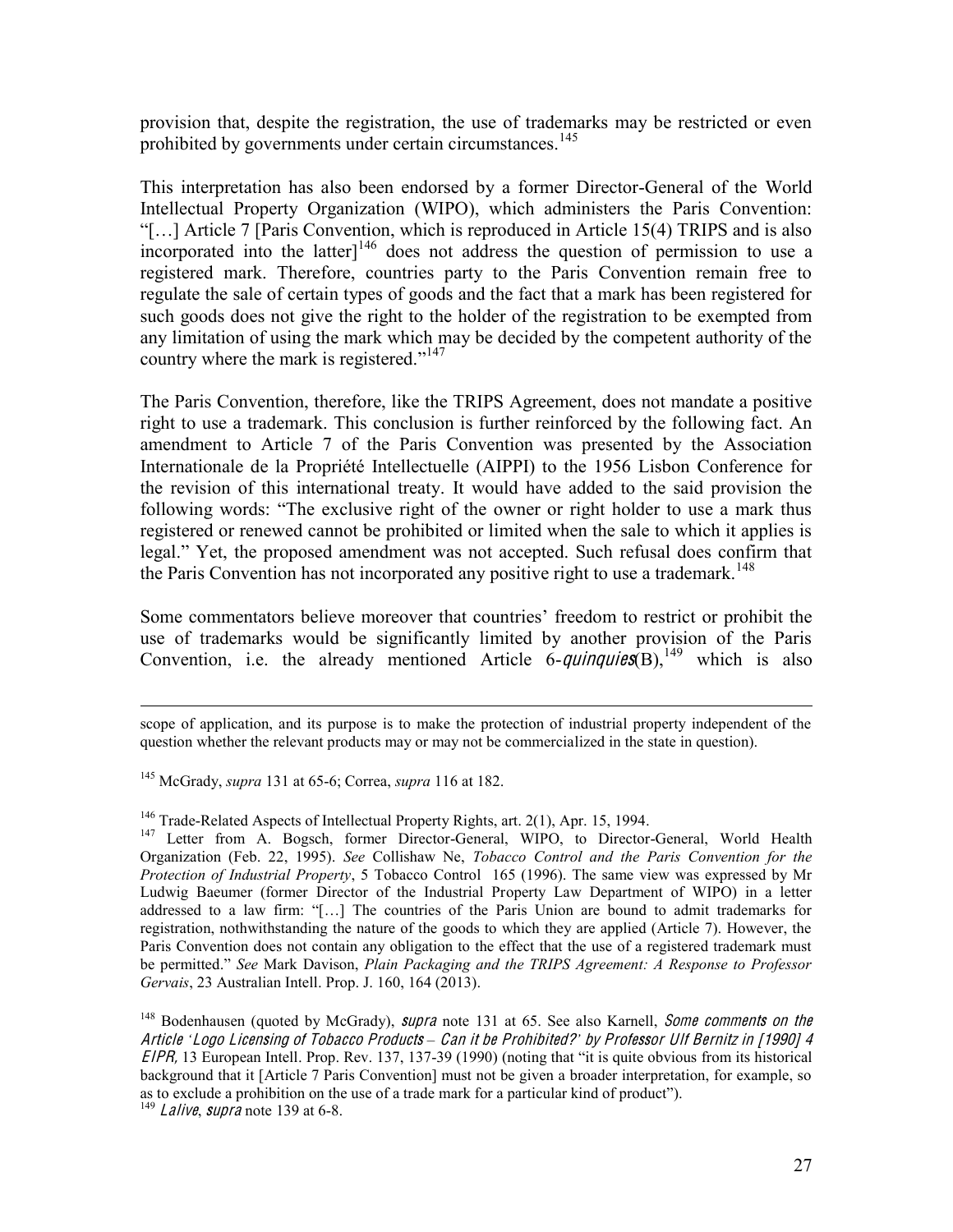incorporated by reference into TRIPS.<sup>150</sup> As we have seen in the first part of the article, this provision states that trademarks can be denied registration or the latter can be invalidated when they are contrary to morality or public order. They can also be refused registration  $-$  Article 6-*quinquies*(B) adds - when they are of such a nature as to deceive the public; when they are of such a nature as to infringe rights acquired by third parties in the country where protection is claimed; and when they are devoid of any distinctive  $character.$  Such provision  $-$  the arguments goes  $-$  should be interpreted as meaning that not only registration but also the use of trademarks can be prevented exclusively on the above grounds. Countries would therefore, be able to prohibit (not only the registration but also) the use of trademarks exclusively on the grounds mentioned in Article 6 quinquies  $(B)$ .

Accepting this interpretation of the provision in question would prevent countries from adopting the packaging-related measures mentioned in the previous paragraphs, as such measures do not fall within the grounds referred to in the article. Yet, this interpretation, again based on the (erroneous) assumption that the *use* of a trademark would be inextricably linked to its *registration*, cannot be accepted.

Admittedly, it is undisputed that the grounds indicated in Article 6-*quinquies*(B) Paris Convention are not motivated by their registration being problematic but rather by the fact that the use of the trademark would be.<sup>151</sup> For example, registration of a sign which violates prior exclusive rights of a third party would be denied not because the registration itself is inherently wrong, but because of the damages to such third party and consumers' confusion which the use of the later sign provokes.<sup>152</sup> Also, when a trademark office rejects an application, or when a court invalidates a registration, on deceptiveness grounds, the said office or court do so because they have assessed that the use of the trademark might mislead consumers as to certain characteristics of the goods on which the sign in question must be affixed.

Such examples, however, do not support the interpretation in question. Indeed, in the circumstances mentioned above the reference to the  $\textit{USE}$  of trademark is simply instrumental, i.e. it is necessary to decide whether the *registration* should be granted or invalidated (it would be impossible to carry out such assessment without taking into consideration the use of the sign). In other words, as is also often the case when assessing the registrability of allegedly immoral and unlawful trademarks,<sup>153</sup> the reference to the use of the signs on the market is merely ancillary as it allows trademark offices and judges to verify whether the trademark is registrable. The fact remains that *registrability* 

<sup>&</sup>lt;sup>150</sup> Trade-Related Aspects of Intellectual Property Rights, art.  $2(1)$ , Apr. 15, 1994.

 $^{151}$  *Lalive*, *supra* note 139 at 7.

 $152$  *Lalive*, *supra* note 139 at 6-8.

<sup>&</sup>lt;sup>153</sup> See *supra* the paragraph "An Important Corollary: Trademark Registrations do not Give Rise to a Right of Use."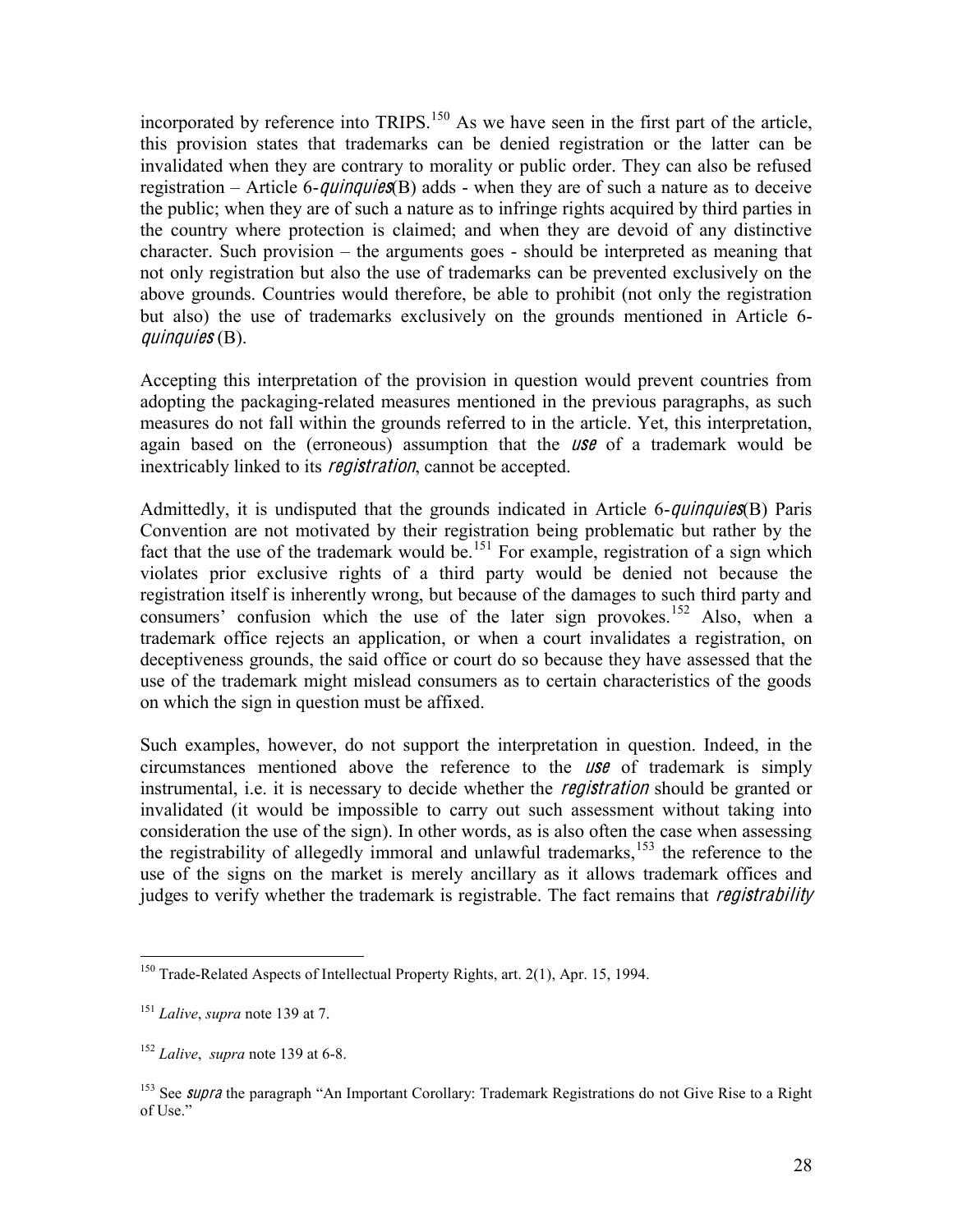of trademarks, to be assessed in administrative or judicial proceedings also taking into account any possible use of the signs, should not be confused with their  $\textit{USE}$ .<sup>154</sup>

We should, therefore, conclude that Article 6-*quinquies*(B) Paris Convention cannot be interpreted as extending its scope of application to trademark use, but it just covers registration related issues. It follows that all the measures mentioned in the previous paragraphs – which imply the prohibition or restriction on use of signs aimed at  $discouraging \; consumers \; from \; consuming \; tobacco, \; alcohol, \; and \; unhealthy \; food - \; cannot$ be challenged under this provision.

In any case, even interpreting Article 6-*quinquies* (B) Paris Convention in the opposite way, and thus, accepting that this provision also applies to uses of trademarks, such an interpretation would not significantly limit states' freedom to prohibit uses of signs. This article should indeed be read in conjunction with Article 6(1) of the same treaty, which states that "the conditions for the filing and registration of trademarks shall be determined in each country of the Union by its domestic legislation." In U.S. - Section 211 Appropriation Acts the WTO Appellate Body gave a broad interpretation of this provision and gave countries wide legislative discretion when it comes to determining the conditions for accepting or refusing registrations, thus confirming that the Paris Convention is quite liberal in terms of grounds upon which registration can be rejected.<sup>155</sup> Thus, as has been noted, the reference to a right to use that stems from registration loses much of its strength since, if there is great scope for countries to reject registration, accordingly there would also be wide scope to prohibit the use of signs.<sup>156</sup>

#### Th<sup>e</sup> *³*Revocation*´* Argum<sup>e</sup>n<sup>t</sup>

Some scholars have also stressed that, unlike other IP rights such as copyright (where the owner is not required to use the work in order to maintain protection), trademarks should be used to avoid revocation. In addition - they stress - in many jusridictions applicants must show use or intention to use the sign in order to obtain the registration.<sup>157</sup> This point would be in support of the view that trademark registrations also offer a positive right to use the sign.

<sup>&</sup>lt;sup>154</sup> Moreover, registration of trademarks which infringe prior rights, the first ground mentioned in Paris Convention for the Protection of Industrial Property, Art.  $6 - \frac{q \mu}{q \mu \epsilon}$  (B), March 20, 1883, can be refused or invalidated not only because of the damages to the owners of such prior rights and/or the consumers' confusion caused by the use of the later sign. Indeed most owners of trademarks, especially well-known trademarks, are also keen in opposing the mere registration of subsequent similar signs, even where they are not used, as they want to maintain trademark registers as "clean" as possible, i.e. they want to avoid that registers are "invaded" by similar signs, which could contribute to dilution of their trademarks' uniqueness.

<sup>&</sup>lt;sup>155</sup> Appellate Body Report, *United States – Sections 211 Omnibus Appropriations Act of 1998*, ¶ 139, WT/DS176/AB/R (Jan. 2, 2002).<br><sup>156</sup> Davison, *supra* note 125 at 87-8.<br><sup>157</sup> Simon Evans and Jason Bosland, *Plain Packaging of Cigarettes and Constitutional Property Rights*, in

Voon et al eds.), *supra* note 98 at 54; see also Stephen Stern and Olivia Draudins, *Generic Packaging - A* bridg<sup>e</sup> (ov<sup>e</sup><sup>r</sup> <sup>t</sup>h<sup>e</sup> bodie<sup>s</sup> <sup>o</sup>f IP rights) <sup>t</sup>oo far?, 43(7) Australian Intell. Prop. L. Bullettin (2011); Owen H. Dean, *Deprivation of Trademarks through State Interference in Their Usage*, 36 European Intell. Prop. Rev. 576, 585 (2013).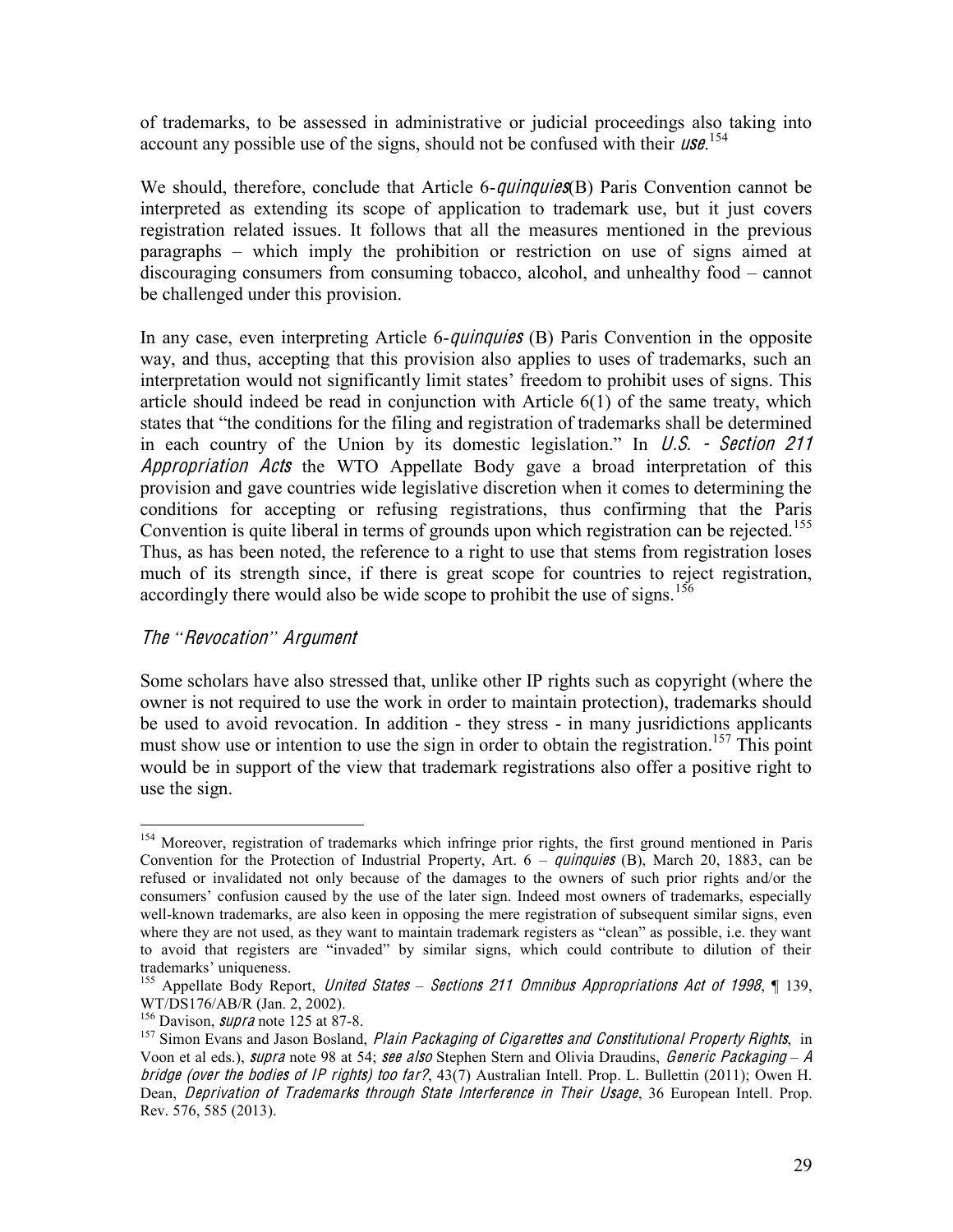Such argument is also flawed. A look at Article 19 TRIPS is clarifying:  $\lq$ [...] the registration may be cancelled only after an uninterrupted period of at least three years of non-use, unless valid <sup>r</sup>eason<sup>s</sup> based on <sup>t</sup>h<sup>e</sup> <sup>e</sup>xistence <sup>o</sup>f obstacle<sup>s</sup> <sup>t</sup><sup>o</sup> <sup>s</sup>uch <sup>u</sup>s<sup>e</sup> ar<sup>e</sup> <sup>s</sup>hown by the trademark owner  $[...]'$  (emphasis added). Similar provisions are contained in the E.U. Trademark Directive and Regulation which rule out revocation if "there are proper reasons for non-use."<sup>158</sup> For instance, the plain packaging legislation adopted by Australia prohibits tobacco manufacturers to use non-word trademarks and limits the use of word signs. Yet, it prevents the refusal of registration, or its revocation, because of such ban.<sup>159</sup> Also, the first part of Article 19 TRIPS states: "If use is required to maintain a registration  $[...]$ . This wording means there may also be cases where use is not required to keep the registration alive.<sup>160</sup>

#### Legitimat<sup>e</sup> Interests <sup>o</sup>f Trademark Owner<sup>s</sup> and Promotion <sup>o</sup>f Harmful Products

Some commentators point to a specific finding of the WTO Panel in *E.C.-Trademarks* and Geographical Indications.<sup>161</sup> They rely on such a finding to reiterate that the TRIPS Agreement provides owners of a registered trademark with legitimate interests which include the right to use the sign.<sup>162</sup> The Panel, in particular, held that "every trademark" owner has a legitimate interest in preserving the distinctiveness, or capacity to distinguish, of its trademark so that it can perform that function. This includes its interest in using its own trademark in connection with the relevant goods and services of its own and authorized undertakings.  $[\dots]$ .<sup>163</sup>

I believe such statement does not lend weight to the "positive right" argument. First, the Panel referred to the concept of "legitimate interests" when interpreting Article 17 TRIPS, which does not set rights for trademark owners but only deals with exceptions to such rights. It is therefore, hard to claim that the finding in question has created a positive legal right to use a sign. Also, in the very same decision the Panel noted that the "legitimate interests" of trademark owners must be "something different" from full enjoyment of "legal rights."<sup>164</sup> This finding is further reinforced by the WTO Panel decision in *Canada – Pharmaceutical Patents*, a dispute related to the interpretation of

 <sup>158</sup> Commission Regulation 207/2009, 2009 J.O. 15 (1) (EU); Council Directive 2008/95/EC, art. 12(1), 2008 J.O.. (EU).<br><sup>159</sup> Tobacco Plain Packaging Act 2011 (Cth) s 28 (Austl.).

<sup>&</sup>lt;sup>160</sup> Davison and Emerton, *supra* 124 at 558.<br><sup>161</sup> Appellate Boday Report, *European Communities — Protection of Trademarks and Geographical* Indication<sup>s</sup> for Agricultural Products and Foodstuffs (Complaint by United States), WT/DS174/R, (Mar. 15, 2005).<br><sup>162</sup> See for example, Gervais and Frankel, *supra* note 142 at 1198-1201.

<sup>&</sup>lt;sup>163</sup> Appellate Body Report, *European Communities — Protection of Trademarks and Geographical* Indication<sup>s</sup> for Agricultural Products and Foodstuffs (Complaint by United States), ¶ 7.664, WT/DS174/R, (Mar. 15, 2005).

<sup>&</sup>lt;sup>164</sup> Appellate Body Report, *European Communities — Protection of Trademarks and Geographical* Indication<sup>s</sup> for Agricultural Products and Foodstuffs (Complaint by United States), ¶ 7.662, WT/DS174/R, (Mar. 15, 2005).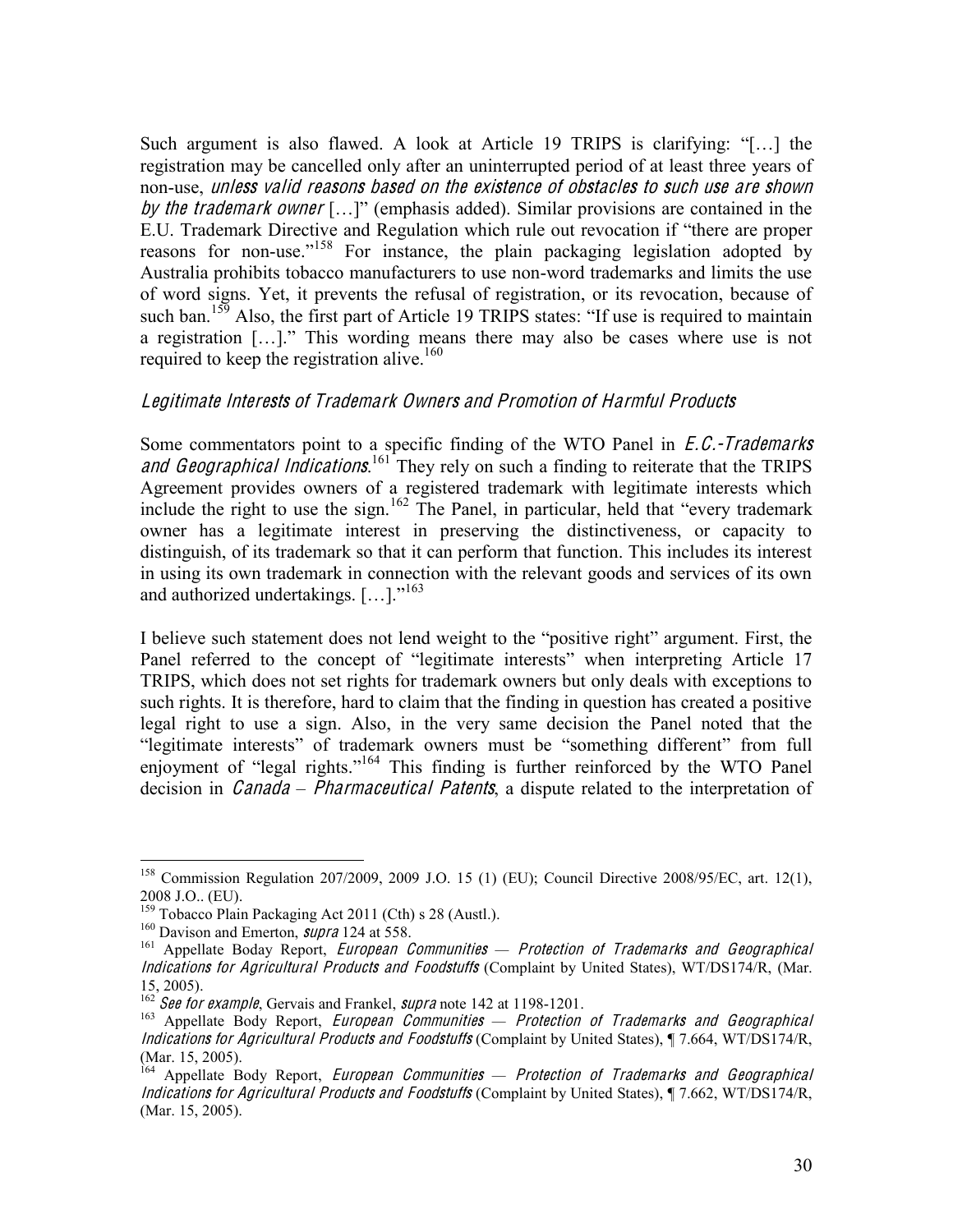Article 30 TRIPS, which sets forth the permitted exceptions to patent rights.<sup>165</sup> The issue was whether the *de facto* extension of patent protection, which stemmed from potential competitors being unable to launch their products (generics) on the market the very same day the patent expired, was a "legitimate interest" of the patent owner. The Panel held it was not - and stressed that "legitimate interests" cannot be equated with "legal rights." <sup>166</sup>

In any event, it should be noted that there are different kinds of interests in use of trademarks. As has been argued, use is not an end in itself in a trademark context.<sup>167</sup> The interest in use of signs to minimize or prevent the likelihood of confusion between different brands is certainly legitimate, as it makes sure that consumers make educated purchase choices.<sup>168</sup> Yet, there are also interests in use which a government may lawfully consider as not legitimate. For instance, while manufacturers of unhealthy (and legal) products have still a legitimate interest in using trademarks for differentiating their goods from the ones sold by competitors, they nevertheless may not have legitimate interests in using their brand, e.g. in commercial ad messages and on the packaging, for promoting such products and deceiving consumers as to the effects on their health.

Again, the report of the WTO Panel in *Canada - Pharmaceutical Patents* reinforces this view. The Panel noted that "to make sense of the term 'legitimate interests'  $[...]$ , that term must be defined in the way that it is often used in legal discourse - as a normative claim calling for protection of interests that are 'justifiable' in the sense that they are supported by relevant public policies or other social norms. This is the sense of the word that often appears in statements such as 'X has no legitimate interest in being able to do Y."<sup>169</sup> It was eventually held that patent owners do not have any legitimate interests in the above mentioned  $\theta \theta$  facto extension of patent protection, as such extension would unreasonably delay the entry into the market of generic drugs. This in turn would prevent consumers from buying cheaper medicines straight after the expiry of the relevant pharmaceutical patent.<sup>170</sup> In other words, patentees' interests in *de facto* extension of protection is not legitimate, as it is not supported by a relevant public policy.

By the same token, trademark owners cannot claim a legitimate interest in the use of signs to promote harmful products and to deceive consumers as to the health risks associated with their consumption. Such an interest is not supported by a relevant public policy. On the contrary, a public policy is sound if it imposes for example (i) legislative bans on the promotion of harmful products, whatever shape that promotion takes, e.g.

<sup>&</sup>lt;sup>165</sup> Appellate Body Report, *Canada - Patent Protection of Pharmaceutical Products*, WT/DS114/R, (Mar. 17, 2000).

<sup>&</sup>lt;sup>166</sup> Appellate Body Report, *Canada – Patent Protection of Pharmaceutical Products*, ¶ 7.68, WT/DS114/R, (Mar. 17, 2000) (stressing that the third step of Article 30 TRIPS requires consideration of the legitimate interests of both the patentee and third parties; thus, to equate "legitimate interests" with "legal rights" would make the reference to legitimate interests of third parties redundant, as third parties have no patent

legal rights).<br><sup>167</sup> Davison and Emerton, *supra* note 124 at 565.<br><sup>168</sup> *ld*.

<sup>&</sup>lt;sup>169</sup> Appellate Body Report, *Canada – Patent Protection of Pharmaceutical Products*, ¶ 7.69, WT/DS114/R, (Mar. 17, 2000).

<sup>&</sup>lt;sup>170</sup> Appellate Body Report, *Canada – Patent Protection of Pharmaceutical Products*, ¶ 7.82, WT/DS114/R, (Mar. 17, 2000).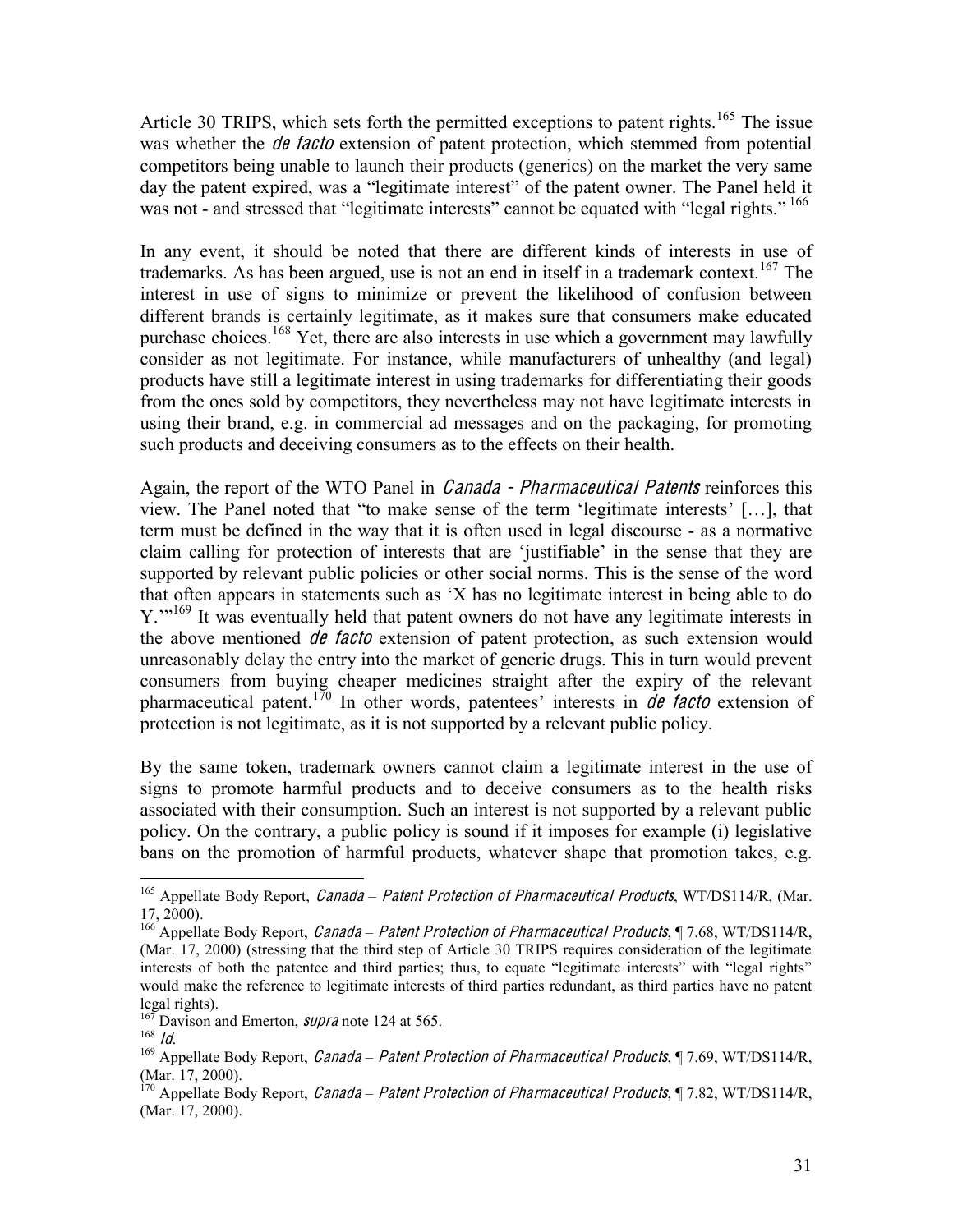advertising in TV, radio, sport events or by using particularly eye-catching brands on the packaging; (ii) obligations to affix on the packaging large warnings about negative health consequences; (iii) bans on the use of sexy descriptors and colors, which are capable of deceiving consumers about the real effects of the products on their health. We have seen that such measures have been adopted or proposed in several countries in the field of tobacco, alcohol and (what is considered) unhealthy food, these measures aiming to correctly inform consumers and curb the promotional impact of the relevant brands.<sup>171</sup>

A complaint by trademark holders would be reasonable should the regulatory measure in question also prevent manufacturers from totally distinguishing their products from those of competitors. Yet, this is not the case with measures highlighted in the second part of the article as they still allow brands to be sufficiently recognizable by consumers. For instance, the ban on the use on the pack of descriptors such as "mild," "light," "ultralight," and "low-tar,"<sup>172</sup> in force in several jurisdictions, <sup>173</sup> does not prevent

<sup>&</sup>lt;sup>171</sup> That trademarks also aim at promoting the relevant products is well-known. Judicial bodies and trademark experts have confirmed that on many occasions.

For example, in its decision on the merger of Imperial Tobacco and Altadis the European Commission held that "the brand is key for the customers not only to identify products, but the image of the brand plays a very strong role for targeting the customer groups which feel attracted by a certain appeal.<sup>"</sup> (Case No. COMP/M. 4581, Recital 68). Also, in *Google France* (Case C-236/08 to C-238/08) the CJEU held that "those functions [trademarks' functions] include not only the essential function of the trade mark, which is to guarantee to consumers the origin of the goods or services  $[\ldots]$ , but also its other functions, in particular that of guaranteeing the quality of the goods or services in question and those of communication, investment or *advertising*<sup>7</sup> (emphasis added). See also *L'Oreal v Bellure* (Case C-487/07, paragraph 58). Likewise, in *Budějovický Budvar, národní podnik v Anheuser-Busch Inc* (C-482/09) Advocate General Verica Trstenjak stressed the "coding, guarantee, origin, identification and individualization, information and communication, monopolizing, naming, quality, distinction, confidence, distribution and *advertising* functions" of trademarks (emphasis added). Similarly, Justice Crennan in the Australian High Court ruling that has found domestic legislation on plain packaging constitutional held: "Whilst the prime concern of the Trade Marks Act is with the capacity of a trade mark to distinguish the goods of the registered owner from those of another trader, trade marks undoubtedly perform other functions. For example  $[\dots]$  it may be accepted that distinctive marks can have a capacity to advertise, and therefore to promote sale of products sold under or by reference to them. The advertising function of a trade mark is much more readily appreciated than it once was [ $\dots$ ]." JT/BAT, 43 H.C.A. 286 (2012).

Several scholars have also stressed the advertising function of brands. For instance Baird, *supra* note 41 at 690, noted that "trademarks also serve an advertising function that can be exploited by sellers to create a demand for their goods or services." Thomas McCarthy moreover argued that "the mark actually helps to sell the goods" and cited what the authors of the Restatement had stressed: "As the geographical scope of markets expanded and systems of distribution became increasingly complex, trademarks came to function as an important instrument of advertising. [...] the mark itself can become a significant factor in stimulating sales." See J. Thomas McCarthy, McCarthy on Trademarks and Unfair Competition, Vol. 3,  $\P$  3:11, 3:12 (2003).

<sup>&</sup>lt;sup>172</sup> *See* Stacy J. Anderson, Pamela M. Ling, and Stanton A. Glantz, *Implications of the Federal Court Order Banning Terms "Light" and "Mild:" What Difference Could It Make?, 16(4) Tobacco Control 275-79* (2007). In addition to preventing deception amongst consumers, these bans also aim at neutralizing promotional effects. The tobacco industry has indeed used on packaging descriptors as a marketing strategy to discourage cessation and sustain corporare revenues.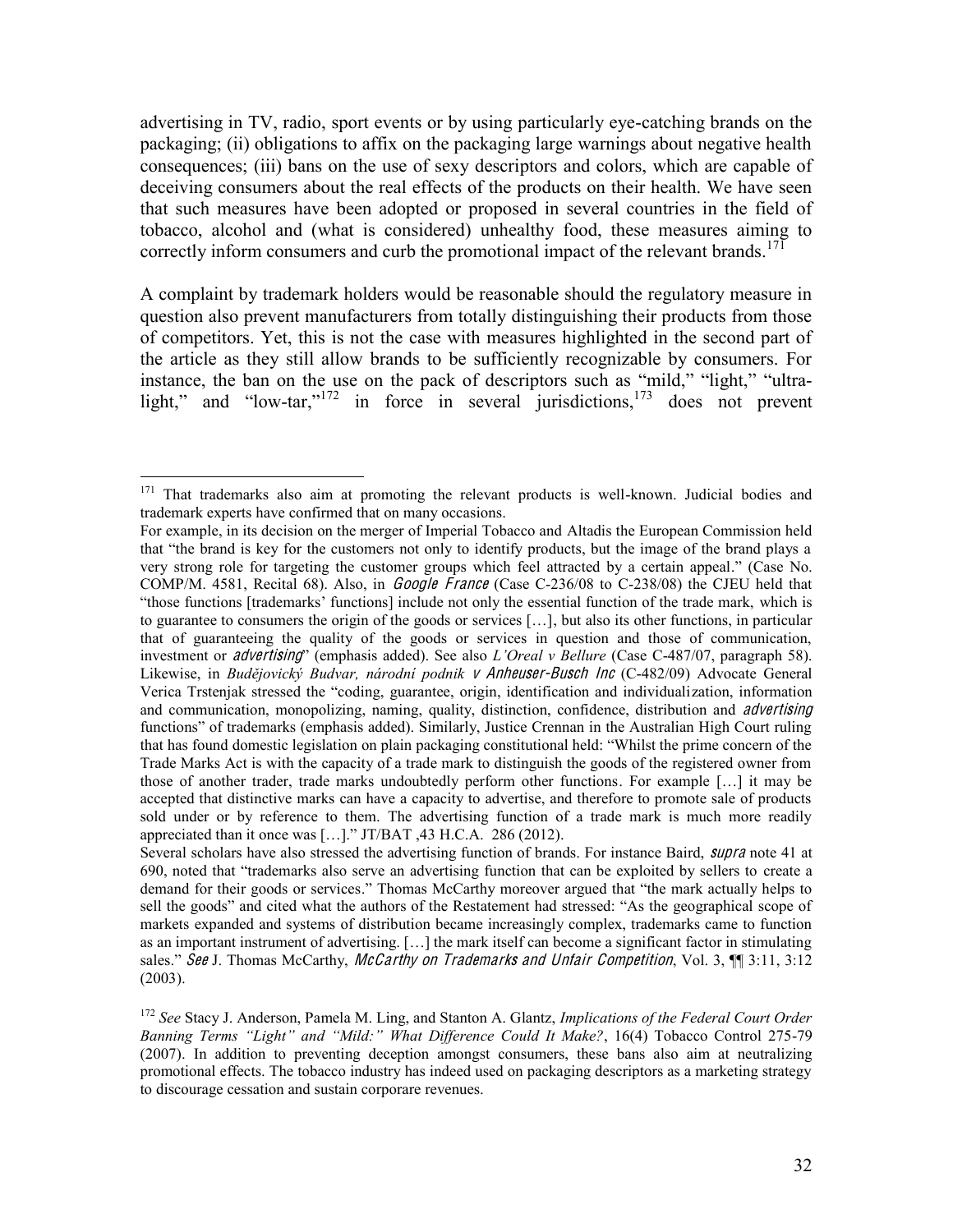manufacturers from displaying their brands on the remaining part of the pack. This is exactly what the CJEU held in the proceedings involving the 2001 Tobacco Products Directive. Indeed the Court, called upon to examine the extent to which the prohibition of the above descriptors could infringe the fundamental right to property, including intellectual property and trademark rights, noted that tobacco producers can keep using other distinctive signs on the packs. In particular, it held that "[w]hile that article entails prohibition, in relation only to the packaging of tobacco products, on using a trade mark incorporating one of the descriptors referred to in that provision, the fact remains that a manufacturer of tobacco products may continue, notwithstanding the removal of that description from the packaging, to distinguish its product by using other distinctive signs. $\overline{\mathcal{O}}^{174}$ 

This is also true of the most drastic measure highlighted in this work, namely the plain packaging of tobacco products adopted by Australia. While this marketing restriction prevents tobacco manufacturers from displaying non-word elements of their trademarks (with a view to curbing any promotional effect), it nonetheless allows them to show their word trademarks on the pack, albeit in a standardized and neutral form.<sup>175</sup> And, words trademarks seem to be capable of distinguishing tobacco products in a retail environment.<sup>176</sup> For example in Australia, even before legislation on plain packaging was passed in 2011, tobacco products could not (and still cannot) be displayed at the point of sale (so called "display ban"). The only indication of the cigaretters stock at the retail point is a list of the brands (word trademarks in a standard font and not accompanied by any fancy logo or image) and their price, $177$  and tobacco consumers do make their purchase choice by relying on this list of word trademarks.<sup>178</sup> The introduction of plain packaging in Australia, therefore, has not changed the way consumers choose their preferred cigarette pack. What this has done is to prohibit the use of fancy, colorful and eye-catching elements of tobacco brands outside the course of trade (i.e. on the packaging which is usually shown in public after sale),  $179$  this ban aiming to prevent the promotion of what are unanimously considered harmful products.

<sup>&</sup>lt;sup>173</sup> For example, this obligation has been in force in the E.U. since the first Tobacco Products Directive. Council Directive 2001/37/EC art. 7(27), 2001 O.J. (EU). See also the Uruguajan legislation mentioned above at the paragraph entitled "Measures Restricting the Use of Brands".<br><sup>174</sup> Case C-491/01, *The Queen v. Secretary of State for Health, ex parte British American Tobacco* 

<sup>(</sup>Investments) Ltd and Imperial Tobacco Ltd, 2002 E.C.R. at 152.<br><sup>175</sup> Alberto Alemanno and Enrico Bonadio, *Do You Mind My Smoking? Plain Packaging of Cigarettes* 

*Under the TRIPS Agreement*, 10(3) J. Marshall Rev. Intell. Prop. L. 457, fn. 45 (2011). <sup>176</sup> In my previous co-authored work, *supra* note 175 at 456-57, I also reported opposite opinions from

several sources, including tobacco companies, highlighting a possible clash between plain packaging and tobacco trademarks' distinctiveness.<br><sup>177</sup> Davison and Emerton, *supra* note 124 at 510-11.

 $178$  Regular smokers often do not even look at the list of brands before purchasing the pack. They already know which brand they want to buy. See also Marsoof, supra note 129 at 209 (noting that "it is hard to immagine that a hard-core smoker would get confused as to the product he desires").<br><sup>179</sup> The primary impact of plain packaging is in social settings after customers have purchased the tobacco

product: see Mark Davison, International Intellectual Property Law, in Tania Voon et al eds., Regulating Tobacco, Alcohol and Unhealthy Foods - The Legal Issue (Routledge, 2014) at 142.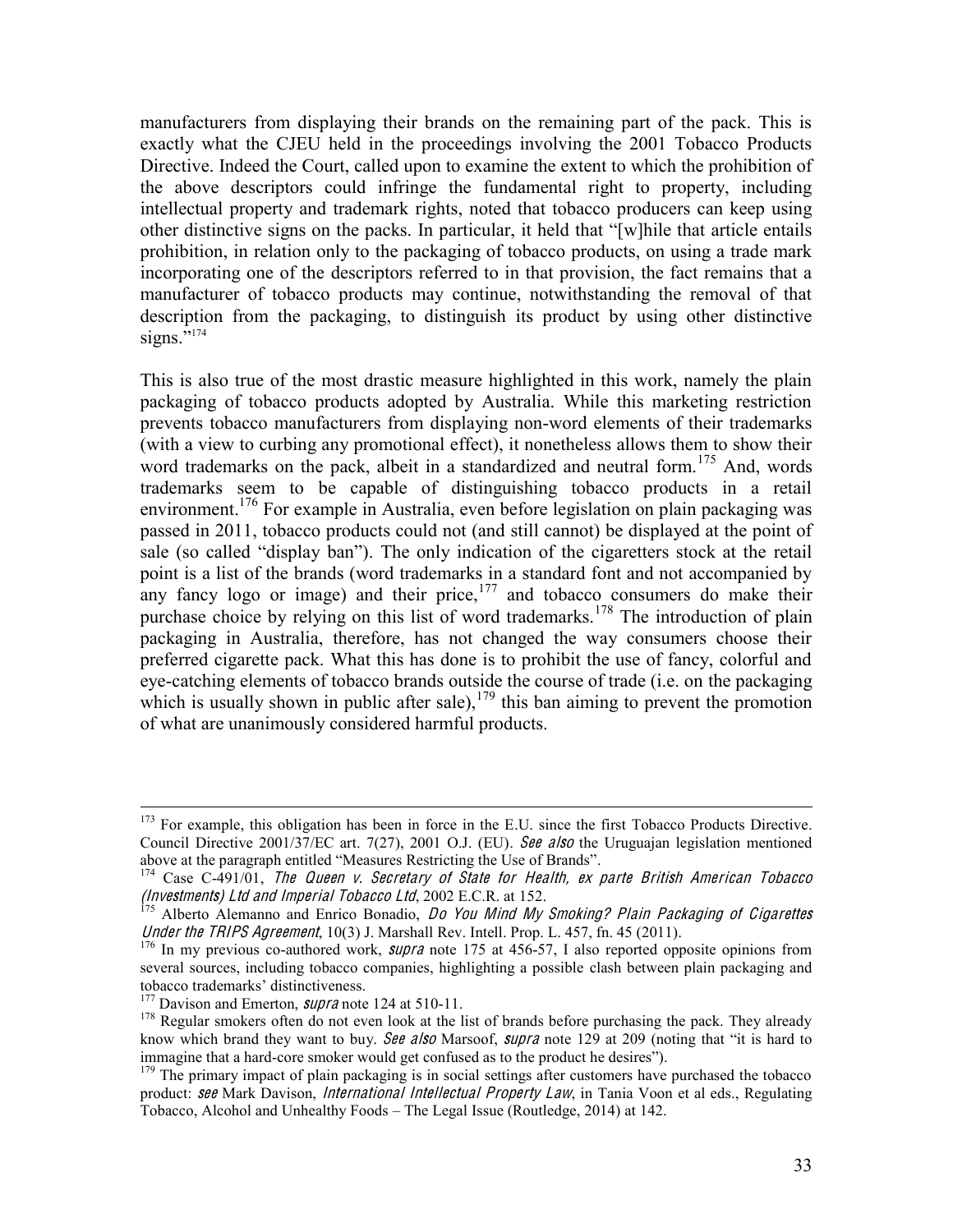The main problem surrounding the mesaures highlighted in this article lies in the fact that it is not possible to curb the promotional effects of packaging without "touching" some distinctive elements of the brand: indeed the two elements of trademarks (promotional and distinctive) overlap. If goverments adopt measures aimed at neutralizing the promotional effects of brands, it is inevitable that doing this will also lower their (abstract) distinctiveness.<sup>180</sup> Yet, this is not unlawful under trademark law as long as consumers are still able to distinguish the products in question, as it seems to be the case here.

Also, trademark owners could not challenge the packaging-related measures in question by invoking a loss in brand value. In particular, the Panel's statement in  $E.C.-Trademarks$ and Geographical Indications that "taking account of that legitimate interest will also take account of the trademark owner's interest in the economic value of its mark<sup>7181</sup> cannot be relied on to oppose the measures at issue.<sup>182</sup> It could not be invoked, in particular, to imply a positive right to use trademarks. Indeed, in the past public authorities have adopted measures in the public interest that had the effect of reducing the value of brands (e.g., ban on advertising of tobacco products in TV, radio, sport events and ban on products placement), without owners formally complaining about a violation of an alleged right to use the brand.

#### Harmfulness <sup>o</sup>f th<sup>e</sup> Product and IP Analysi<sup>s</sup>

One might also argue that the fact that a (legal) product is harmful to consumers' health should not be invoked as a justification to prohibit or restrict the use of the relevant brands. It has been noted, in particular, that "while many disagree with the use and sale of tobacco, this is no<sup>t</sup> the issue here, nor should the nature of the product dictate the outcome of an intellectual property analysis."<sup>183</sup>

I believe this argument is flawed. The nature of the products is relevant and in certain circumstances may influence the outcome of IP analyses, especially when it comes to trademarks, designs, and patents.<sup>184</sup> We have seen, for instance, that the decision to register or refuse a controversial trademark is often subject to an assessment of the relevant products or services. In the U.S. case In Re Reemtsma Cigarettenfabriken  $G.m.b.H.$  the sign "Senussi" for cigarettes was refused registration because the tenets of

<sup>&</sup>lt;sup>180</sup> Davison, *supra* note 147 at 170.<br><sup>181</sup> Appellate Body Report, *European Communities — Protection of Trademarks and Geographical* Indication<sup>s</sup> for Agricultural Products and Foodstuffs (Complaint by United States), ¶ 7.664, WT/DS174/R, (Mar. 15, 2005).

<sup>&</sup>lt;sup>182</sup> The Panel's statement in question has been invoked by some opponents of plain packaging of cigarettes: see for example Lalive, supra note 139 at 9-10 (and also cited in my and Alberto Alemanno's work, supra note 175 at 461).

<sup>&</sup>lt;sup>183</sup> Gervais, *supra* note 114 at 33.<br><sup>184</sup> Copyright is an exception as protection is granted regardless of the content and the modalities of creation of works. This is not the case of trademarks, designs and inventions which in most jurisdictions can be excluded from protection if the subject matter is immoral, scandalous or contrary to public policy  $$ and such assessment is often carried out by taking into account the product incorporating the intangible asset.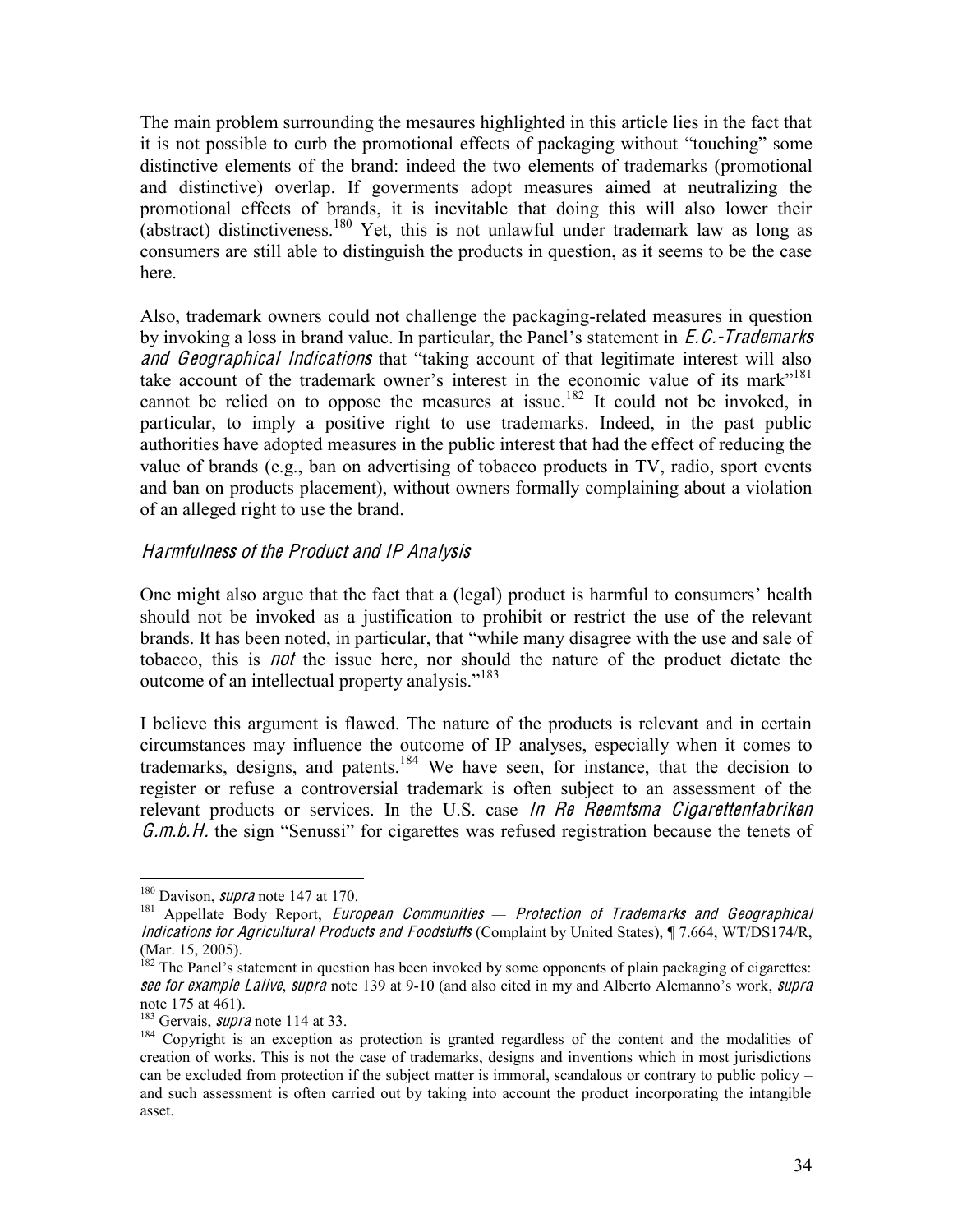the Senussi Moslem sect banned tobacco consumption.<sup>185</sup> Moreover, as we also have already seen,<sup>186</sup> when a trademark office rejects an application, or when a court invalidates a registration, on deceptiveness grounds, the said office or court does so because it has taken into consideration the nature of the goods upon which the sign in question must be placed. In several circumstances, therefore, trademarks and the products upon which they are affixed cannot be considered as separate entities.

Thus, my point is that the harmfulness of products is relevant  $-$  and public authorities reserve the right to adopt measures aimed at discouraging the consumption of such products by curbing the deceptive and promotional elements of their brands. And trademark owners cannot challenge these measures, especially the ones highlighted in this work, by invoking (non-existent) positive rights to use the sign.

Take the example of cannabis. If countries want to legalize the consumption of cannabis (and there are several governments which have already done so, or are currently discussing this legislative option), they may also want to prevent marijuana and hashish manufacturers and distributors to use colorful and eye-catching brands to promote their consumption, and thus, protect consumers' health.<sup>187</sup> Should we allow cannabis growers and distributors to stop these governements to protect a legitimate public interest by permitting them to claim a positive right to use trademarks? My answer is no.

Not a Right to Use, But Just a Privilege to Use the Sign

We have seen that trademark registrations do not confer on their owners a positive right to use the sign. Mark Davison and Patrick Emerton interestingly argue, by building upon the concepts developed by Wesley Hohfeld,<sup>188</sup> that trademark owners only enjoy a privilege of using their trademarks, which is different from a right to use it.<sup>189</sup> A privilege ± Davison and Emerton explain - is not a right in its strict sense. It is just a legal permission to engage in conduct. In the absence of legislations on registered tardemarks the argument goes - any person would have the privilege of using a sign. That is why registrations are granted, namely in order to offer exclusive rights to prevent third parties from expoliting the brand as well as to restrict the privilege to use a trademark. Yet, privileges may be defeasible: in other words they may be taken away by public authorities when it comes to pursuing public interests.<sup>190</sup>

<sup>&</sup>lt;sup>185</sup> In Re Reemtsma Cigarettenfabriken G.m.b.H. (122 USPQ 339, TTAB 1959), *supra* note 70 (for other relevant cases).

<sup>&</sup>lt;sup>186</sup> See above the sub-paragraph *Registration Versus Use*.<br><sup>187</sup> See also Davison, *supra* note 147 at 168 (mentioning similar examples).<br><sup>188</sup> Wesley Newcomb Hohfeld, *Fundamental Legal Conceptions as Applied in Judici* Campbell and Philip Thomas eds.) (Ashgate 2001).<br><sup>189</sup> Davison and Emerton, *supra* note 124 at 517 et seq. *See also* Marsoof, *supra* note 129 at 204 (noting

that "the right to exclude incorporated in article 16 of TRIPs gives effect to, and protects, a privilege that a trademark owner would usually enjoy in the use of its mark").

<sup>&</sup>lt;sup>190</sup> Davison and Emerton, *supra* note 124 at 522.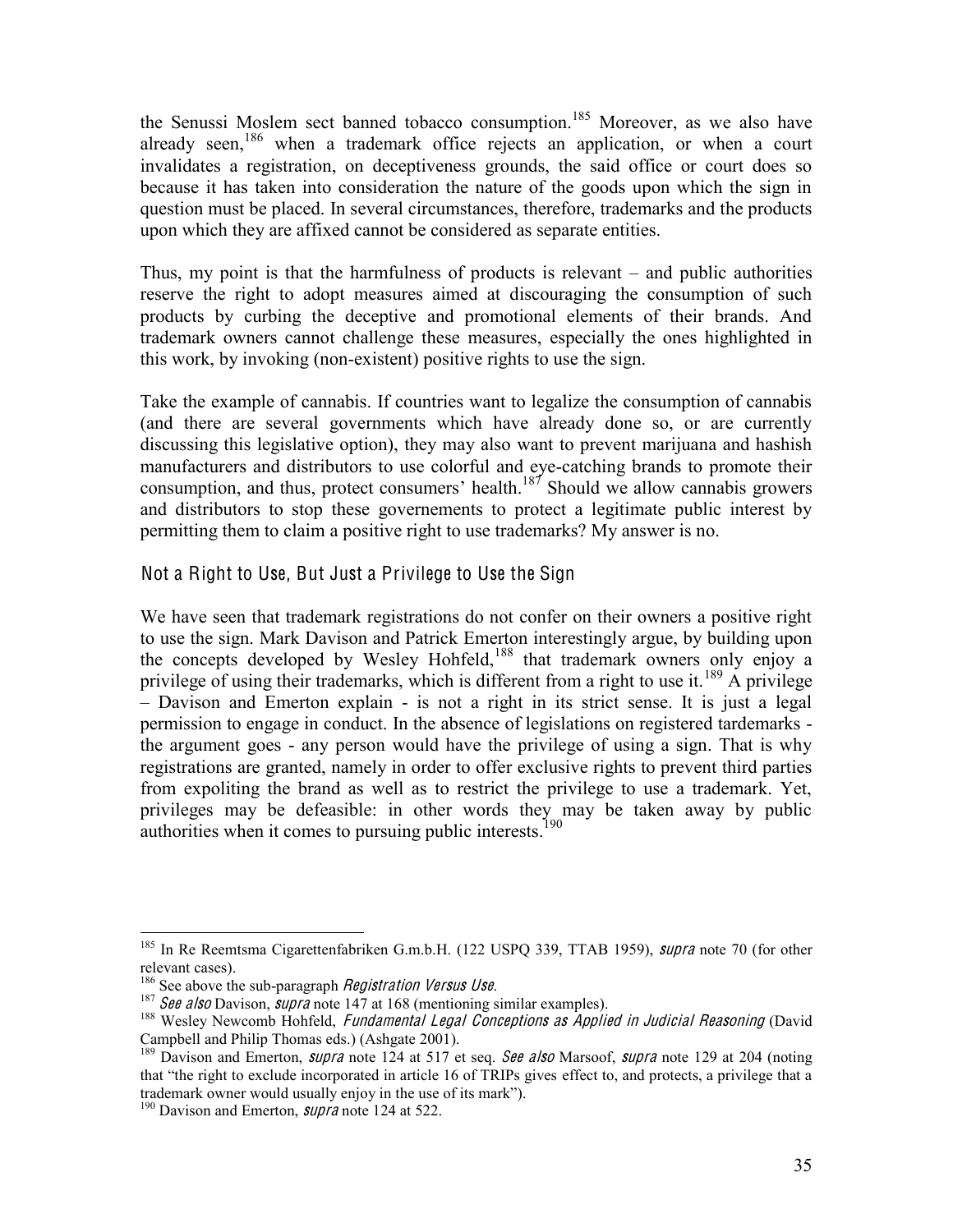The regulatory measures highlighted above<sup>191</sup> are good examples of cases where public authorities lawfully defeat tobacco, alcohol, and (unhealthy) food manufacturers' privileges to fully use their signs on packaging. In these circumstances governments' interest in preventing or restricting the use of brands which promote the consumption of harmful products and convey deceptive messages about their health consequences, i.e. legitimate public interests, outweighs the privilege to fully use those signs.<sup>192</sup>

#### Articles 20 TRIPS

Article 20 of the TRIPS Agreement is an important provision for the present analysis as it deals with use of trademarks. It states that "the use of a trademark in the course of trade shall not be unjustifiably encumbered by special requirements, such as use with another trademark, use in a special form or use in a manner detrimental to its capability to distinguish the goods or services of one undertaking from those of other undertakings.<sup>"</sup>

A scholar noted that this provision would imply a positive right to use a trademark ³because otherwise there would be no need to cabin the power of WTO Members to 'encumber' such use."<sup>193</sup> It would follow that Article 20 would represent a big obstacle for governments that wish to prohibit or restrict the use of brands.

First (and again), this argument seems flawed for the reasons highlighted above at the paragraph "The Alleged 'Spirit' of International Trademark Law." The view that Article  $20$  does not create a right to use<sup>194</sup> is further reinforced by the legislative practice of many countries in the specific field of tobacco. In the latest years indeed several states have imposed tobacco advertising restrictions which entail the inability of manufacturers to fully use tobacco brands. As has been rightly argued,<sup>195</sup> such a practice constitutes "subsequent practice in the application of the treaty which establishes the agreement of the parties regarding its interpretation" (Article  $31(3)(b)$  of the Vienna Convention on the Laws of Treaties)<sup>196</sup> and is therefore, relevant to an interpretation of Article 20 TRIPS. This practice should therefore lend weight to an interpretation of this provision which does not imply any positive right to use a trademark. After all, none has ever formally complained by arguing that tobacco advertising restrictions curtail an implied right to use brands.

It is important to stress that Article 20 does not ban a complete prohibition on the use of trademarks, but just (unjustifiable) positive encumbrances, namely the possibility for

<sup>&</sup>lt;sup>191</sup> See the paragraph entitled *Measures Restricting the Use of Brands.*<br><sup>192</sup> Davison and Emerton, *supra* note 124 at 565.<br><sup>193</sup> Gervais, *supra* note 114 at 12. See also Phillip Johnson, *Trade Marks Without a Brand:* on Plain Packaging of Tobacco Products, 35 European Intell. Prop. Rev. 461, 466 (2012).<br><sup>194</sup> Nuno Pires de Carvalho, *The TRIPS Regime of Trademarks and Designs, Comment to Article 20 TRIPS*,

<sup>(</sup>Kluwer 2011) at 417 (noting that Article 20 does not "provide, explicitly or implicitily, that WTO Members are obliged to recognize the right to use trademarks, even if the commercialization of goods is permitted").<br><sup>195</sup> McGrady, *supra* note 131 at 62.

<sup>&</sup>lt;sup>196</sup> Vienna Convention, May 22, 1969 was adopted on 22 May 1969 and entered into force in 1980.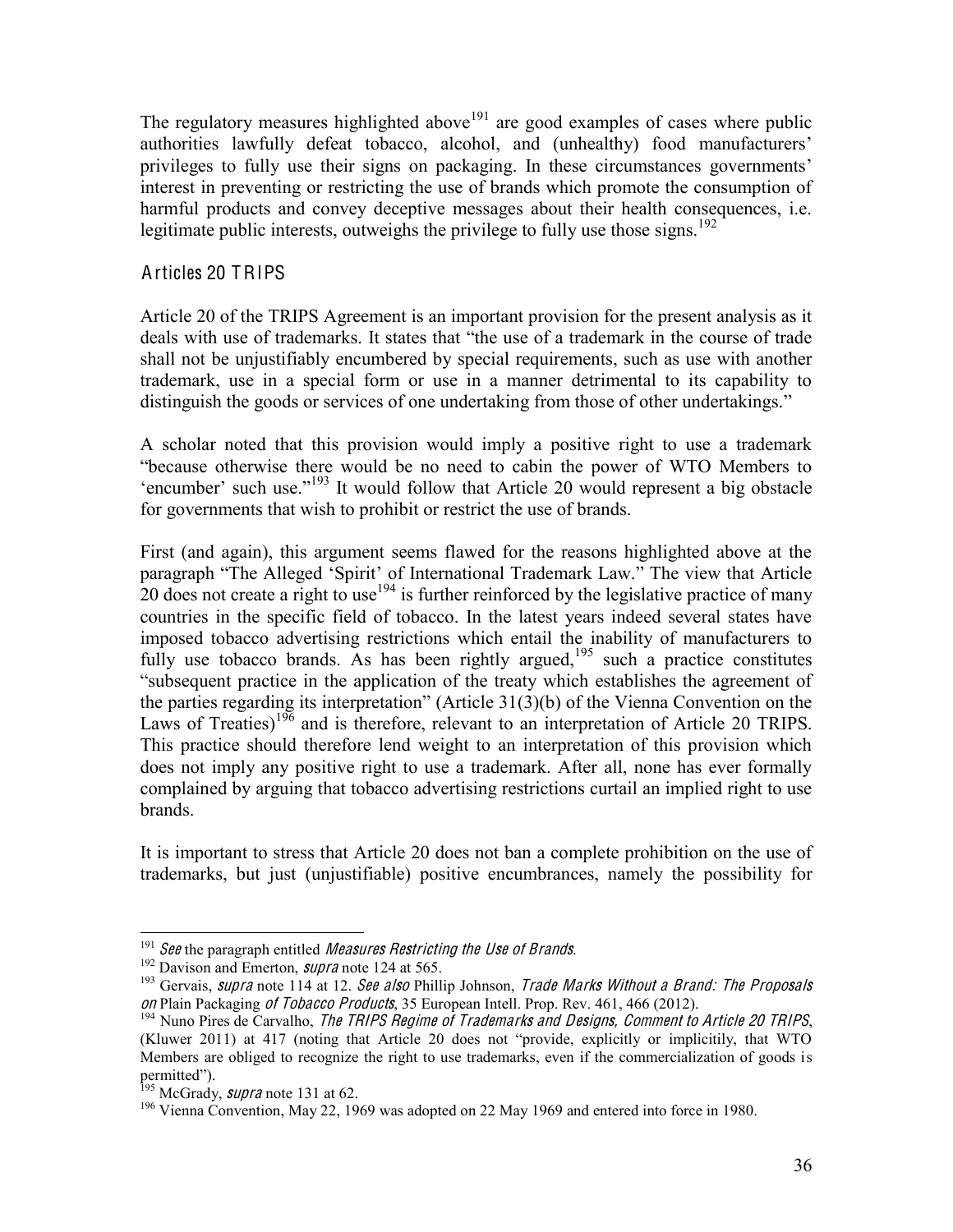governments to mandate specific requirements about how to use brands.<sup>197</sup> The three examples referred to in Article 20 (i.e., use with another trademark, use in a special form or use in a manner detrimental to its capability to distinguish the goods or services of one undertaking from those of other undertakings)<sup>198</sup> confirms this interpretation as they all refer to actual use of brands.<sup>199</sup> A typical example of unjustifiable positive encumbrance, which Article 20 prohibits, is an obligation on foreign owners to use their brands together with the signs of local licensees.<sup>200</sup> According to this interpretation of the TRIPS provision, therefore, total bans on the use of trademarks or some of their elements are lawful, as such measures do not provide any positive encumbrance on the use of brands (e.g., the prohibition to use non-word signs triggered by the plain packaging in Australia; the ban on the use of descriptors and colours on cigarettes packs; the South African and EU bans on the use of baby-related logos on infant formula packaging). Basically, they are not regulated, and therefore not proibited, by Article  $20^{201}$ 

What about positive encumbrances on the use of trademarks triggered by the imposition of large health warnings on tobacco, alcohol, and food packaging? These measures are indeed encumbrances on the use of trademarks as the space for affixing brands is reduced. The same holds true for the plain packaging of cigarettes adopted by Australia which dictates a much reduced, standard and neutral font for word trademarks. Are such encumbrances "justifiable," and therefore, allowed by Article 20 TRIPS? I believe so. They are justifiable as they aim at promoting public health. $202$  In other words, "justifiability" here refers to the legitimate interests of governments to protect a public interest by encumbering the promotional and deceptive use of brands in connection with unhealthy products.<sup>203</sup>

What Article 20 entails is, basically a balancing exercise between various interests and rights, incuding interests of trademark owners in using their signs for distinctive purposes, and the right of governments in preventing uses of brands which mislead consumers about health consequences and promote harmful products.<sup>204</sup> And, it seems that the measures in question guarantee a justifiable balance between curtailing the

<sup>&</sup>lt;sup>197</sup> McGrady, *supra* note 131 at 62 (noting that Article 20 TRIPS prohibits measures that govern how brands may be used, but not measures which govern when and where trademarks can be used).

 $198$  The way Article 20 is structured makes it clear that positive encumbrances which reduce the distinctive character of brands are allowed, provided that they are justifiable. See Carvalho, supra note 194 at  $442$ (noting that "Article 20 goes as far as admitting, where justifiable (by public policy concerns), requirements concerning the use of trademarks 'that are detrimental to [their] capability to distinguish the goods or services of one undertaking from those of other undertakings"").<br><sup>199</sup> Davison, *supra* note 147, p. 162.<br><sup>200</sup> Before TRIPS some developing countries, including Brazil, Mexico, and India, sought to strenghten the

contractual power of local licensees towards foreign partners, and requested that the licensed trademark be used together with the sign used by the former. Such measures now would not be permitted under Trade-Related Aspects of Intellectual Property Rights, art. 20, Apr. 15, 1994.<br><sup>201</sup> Carvalho, *supra* note 194 at 441, fn. 975 (noting that the use of brands may be suppressed by

governments).

<sup>&</sup>lt;sup>202</sup> See also Carvalho, supra note 194 at 441-42 (arguing that the imposition of health warnings and notices on the risk of consumption of harmful products, size, colours of letters, and characters of brands are to be considered justifiable under Article 20 TRIPS).<br><sup>203</sup> Davison and Emerton, *supra* note 124 at 566.<br><sup>204</sup> Davison and Emerton, *supra* note 124 at 567.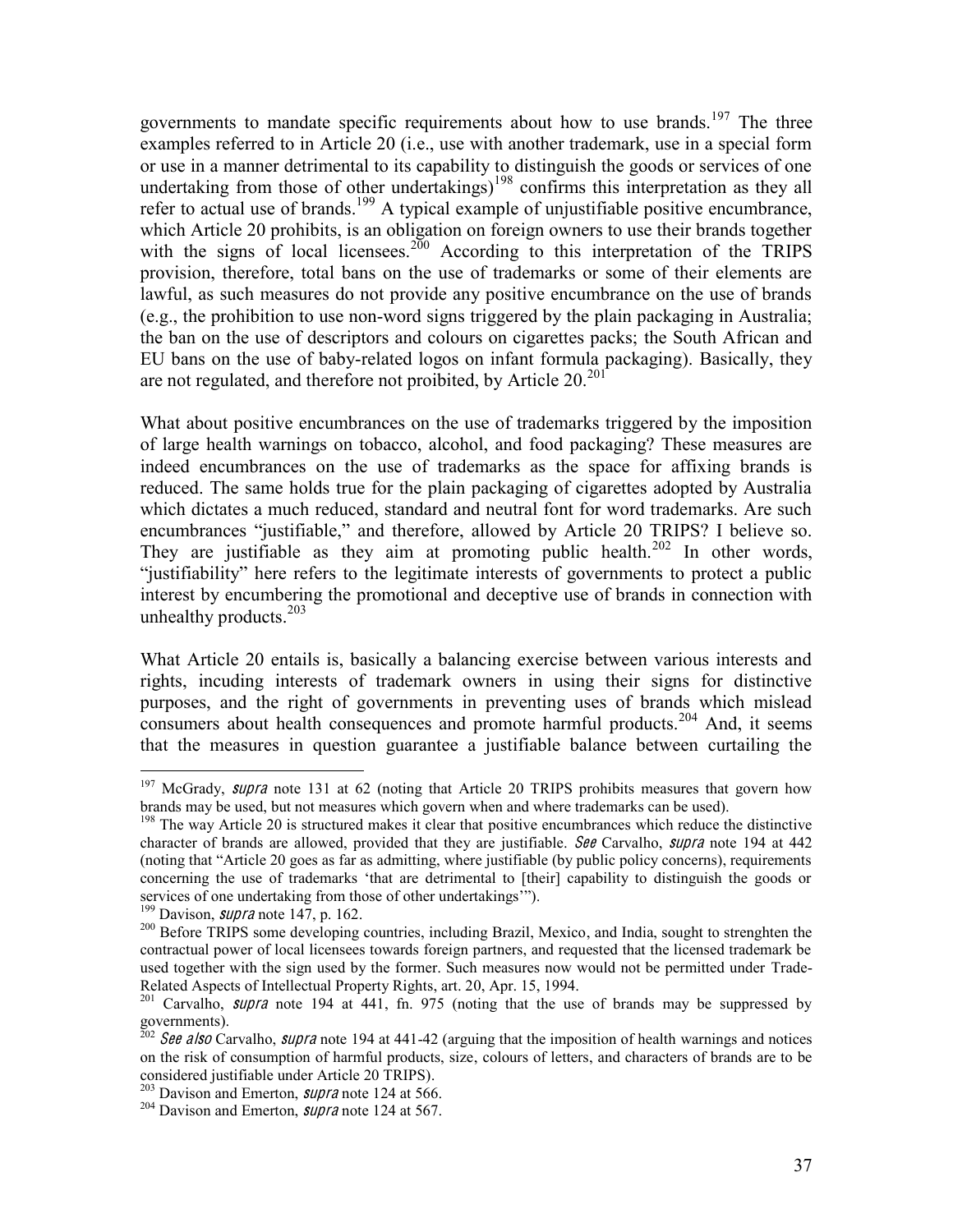promotion of tobacco, alcohol, and unhealthy foodstuff and allowing the differentiation of the goods in question.<sup>205</sup> For example, we have seen that after the adoption of the regulatory measures at issue trademark owners can still distinguish their products by using word signs on packs although in a strandardized format (in case of plain packaging adopted by Australia) or even their original brands although in a reduced space of the packaging (in case of mandatory health warnings on tobacco, alcohol, and foodstuff packaging).206

#### Effectiveness of the Measures in Question

The measures analyzed in this article seem also effective. For example, Australia has justified its legislation on plain packaging of tobacco products by relying on  $-$  what I believe is - convincing evidence.<sup>207</sup> Recent figures released by the Australian Bureau of Statistics (ABS) also show that total consumption of tobacco and cigarettes in the first quarter of 2014 in Australia is the lowest ever recorded.<sup>208</sup> Moreover, the introduction of plain packaging has triggered a significant spike in Australian callers to Quitlinet, the telephone helpline offering treatment for addiction and behaviour change.<sup>209</sup>

The above data indirectly show that the "brand switching" theory, invoked by the tobacco industry to dispute the effectiveness of plain packaging, is not really convincing. According to this theory, the use of tobacco brands on packaging would just be capable of making consumers shift from one brand to another (say, from Marlboro to Camel) and would not therefore be "an invitation to consume"<sup>210</sup> for non smokers. On the contrary

<sup>&</sup>lt;sup>205</sup> Davison, *supra* note 179 at 142.<br><sup>206</sup> As far as tobacco-related measures are concerned, see again the CJEU's decision on the ban on the use on the pack of descriptors such as "mild", "light", "ultra-light" and "low-tar" in the proceedings involving the 2001 Tobacco Products Directive. As we have seen, in that ruling the Court basically held that the prohibition in question is proportionate to the aim pursued (i.e. reducing tobacco consumption) and does not infringe the fundamental right to property, including intellectual property and trademark rights, as manufacturers can keep using other distinctive signs on the packs: **see supra** note 174.

 $^{207}$  See the report Quit Victoria, Cancer Council Victoria, Plain Packaging of Tobacco Products: a Review of the the Evidence, (May 2011), http://www.cancer.org.au/content/pdf/CancerControlPolicy/PositionStatements/TCUCCVBkgrndResrchPla inPak270511ReEnd FINAL May27.pdf; see also Melanie Wakefield, Daniella Germain, Sarah Durkin, David Hammond, Marvin Goldberg, Ron Borland, *Do Larger Pictorial Health Warnings Diminish the* Need for Plain Packaging of Cigarettes?, 107/6 Addiction 1159 (2012); David Hammond, Samantha Daniel, Christine M. White, The Effect of Cigarette Branding and Plain Packaging on Female Youth in the United Kingdom, 52/2 J. Adoloscent Health 151 (2013). For early doubts expressed by the tobacco industry regarding the effectiveness of plain packaging see my and Alberto Alemanno's previous work, *supra* note

<sup>175</sup> at 472-73.<br>
208 Australian Department of Health, available at http://www.health.gov.au/internet/main/publishing.nsf/Content/tobacco-kff. See also Mike Daube and Simon Chapman, *The Australian's Dissembling Campaign on Tobacco Plain Packaging*, 201(3):1 Med. J. Austl. (2014) (citing other interest data in support of the measure).<br><sup>209</sup> Jane M Young, Ingrid Stacey, Timothy A Dobbins, Sally Dunlop, Anita L Dessaix and David C Currow,

Association Betwee<sup>n</sup> Tobacc<sup>o</sup> Plain Packaging and Quitlin<sup>e</sup> Calls: A Population-Based, Interrupted Time-Series Analysis, 200(1) Med. J. Austl.29 (2014).<br><sup>210</sup> The expression "an invitation to consume" has been used by Annette Kur, *Restrictions Under* 

Trademark Law as Flanking Maneuvres to Support Advertising Bans – Convention Law Aspects, 25 Int'l.Rev. Indus. Prop.& Copyright L. 42 (1992); see also Mitchell, supra note 149 at 404 (reporting the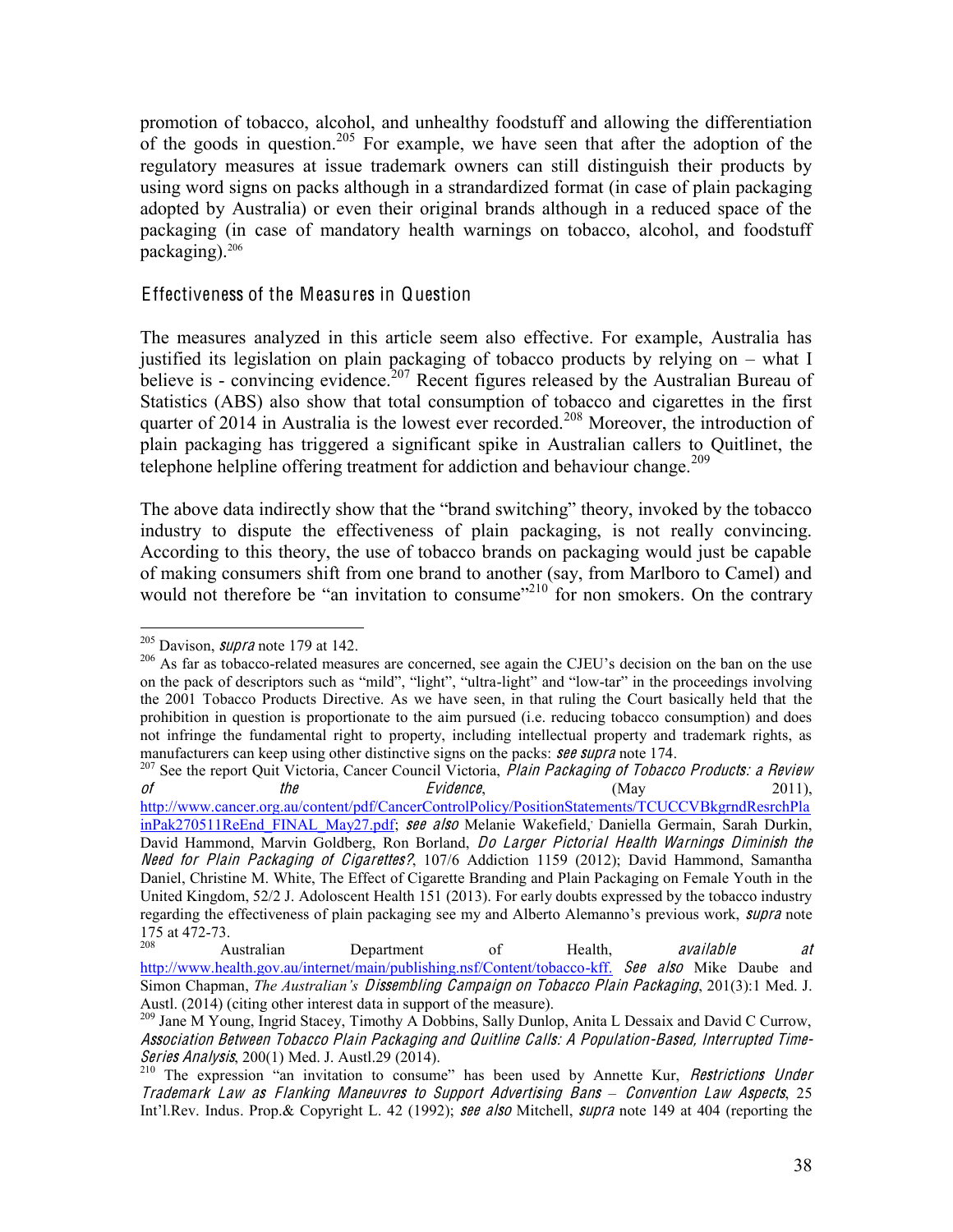trademarks, especially when affixed on packaging of products like tobacco, whose main competitive asset is exactly the packaging, are not just about distinguishing brands and acquiring the market share of competitors. They are also about expanding the size of the market by convincing new consumers to use the relevant product.<sup>211</sup>

Convincing evidence has also been brought in relation to health warnings. For example, as far as tobacco and alcoholic products are concerned, early and recent research has shown that such warnings are effective in raising awareness of health risks stemming from tobacco and alcohol consumption and influencing health related behaviours.<sup>212</sup>

There appears therefore, to be a causal link between the measures in question and the protection of the specific public interest, i.e. consumers' health, in the sense that such measures are capable of meeting the desired targets. The governments that have introduced them will thus be able to justify the measures under Article 8 of the TRIPS Agreement, which states that "Members may, in formulating or amending their laws and regulations, adopt measures necessary to protect public health and nutrition, and to promote the public interest in sectors of vital importance to their socio-economic and technological development  $[\dots]$ " (emphasis added).<sup>213</sup> Article 8 of TRIPS has not been interpreted thus far by a WTO adjudicatory body.<sup>214</sup> Yet, the provision of another WTO agreement, i.e. Article XX GATT (which allows states to restrict the trade of goods if it is neceessary to protect human health), and the way it has been interpreted by the WTO Panels and the Appellate Body on several occasions, could be relevant here.<sup>215</sup> For instance, in *Brazil – Retreated Tyres* the Appellate Body found that a country trying to justify its measure under Article XX GATT should show that such measure "brings about a material contribution to the achievement of its objectives";<sup>216</sup> and in  $E.C. - Asbestos$  it held that a country which wishes to justify its measure under this GATT provision could

 $\overline{a}$ 

<sup>212</sup> *See* Campaign for Tobacco-Free Kids, *Tobacco Warning Labels: Evidence of Effectiveness*, (2013), http://www.tobaccofreekids.org/research/factsheets/pdf/0325.pdf. (reporting the results of several scientific studies); M.S. Wogalter et al., *Research-Based Guidelines for Warning Design and Evaluation*, 33 Applied Ergonomics 219 (2002).

<sup>213</sup> The importance of Trade-Related Aspects of Intellectual Property Rights, art. 8, Apr. 15, 1994, has been stressed by the World Trade Organization, Doha Declaration on the TRIPS Agreement and Public Health 14 November 2011, WT/MIN(01)/DEC/2, (2011). Its Paragraph 4 indeed reminds that WTO countries agree that TRIPS does not and should not prevent members from taking measures to protect public health.

<sup>214</sup> The "justifiability" test under Trade-Related Aspects of Intellectual Property Rights, art. 20, Apr. 15, 1994, has not been interpreted, either.

opinion of plain packaging discontents: "One argument is that packaging has no impact on consumption, and is designed to encourage existing smokers to switch brands and build brand loyalty, rather than encourage the uptake of smoking. In other words it is about increasing market share rather than the size of the market").

 $\frac{211}{211}$  Davison, *supra* note 147 at 169.

<sup>&</sup>lt;sup>215</sup> Tania Voon and Andrew Mitchell, *Implications of WTO Law for Plain Packaging of Tobacco Products*, Voon et al. eds., *supra* note 98 at 125-29.

<sup>&</sup>lt;sup>216</sup> Appellate Body Report, *Brazil – Measures Affecting Imports of Retreated Tyres*, ¶ 150, 151 WT/DS135/AB/R (Dec. 3, 2007).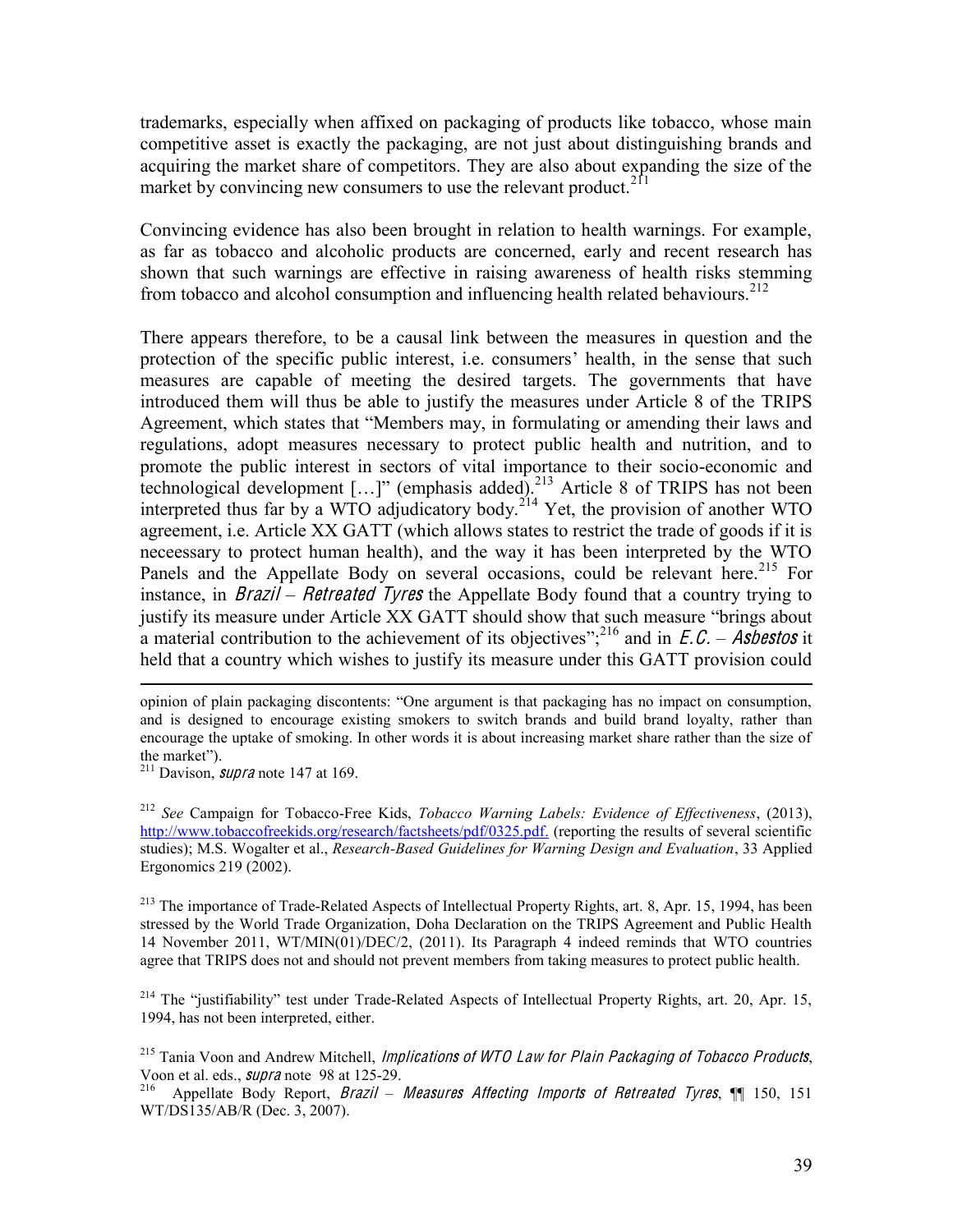invoke "scientific sources which, at that time, may represent a divergent, but qualified and respected opinion. A member is not obliged, in setting health policy, automatically to follow what, at a given time, may constitute a majority scientific opinion.<sup>7217</sup>

#### CONCLUDING REMARKS

This article has made the point that economic operators do not have complete freedom when it comes to registering and using trademarks, and public authorities have the right and duty to restrict such freedom if that is necessary to protect public interests. Brands are thus, "touchable."

While provisions which exclude the registrability of immoral and scandalous signs aim at discouraging the use of said brands in the course of trade, the packaging-related measures analysed in the second part of the article aim at correctly informing consumers about the health risks stemming from the consumption of tobacco, alcohol, and certain foodstuff and convincing them not to consume such products. The common aim of both set of rules  $-\bar{\nu}$  bans on registration and measures which restrict use  $-\bar{\nu}$  is therefore, to protect overriding public interests including morality, decency, minorities' rights, and consumers' health. Minors are particularly protected by these bans and measures, as it has been confirmed in several decisions highlighted in this work which stressed the risk of childrens' exposure to sexually-explicit signs (e.g. "Nucking Fats", "Screw You") as well as the need to protect infants' health from aggressive brand-related strategies (see the South African and E.U. bans on the use of baby-related logos on infant formula packaging).

Reducing the impact of brands' messages (namely messages that are considered morally unacceptable or which push consumers to consume harmful products or mislead about health risks) is the common thread of these set of rules. Bans on the registration of immoral and scandalous signs tend to discourage the use of debatable signs in the market which could hurt peoples' sensibilities. The impact of the messages conveyed by these trademarks is thus, greatly reduced as a very few companies would invest into, and use, brands which eventually will not be registered. Similarly, the regulatory measures analyzed in the second part of the article aim at neutralizing the messages conveyed by trademarks used in connection with harmful products, i.e. messages which deceive consumers about health consequences and convince people to buy and consume such products.<sup>218</sup> And, these measures do not violate trademark-related provisions of the TRIPS Agreement and the Paris Convention because trademark registrations do not offer a positive right to use the sign, which can then be prohibited or restricted by public authorities to further public interests. The conclusion that registrations confer just negative rights to use the sign is further reinforced by the provisions related to immoral and scandalous signs. Indeed, the refusal to register such signs does not also entail a prohibition on their use. If therefore, use is not affected by such refusal, that means that registrations do not give birth to a right to use.

<sup>&</sup>lt;sup>217</sup> Appellate Body Report, *European Communities – Measures Affecting Asbestos and Asbestos-*<br>*Containing Products*, ¶178 WT/DS135/AB/R (Mar. 12, 2001).

 $\frac{218}{218}$  Marsoof, *supra* note 129 (arguing that health warnings on tobacco packaging neutralise and replace the market-driven positive associations conveyed by the brand).